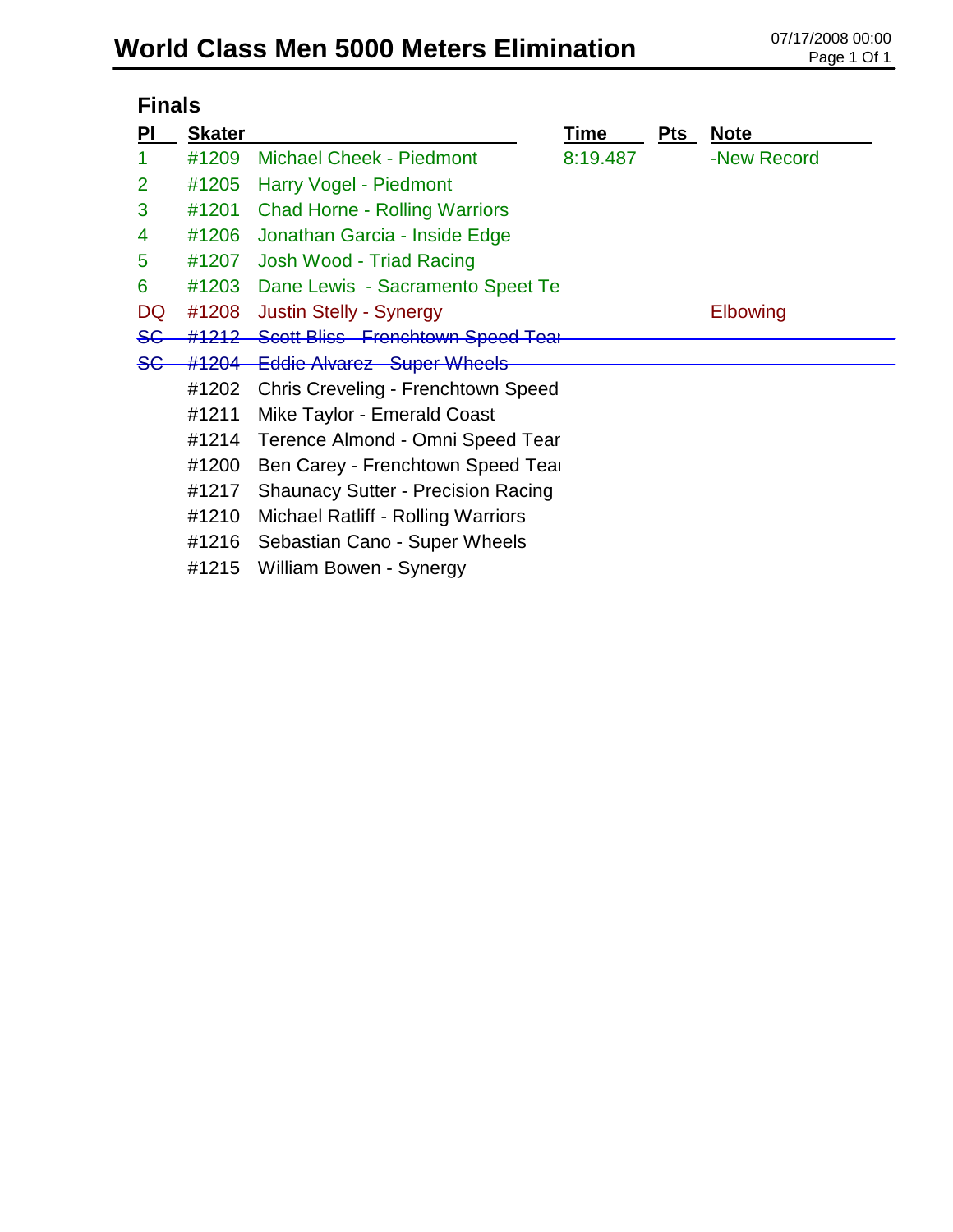# World Class Ladies 100 Meters Time Trial <sup>07/17/2008 00:00</sup>

| <b>Finals</b> |                 | Event #46                                     |                                |            |                               |
|---------------|-----------------|-----------------------------------------------|--------------------------------|------------|-------------------------------|
| <b>PI</b>     | <b>Skater</b>   |                                               | Time                           | <b>Pts</b> | <b>Note</b>                   |
| 01            | #1262           | Sara Sayasane - Milpitas Speed Tea 0:10.593   |                                |            | 08                            |
| 02            | #1259           | Mariah Richardson - Piedmont                  | 0:11.036                       |            | 01                            |
| 03            | #1250           | Alexandra Harris - Skateworld Sprint 0:11.195 |                                |            | 04                            |
| 04            | #1255           | <b>Emily Scott - Stardust</b>                 | 0:11.261                       |            | 13                            |
| 05            | #1252           | <b>Ashley McLeod - Piedmont</b>               | 0:11.268                       |            | 12                            |
| 06            | #1258           | Kelly Gunther - SS II Racing                  | 0:11.272                       |            | 14                            |
| 07            | #1256           | Jacqueline Blair - Precision Racing           | 0:11.297                       |            | 10                            |
| 08            | #1254           | <b>Chelsea Creveling - Synergy</b>            | 0:11.382                       |            | 05                            |
| 09            | #1257           | Katelyn Horning - Synergy                     | 0:11.515                       |            | 03                            |
| 10            | #1253           | Briana Kramer - Performance                   | 0:11.587                       |            | 09                            |
| 11            | #1260           | <b>Melanie Bradley - Performance</b>          | 0:11.600                       |            | 06                            |
| 12            | #1263           | Erin DiJulio - Team Risk                      | 0:11.634                       |            | 07                            |
| 13            | #1261           | Stephanie Sutter - Team Wisconsin 0:11.787    |                                |            | 11                            |
| <del>SG</del> | <u> 410 E 1</u> | <u>Tanoorough</u>                             | n.an nnn<br><del>u.ju.ju</del> |            | ററ<br>$\overline{\mathbf{v}}$ |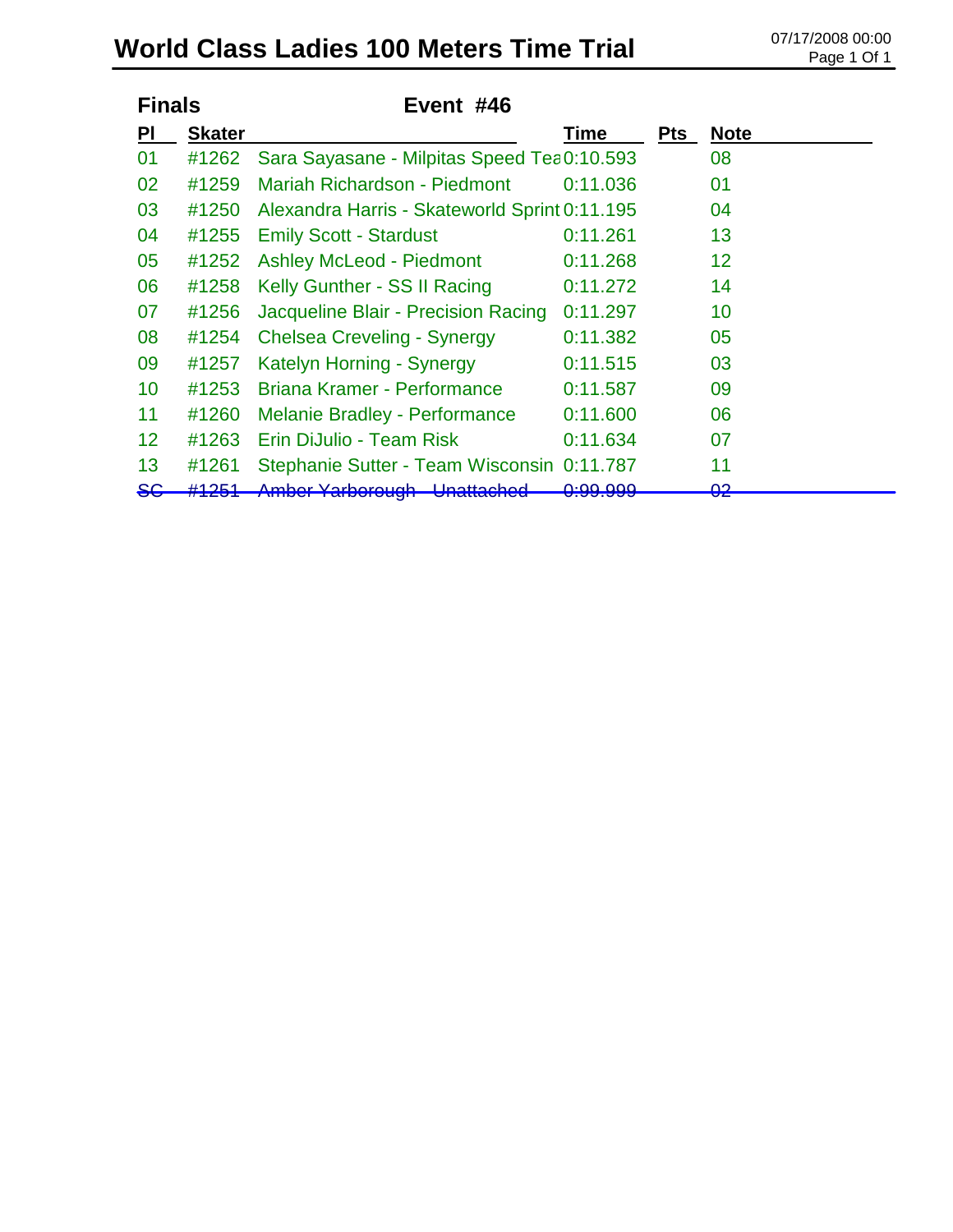# World Class Ladies 500 Meters Sprint **Class Cadies 500 Meters Sprint**

| <b>Finals</b>   |               | <b>Event #476</b>                                 |      |            |             |  |
|-----------------|---------------|---------------------------------------------------|------|------------|-------------|--|
| PI              | <b>Skater</b> |                                                   | Time | <b>Pts</b> | <b>Note</b> |  |
| $\mathbf{1}$    |               | #1262 Sara Sayasane - Milpitas Speed Tea 0:45.655 |      |            | -New Record |  |
| $\mathbf{2}$    |               | #1255 Emily Scott - Stardust                      |      |            |             |  |
| $\mathbf{3}$    | #1259         | <b>Mariah Richardson - Piedmont</b>               |      |            |             |  |
| $\overline{4}$  |               | #1250 Alexandra Harris - Skateworld Sprint        |      |            |             |  |
| $5\overline{)}$ |               | #1257 Katelyn Horning - Synergy                   |      |            |             |  |
| 6               |               | #1258 Kelly Gunther - SS II Racing                |      |            |             |  |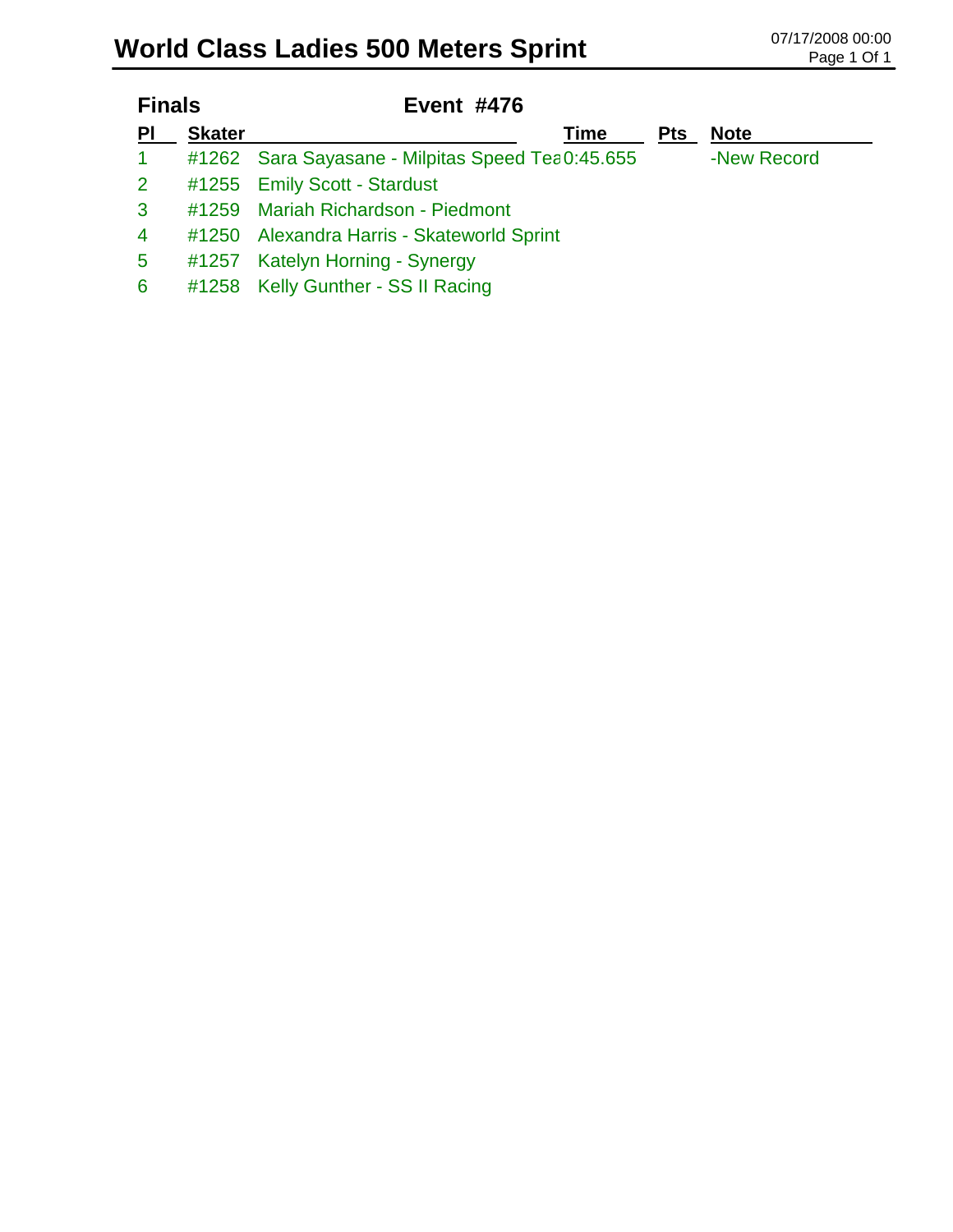| <b>Finals</b> | <b>Event #267</b>         |                                                                                                                                                   |                                                                                        |                |
|---------------|---------------------------|---------------------------------------------------------------------------------------------------------------------------------------------------|----------------------------------------------------------------------------------------|----------------|
| <b>Skater</b> | <b>Pts</b><br><b>Time</b> |                                                                                                                                                   |                                                                                        | <b>Note</b>    |
|               |                           | 1:38.774                                                                                                                                          |                                                                                        |                |
|               |                           |                                                                                                                                                   |                                                                                        |                |
|               |                           |                                                                                                                                                   |                                                                                        |                |
|               |                           |                                                                                                                                                   |                                                                                        |                |
|               |                           |                                                                                                                                                   |                                                                                        |                |
|               |                           |                                                                                                                                                   |                                                                                        | <b>Pushing</b> |
|               |                           | #1255 Emily Scott - Stardust<br>#1257 Katelyn Horning - Synergy<br>#1253 Briana Kramer - Performance<br>#1256 Jacqueline Blair - Precision Racing | #1262 Sara Sayasane - Milpitas Speed Tea<br>#1250 Alexandra Harris - Skateworld Sprint |                |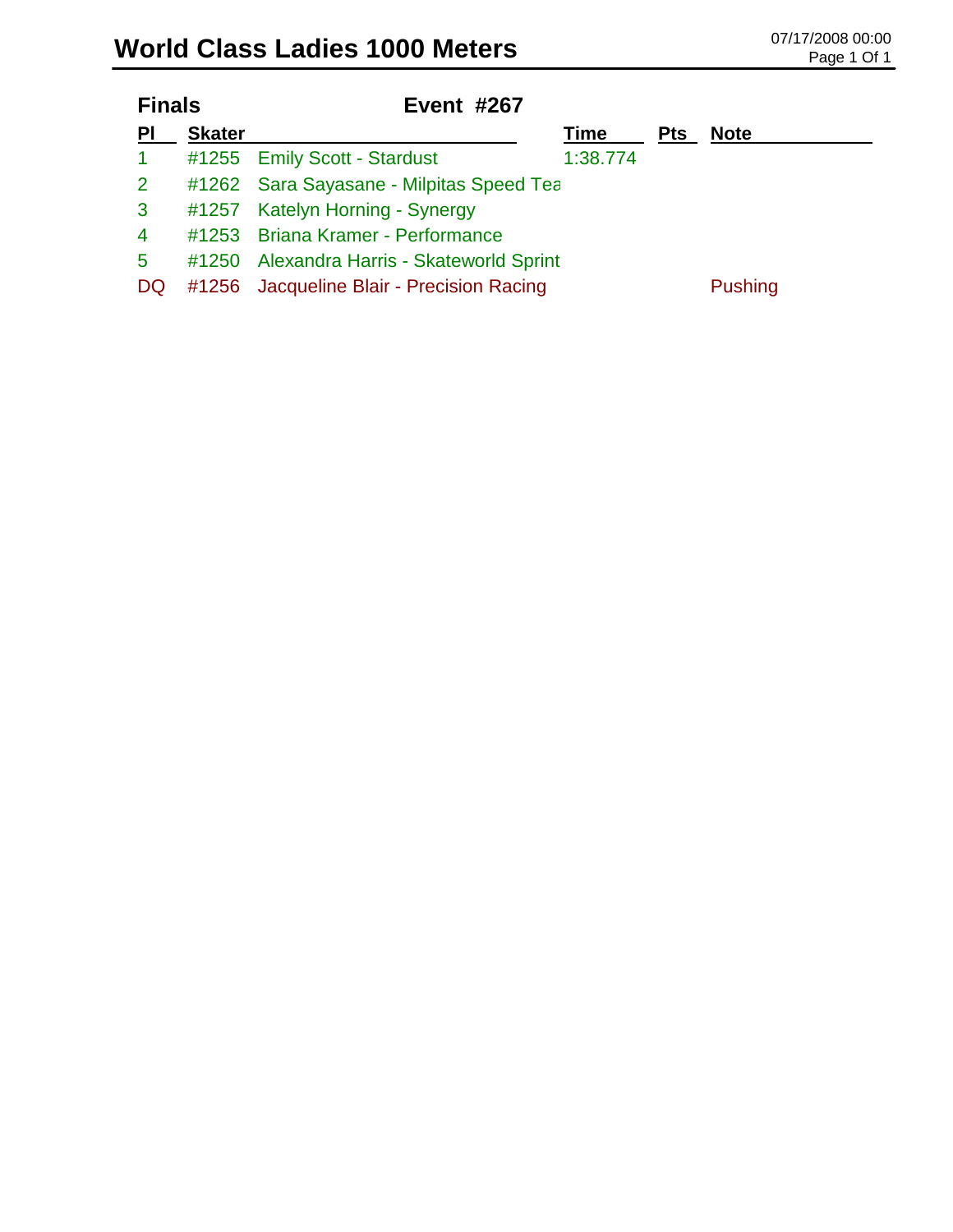# World Class Ladies 5000 Meters Elimination **07/17/2008 00:00**

|               | <b>Finals</b> |                                      |          |     |             |  |  |  |
|---------------|---------------|--------------------------------------|----------|-----|-------------|--|--|--|
| PI            | <b>Skater</b> |                                      | Time     | Pts | <b>Note</b> |  |  |  |
| 1             | #1255         | <b>Emily Scott - Stardust</b>        | 8:45.049 |     | -New Record |  |  |  |
| 2             | #1253         | Briana Kramer - Performance          |          |     |             |  |  |  |
| 3             | #1262         | Sara Sayasane - Milpitas Speed Tea   |          |     |             |  |  |  |
| 4             | #1257         | Katelyn Horning - Synergy            |          |     |             |  |  |  |
| 5             | #1256         | Jacqueline Blair - Precision Racing  |          |     |             |  |  |  |
| 6             | #1258         | Kelly Gunther - SS II Racing         |          |     |             |  |  |  |
| <del>SG</del> | #1251         | <b>Amber Yarborough - Unattached</b> |          |     |             |  |  |  |
|               | #1261         | Stephanie Sutter - Team Wisconsin    |          |     |             |  |  |  |
|               | #1254         | Chelsea Creveling - Synergy          |          |     |             |  |  |  |
|               | #1259         | Mariah Richardson - Piedmont         |          |     |             |  |  |  |
|               | #1250         | Alexandra Harris - Skateworld Sprint |          |     |             |  |  |  |
|               | #1263         | Erin DiJulio - Team Risk             |          |     |             |  |  |  |
|               | #1252         | Ashley McLeod - Piedmont             |          |     |             |  |  |  |
|               | #1260         | <b>Melanie Bradley - Performance</b> |          |     |             |  |  |  |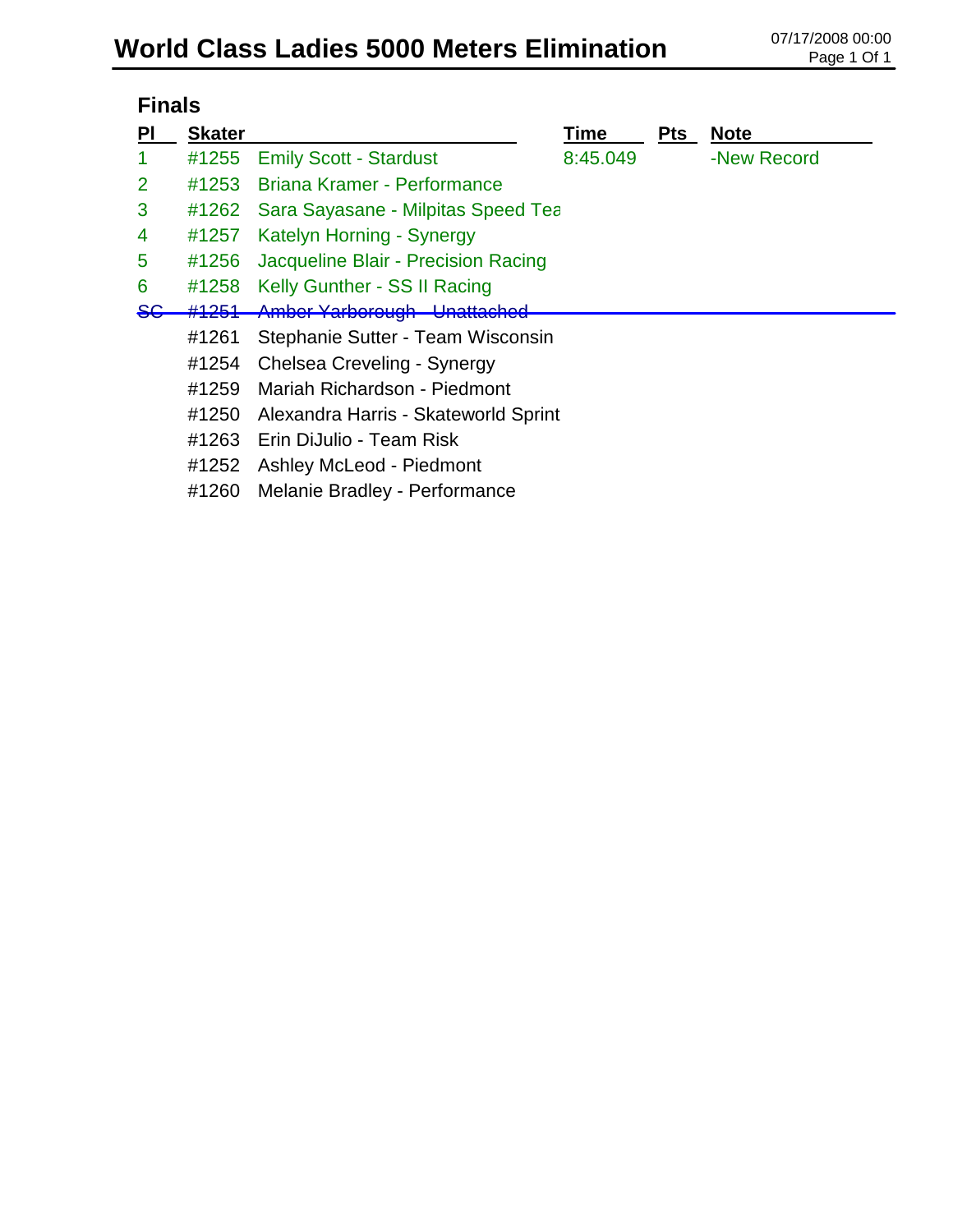# World Class Men 500 Meters Sprint **Class Men 500 Meters Sprint CLASS Men 500 Meters** Sprint

| <b>Finals</b> |               | <b>Event #477</b>                      |          |            |                |
|---------------|---------------|----------------------------------------|----------|------------|----------------|
| PI            | <b>Skater</b> | Time                                   |          | <b>Pts</b> | <b>Note</b>    |
| $\mathbf{1}$  |               | #1215 William Bowen - Synergy          | 0:43.963 |            |                |
| $\mathbf{2}$  | #1200         | Ben Carey - Frenchtown Speed Tear      |          |            |                |
| $\mathbf{3}$  |               | #1208 Justin Stelly - Synergy          |          |            |                |
| 4             |               | #1203 Dane Lewis - Sacramento Speet Te |          |            |                |
| <b>DQ</b>     |               | #1209 Michael Cheek - Piedmont         |          |            | <b>Pushing</b> |
|               |               | #1205 Harry Vogel - Piedmont           |          |            |                |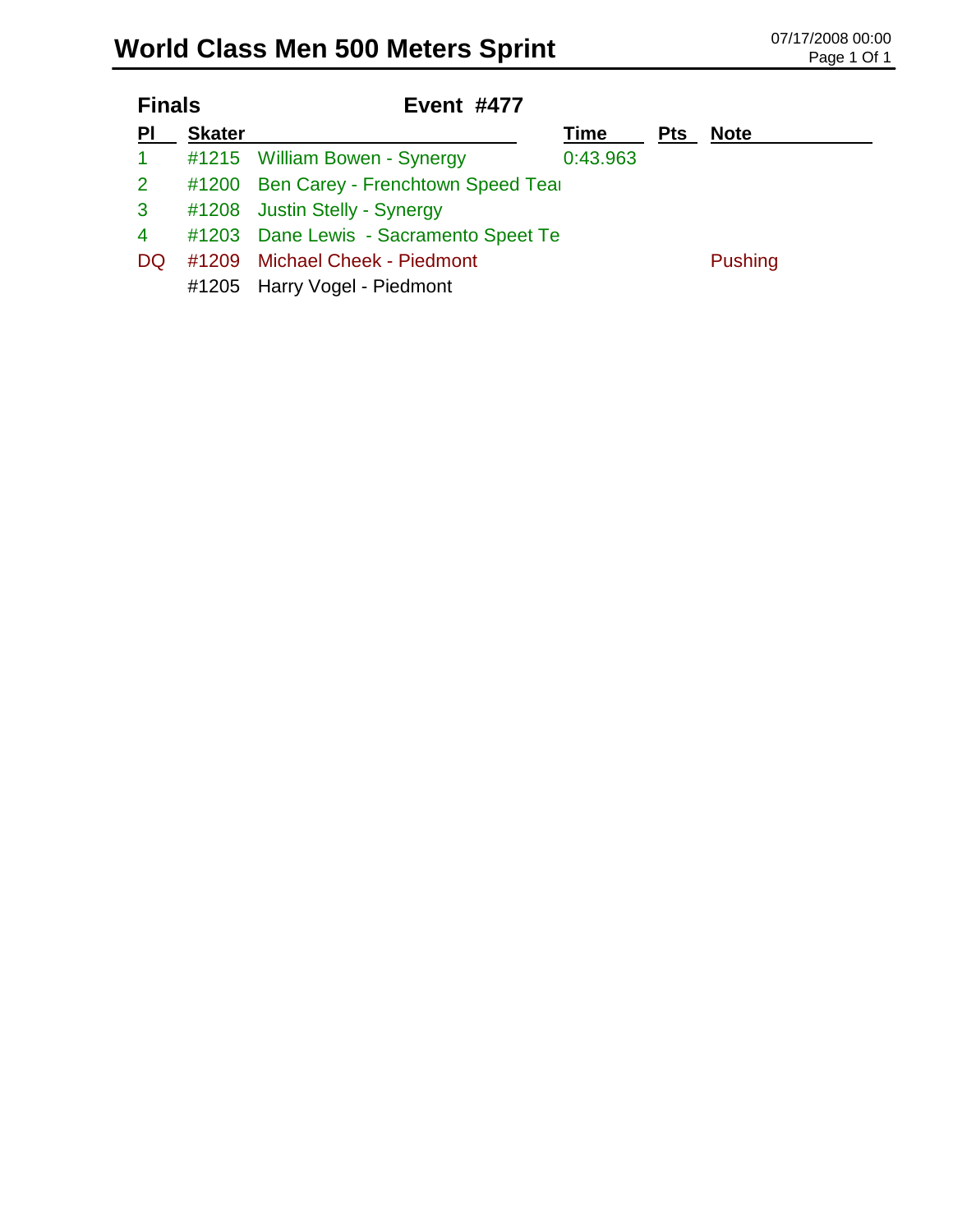| <b>Finals</b> |               | <b>Event #268</b>                         |          |            |                 |
|---------------|---------------|-------------------------------------------|----------|------------|-----------------|
| PI            | <b>Skater</b> |                                           | Time     | <b>Pts</b> | <b>Note</b>     |
| $\mathbf{1}$  |               | #1208 Justin Stelly - Synergy             | 2:24.296 |            |                 |
|               |               | 2 #1215 William Bowen - Synergy           |          |            |                 |
|               |               | DQ #1203 Dane Lewis - Sacramento Speet Te |          |            | <b>Pushing</b>  |
|               |               | DQ #1201 Chad Horne - Rolling Warriors    |          |            | <b>Pushing</b>  |
|               |               | DQ #1205 Harry Vogel - Piedmont           |          |            | Pushing/Holding |
| #1209         |               | Michael Cheek - Piedmont                  |          |            | <b>DNF</b>      |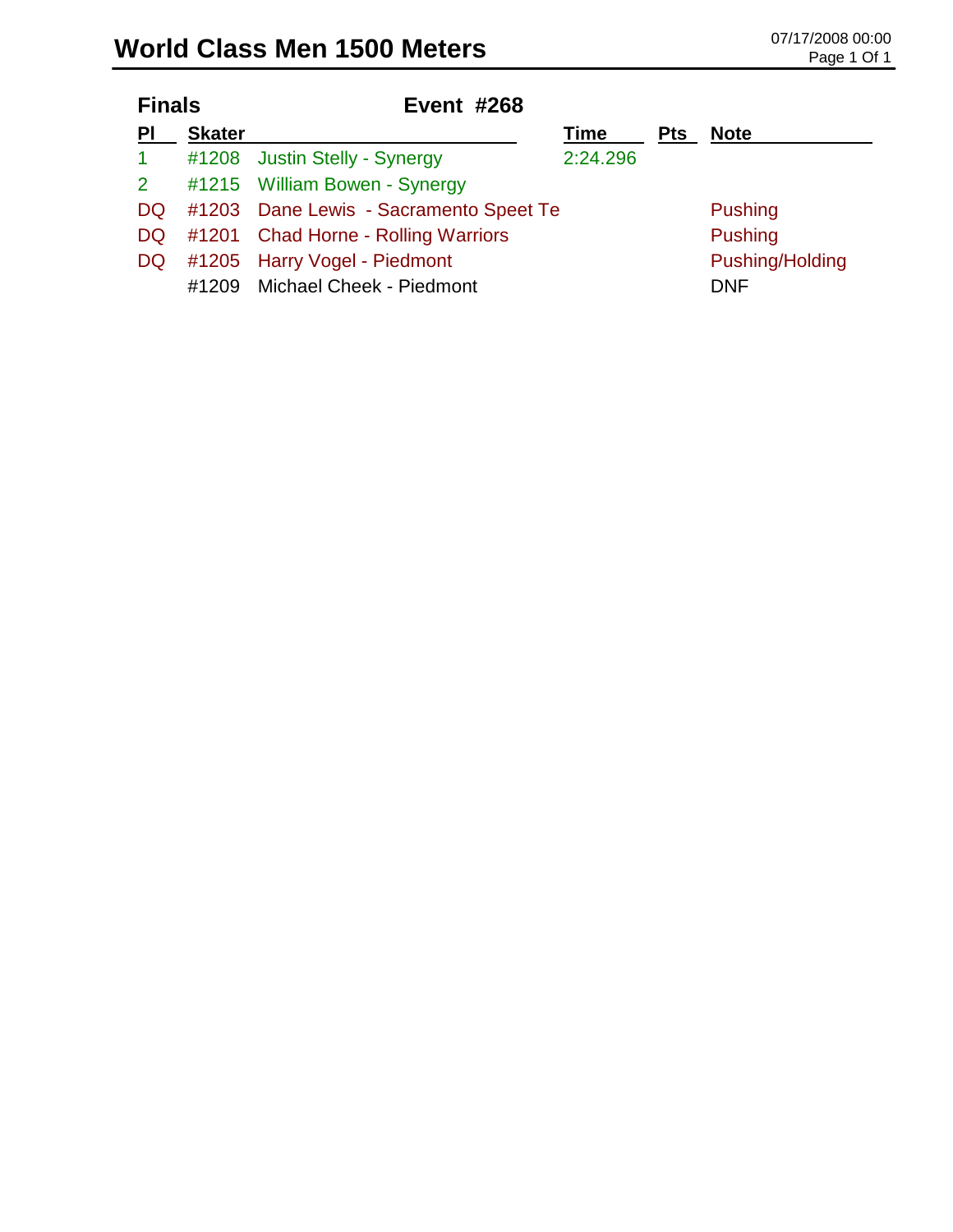|           | <b>Tiny Tot Boys</b> |                        |                         |               |                              |                |                |  |  |  |
|-----------|----------------------|------------------------|-------------------------|---------------|------------------------------|----------------|----------------|--|--|--|
| <b>PI</b> | <b>Num</b>           | <b>Name</b>            | Team                    | <b>Points</b> | <b>Distance</b>              | PI             | <b>Points</b>  |  |  |  |
|           | #007                 | Jordan Felter          | <b>Texas Speed Club</b> |               | 80 (261.000) 100 Meters Race |                | 30.0 (93.000)  |  |  |  |
|           |                      |                        |                         |               | 200 Meters Race              | 1              | 30.0 (96.000)  |  |  |  |
|           |                      |                        |                         |               | 300 Meters Race              | 2              | 20.0 (72.000)  |  |  |  |
|           | #005                 | <b>Grant Laufer</b>    | Team Wisconsin          |               | 50 (171.000) 100 Meters Race | 3              | 10.0 (31.000)  |  |  |  |
|           |                      |                        |                         |               | 200 Meters Race              | 3              | 10.0 (32.000)  |  |  |  |
|           |                      |                        |                         |               | 300 Meters Race              | 1              | 30.0 (108.000) |  |  |  |
| 3         | #014                 | <b>Zachary Shields</b> | Omni Speed Team         |               | 45 (144.000) 100 Meters Race | $\overline{2}$ | 20.0 (62.000)  |  |  |  |
|           |                      |                        |                         |               | 200 Meters Race              | 2              | 20.0 (64.000)  |  |  |  |
|           |                      |                        |                         |               | 300 Meters Race              | 4              | 5.0(18.000)    |  |  |  |
|           | #003                 | Dayton Ristine         | SOS Speed Team          | 20 (67.500)   | 100 Meters Race              | 4              | 5.0(15.500)    |  |  |  |
|           |                      |                        |                         |               | 200 Meters Race              | 4              | 5.0 (16.000)   |  |  |  |
|           |                      |                        |                         |               | 300 Meters Race              | 3              | 10.0 (36.000)  |  |  |  |

### **Tiny Tot Girls**

| <b>PI</b> | <b>Num</b> | <b>Name</b>       | Team                                              | <b>Points</b> | <b>Distance</b>              | PI                    | <b>Points</b>  |
|-----------|------------|-------------------|---------------------------------------------------|---------------|------------------------------|-----------------------|----------------|
|           | #022       | Julia Hirt        | Team Wisconsin                                    |               | 70 (229.000) 100 Meters Race |                       | 30.0 (93.000)  |
|           |            |                   |                                                   |               | 200 Meters Race              | $\overline{2}$        | 20.0 (64.000)  |
|           |            |                   |                                                   |               | 300 Meters Race              | $\overline{2}$        | 20.0 (72.000)  |
| 2         | #021       | Hannah Grzech     | South Florida Blades 65 (219.500) 100 Meters Race |               |                              | 4                     | 5.0 (15.500)   |
|           |            |                   |                                                   |               | 200 Meters Race              |                       | 30.0 (96.000)  |
|           |            |                   |                                                   |               | 300 Meters Race              |                       | 30.0 (108.000) |
| 3         | #016       | Annastasiah Akana | Team X                                            |               | 35 (114.000) 100 Meters Race | $\mathbf{2}^{\prime}$ | 20.0 (62.000)  |
|           |            |                   |                                                   |               | 200 Meters Race              | 4                     | 5.0 (16.000)   |
|           |            |                   |                                                   |               | 300 Meters Race              | 3                     | 10.0 (36.000)  |
| 4         | #027       | Megan Kearns      | Ultimate                                          | 25 (81.000)   | 100 Meters Race              | 3                     | 10.0 (31.000)  |
|           |            |                   |                                                   |               | 200 Meters Race              | 3                     | 10.0 (32.000)  |
|           |            |                   |                                                   |               | 300 Meters Race              | 4                     | 5.0 (18.000)   |

#### **Primary Boys**

| <b>PI</b> | <b>Num</b> | <b>Name</b>            | Team                                             | <b>Points</b> | <b>Distance</b>              | PI             | <b>Points</b>  |
|-----------|------------|------------------------|--------------------------------------------------|---------------|------------------------------|----------------|----------------|
|           | #058       | Myles Berry            | Piedmont                                         |               | 70 (235.000) 200 Meters Race | 3              | 10.0 (31.000)  |
|           |            |                        |                                                  |               | 300 Meters Race              | 1              | 30.0 (96.000)  |
|           |            |                        |                                                  |               | 400 Meters Race              |                | 30.0 (108.000) |
|           | #054       | Jacob Anderson         | <b>SC Speed</b>                                  |               | 45 (150.000) 200 Meters Race | $\overline{2}$ | 20.0 (62.000)  |
|           |            |                        |                                                  |               | 300 Meters Race              | 4              | 5.0 (16.000)   |
|           |            |                        |                                                  |               | 400 Meters Race              | 2              | 20.0 (72.000)  |
| 3         | #050       | Cooper McLeod          | Skagit Skating Team 40 (125.000) 200 Meters Race |               |                              | 1              | 30.0 (93.000)  |
|           |            |                        |                                                  |               | 300 Meters Race              | 3              | 10.0 (32.000)  |
|           |            |                        |                                                  |               | 400 Meters Race              | DQ             | 0              |
|           | #047       | <b>Braxtyn Weidler</b> | Roller Dome Speed T 35 (115.500) 200 Meters Race |               |                              | 4              | 5.0(15.500)    |
|           |            |                        |                                                  |               | 300 Meters Race              | 2              | 20.0 (64.000)  |
|           |            |                        |                                                  |               | 400 Meters Race              | 3              | 10.0 (36.000)  |
| 5         | #064       | <b>Quentin Ferrer</b>  | <b>Emerald Coast</b>                             | 5(18.000)     | 200 Meters Race              | 5              | 0              |
|           |            |                        |                                                  |               | 400 Meters Race              | 4              | 5.0(18.000)    |

### **Primary Girls Pl Num Name Team Points Distance Pl Points** 1 #083 Kirstyn Scal

|      | #083 Kirstyn Scales | Piedmont | 55 (175.000) 200 Meters Race |   | 30.0 (93.000) |
|------|---------------------|----------|------------------------------|---|---------------|
|      |                     |          | 300 Meters Race              |   | 20.0 (64.000) |
|      |                     |          | 400 Meters Race              | 4 | 5.0 (18.000)  |
| #077 | Deia Johnson        | SC Speed | 50 (158.000) 200 Meters Race |   | 20.0 (62.000) |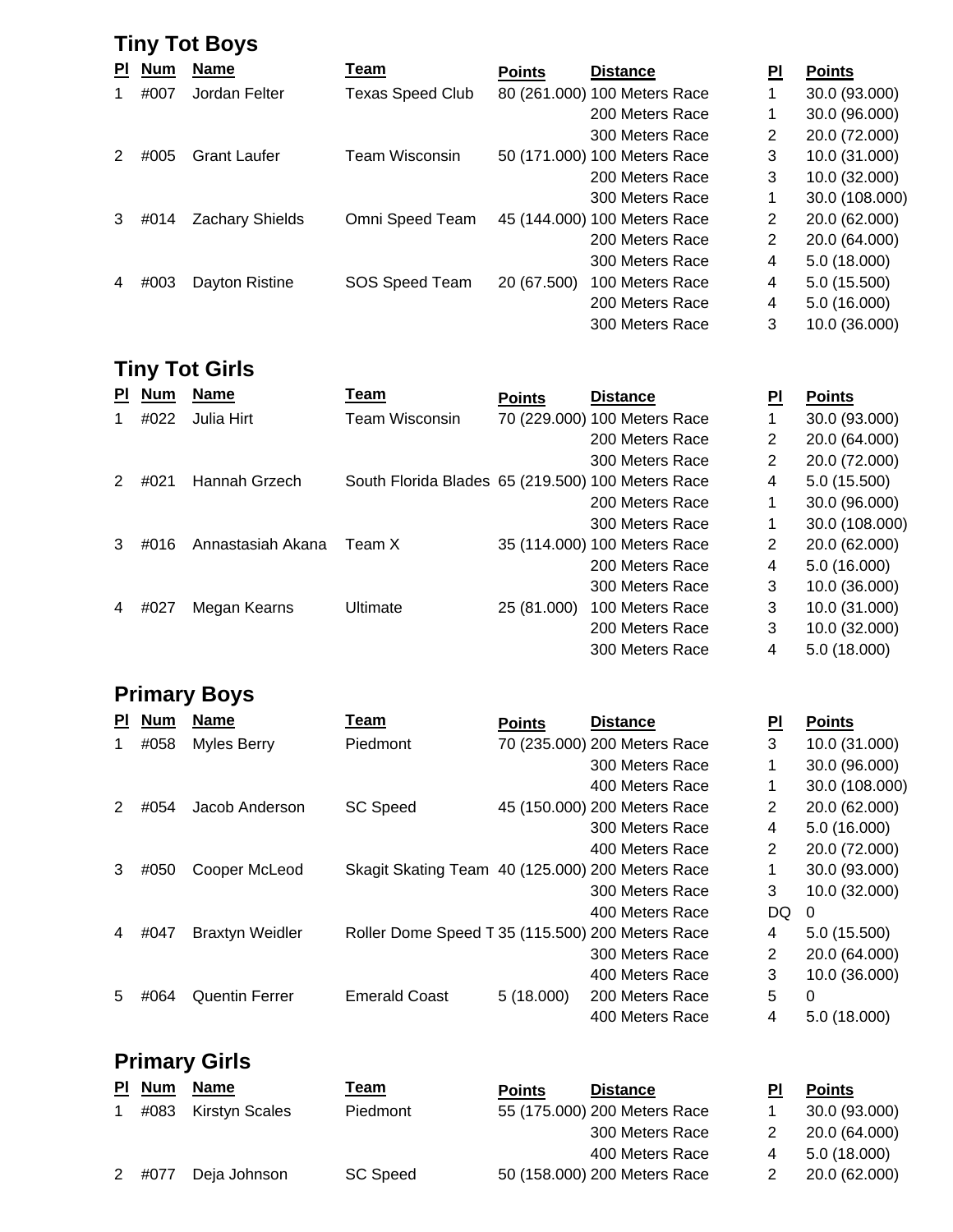## **Primary Girls**

| PI. | <b>Num</b> | <b>Name</b>     | <u>Team</u>     | <b>Points</b> | <b>Distance</b>              | <u>PI</u> | <b>Points</b>  |
|-----|------------|-----------------|-----------------|---------------|------------------------------|-----------|----------------|
| 2   | #077       | Deja Johnson    | <b>SC Speed</b> |               | 50 (158.000) 300 Meters Race |           | 30.0 (96.000)  |
| 3   | #087       | Megan Wilson    | Synergy         |               | 45 (155.500) 200 Meters Race | 4         | 5.0 (15.500)   |
|     |            |                 |                 |               | 300 Meters Race              | 3         | 10.0 (32.000)  |
|     |            |                 |                 |               | 400 Meters Race              |           | 30.0 (108.000) |
| 4   | #071       | Allison Pfander | Team Extreme    | 25 (88.000)   | 200 Meters Race              | 6         | 0              |
|     |            |                 |                 |               | 300 Meters Race              | 4         | 5.0 (16.000)   |
|     |            |                 |                 |               | 400 Meters Race              | 2         | 20.0 (72.000)  |
| 5   | #070       | Alison Pierce   | GT Speed        | 20 (67.000)   | 200 Meters Race              | 3         | 10.0 (31.000)  |
|     |            |                 |                 |               | 300 Meters Race              | 6         | 0              |
|     |            |                 |                 |               | 400 Meters Race              | 3         | 10.0 (36.000)  |

## **Juvenile Boys**

| <b>PI</b> | <b>Num</b> | <b>Name</b>       | Team                              | <b>Points</b> | <b>Distance</b>              | PI | <b>Points</b>  |
|-----------|------------|-------------------|-----------------------------------|---------------|------------------------------|----|----------------|
|           | #114       | JaPrea Pedesclaux | <b>Bremerton Speed</b>            |               | 80 (261.000) 200 Meters Race |    | 30.0 (93.000)  |
|           |            |                   |                                   |               | 300 Meters Race              |    | 30.0 (96.000)  |
|           |            |                   |                                   |               | 500 Meters Race              | 2  | 20.0 (72.000)  |
| 2         | #121       | Nicholas Snyder   | <b>Team Extreme</b>               |               | 60 (202.000) 200 Meters Race | 2  | 20.0 (62.000)  |
|           |            |                   |                                   |               | 300 Meters Race              | 3  | 10.0 (32.000)  |
|           |            |                   |                                   |               | 500 Meters Race              | 1  | 30.0 (108.000) |
| 3         | #127       | Zachary Lloyd     | Ultimate                          |               | 40 (131.000) 200 Meters Race | 3  | 10.0 (31.000)  |
|           |            |                   |                                   |               | 300 Meters Race              | 2  | 20.0 (64.000)  |
|           |            |                   |                                   |               | 500 Meters Race              | 3  | 10.0 (36.000)  |
| 4         | #115       | Jeremiah Hensler  | Stealth/Thunder Racii 10 (31.500) |               | 200 Meters Race              | 4  | 5.0 (15.500)   |
|           |            |                   |                                   |               | 300 Meters Race              | 4  | 5.0 (16.000)   |
|           |            |                   |                                   |               | 500 Meters Race              | 6  | 0              |
| 5         | #110       | Evan Rogers       | <b>DFW Speed</b>                  | 5(18.000)     | 300 Meters Race              | 5  | $\Omega$       |
|           |            |                   |                                   |               | 500 Meters Race              | 4  | 5.0 (18.000)   |

### **Juvenile Girls**

| PI. | <b>Num</b> | <b>Name</b>     | Team                                              | <b>Points</b> | <b>Distance</b>              | PI             | <b>Points</b>  |
|-----|------------|-----------------|---------------------------------------------------|---------------|------------------------------|----------------|----------------|
|     | #151       | Shianna Moses   | Southgate-Auburn                                  |               | 60 (189.000) 200 Meters Race |                | 30.0 (93.000)  |
|     |            |                 |                                                   |               | 300 Meters Race              |                | 30.0 (96.000)  |
| 2   | #136       | Gabrielle Roen  | Tri-County XTreme S 50 (162.000) 200 Meters Race  |               |                              | 2              | 20.0 (62.000)  |
|     |            |                 |                                                   |               | 300 Meters Race              | 2              | 20.0 (64.000)  |
|     |            |                 |                                                   |               | 500 Meters Race              | 3              | 10.0 (36.000)  |
| 3   | #140       | Kendal Sword    | Milpitas Speed Team 40 (139.000) 200 Meters Race  |               |                              | 3              | 10.0 (31.000)  |
|     |            |                 |                                                   |               | 300 Meters Race              | 6              | 0              |
|     |            |                 |                                                   |               | 500 Meters Race              | 1              | 30.0 (108.000) |
| 4   | #138       | Jenna Rajkowski | South Florida Blades 35 (119.500) 200 Meters Race |               |                              | 4              | 5.0 (15.500)   |
|     |            |                 |                                                   |               | 300 Meters Race              | 3              | 10.0 (32.000)  |
|     |            |                 |                                                   |               | 500 Meters Race              | $\overline{2}$ | 20.0 (72.000)  |
| 5   | #145       | Megan Wilburg   | Skagit Skating Team 5 (18.000)                    |               | 200 Meters Race              | 5              | 0              |
|     |            |                 |                                                   |               | 300 Meters Race              | 5              | 0              |
|     |            |                 |                                                   |               | 500 Meters Race              | 4              | 5.0 (18.000)   |
| 6   | #147       | Nina Tinsley    | <b>Texas Speed Club</b>                           | 5(16.000)     | 300 Meters Race              | 4              | 5.0 (16.000)   |
|     |            |                 |                                                   |               | 500 Meters Race              | 5              | 0              |

#### **Elementary Boys**

|  | PI Num Name            | <u>Feam</u>             | <b>Points</b> | <b>Distance</b>              | <b>Points</b>  |
|--|------------------------|-------------------------|---------------|------------------------------|----------------|
|  | 1 #170 Justin Sterling | <b>Rolling Warriors</b> |               | 60 (204.000) 500 Meters Race | 30.0 (96.000)  |
|  |                        |                         |               | 700 Meters Race              | 30.0 (108.000) |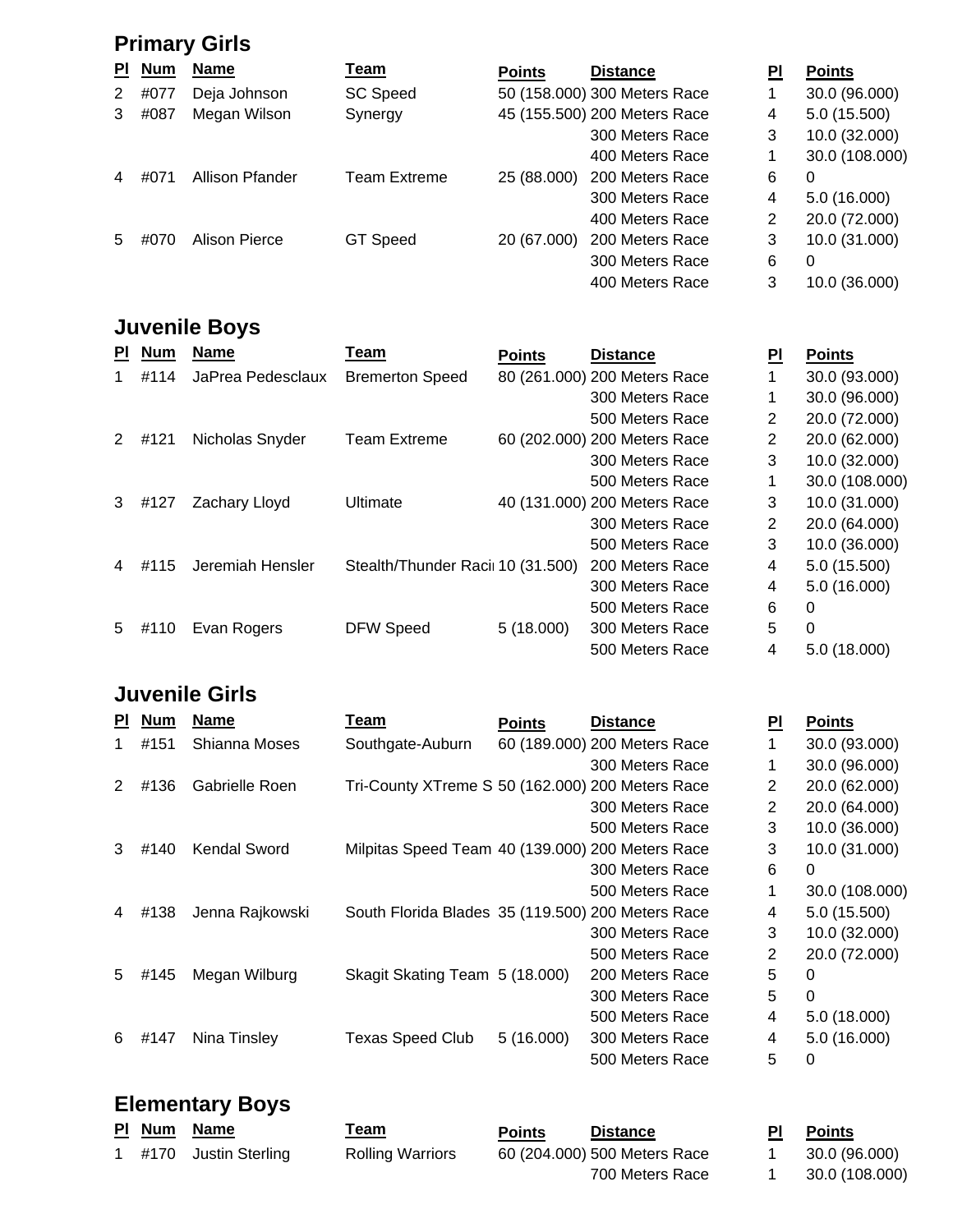## **Elementary Boys**

| PI. | <b>Num</b> | <b>Name</b>              | Team                             | <b>Points</b> | <b>Distance</b>              | ΡI | <b>Points</b> |
|-----|------------|--------------------------|----------------------------------|---------------|------------------------------|----|---------------|
| 2   | #174       | Rakim Ray                | <b>Fast Forward</b>              |               | 55 (175.000) 300 Meters Race |    | 30.0 (93.000) |
|     |            |                          |                                  |               | 500 Meters Race              | 2  | 20.0 (64.000) |
|     |            |                          |                                  |               | 700 Meters Race              | 4  | 5.0 (18.000)  |
|     | #168       | Dustin Hebson            | South Florida Blades 30 (98.000) |               | 300 Meters Race              | 2  | 20.0 (62.000) |
|     |            |                          |                                  |               | 700 Meters Race              | 3  | 10.0 (36.000) |
|     | #175       | <b>Richard Irby</b>      | <b>Rolling Warriors</b>          | 25 (88.000)   | 300 Meters Race              |    | 0             |
|     |            |                          |                                  |               | 500 Meters Race              | 4  | 5.0 (16.000)  |
|     |            |                          |                                  |               | 700 Meters Race              | 2  | 20.0 (72.000) |
| 5.  | #166       | <b>Austin Morrisette</b> | <b>Team Extreme</b>              | 20 (63.000)   | 300 Meters Race              | 3  | 10.0 (31.000) |
|     |            |                          |                                  |               | 500 Meters Race              | 3  | 10.0 (32.000) |
| 6   | #165       | Aaron Tran               | <b>Team Extreme</b>              | 5(15.500)     | 300 Meters Race              | 4  | 5.0 (15.500)  |
|     |            |                          |                                  |               | 700 Meters Race              | 6  | 0             |

## **Elementary Girls**

| <b>PI</b> | <b>Num</b> | <b>Name</b>    | Team                             | <b>Points</b> | <b>Distance</b>              | ΡI | <b>Points</b>  |
|-----------|------------|----------------|----------------------------------|---------------|------------------------------|----|----------------|
| 1         | #189       | Kelsey Helman  | <b>Fast Forward</b>              |               | 80 (266.000) 300 Meters Race | 2  | 20.0 (62.000)  |
|           |            |                |                                  |               | 500 Meters Race              | 1  | 30.0 (96.000)  |
|           |            |                |                                  |               | 700 Meters Race              |    | 30.0 (108.000) |
| 2         | #181       | Cidney Evanson | Southgate-Auburn                 |               | 40 (125.000) 300 Meters Race |    | 30.0 (93.000)  |
|           |            |                |                                  |               | 500 Meters Race              | 3  | 10.0 (32.000)  |
|           |            |                |                                  |               | 700 Meters Race              | 5  | $\Omega$       |
| 3         | #193       | Mary Hirt      | <b>Team Wisconsin</b>            | 25 (87.500)   | 300 Meters Race              | 4  | 5.0 (15.500)   |
|           |            |                |                                  |               | 500 Meters Race              | 6  | 0              |
|           |            |                |                                  |               | 700 Meters Race              | 2  | 20.0 (72.000)  |
| 4         | #180       | Chelsea Grzech | South Florida Blades 25 (82.000) |               | 500 Meters Race              | 2  | 20.0 (64.000)  |
|           |            |                |                                  |               | 700 Meters Race              | 4  | 5.0 (18.000)   |
| 5         | #190       | Kristan Helman | <b>Fast Forward</b>              | 20 (67.000)   | 300 Meters Race              | 3  | 10.0 (31.000)  |
|           |            |                |                                  |               | 500 Meters Race              | 5  | 0              |
|           |            |                |                                  |               | 700 Meters Race              | 3  | 10.0 (36.000)  |
| 6         | #183       | Erika Harang   | Skagit Skating Team 5 (16.000)   |               | 500 Meters Race              | 4  | 5.0 (16.000)   |
|           |            |                |                                  |               | 700 Meters Race              | 6  | 0              |

### **Freshman Boys**

| <b>PI</b> | <b>Num</b> | <b>Name</b>           | Team                              | <b>Points</b> | <b>Distance</b>              | PI | <b>Points</b>  |
|-----------|------------|-----------------------|-----------------------------------|---------------|------------------------------|----|----------------|
| 1         | #354       | Bryan Kabota          | <b>Super Wheels</b>               |               | 80 (266.000) 300 Meters Race | 2  | 20.0 (62.000)  |
|           |            |                       |                                   |               | 500 Meters Race              | 1  | 30.0 (96.000)  |
|           |            |                       |                                   |               | 1000 Meters Race             | 1  | 30.0 (108.000) |
| 2         | #367       | <b>Zachary Kulics</b> | Stardust                          |               | 50 (157.000) 300 Meters Race |    | 30.0 (93.000)  |
|           |            |                       |                                   |               | 500 Meters Race              | 2  | 20.0 (64.000)  |
| 3         | #363       | Nathan Jackson        | SS II Racing                      |               | 35 (119.000) 300 Meters Race | 3  | 10.0 (31.000)  |
|           |            |                       |                                   |               | 500 Meters Race              | 4  | 5.0 (16.000)   |
|           |            |                       |                                   |               | 1000 Meters Race             | 2  | 20.0 (72.000)  |
| 4         | #355       | <b>Chance Martin</b>  | Stealth/Thunder Racii 10 (36.000) |               | 500 Meters Race              | 5  | 0              |
|           |            |                       |                                   |               | 1000 Meters Race             | 3  | 10.0 (36.000)  |
| 5.        | #356       | Chaz Im               | Tri-County XTreme S 10 (32.000)   |               | 500 Meters Race              | 3  | 10.0 (32.000)  |
|           |            |                       |                                   |               | 1000 Meters Race             | DQ | 0              |
| 6         | #358       | <b>Colby Groves</b>   | Skagit Skating Team 5 (18.000)    |               | 1000 Meters Race             | 4  | 5.0 (18.000)   |
| 7         | #359       | <b>Dustin Stanley</b> | <b>Rollin Rednex</b>              | 5(15.500)     | 300 Meters Race              | 4  | 5.0 (15.500)   |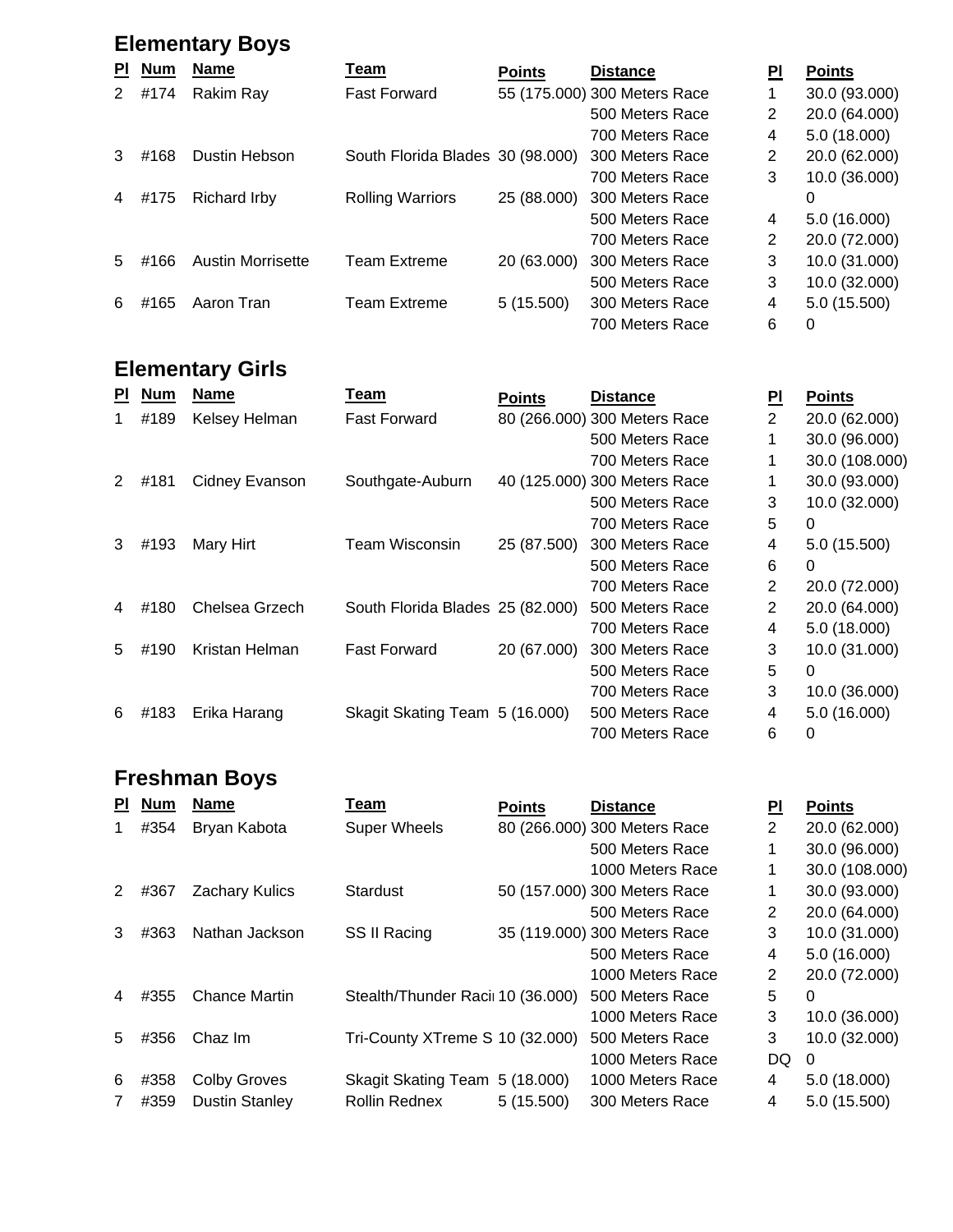### **Freshman Girls**

| PI. | <b>Num</b> | <b>Name</b>                 | Team                                               | <b>Points</b> | <b>Distance</b>  | PI             | <b>Points</b>  |
|-----|------------|-----------------------------|----------------------------------------------------|---------------|------------------|----------------|----------------|
|     | #369       | Alyssa Franklin             | Stealth/Thunder Racii 70 (230.000) 300 Meters Race |               |                  | $\overline{2}$ | 20.0 (62.000)  |
|     |            |                             |                                                    |               | 500 Meters Race  |                | 30.0 (96.000)  |
|     |            |                             |                                                    |               | 1000 Meters Race | 2              | 20.0 (72.000)  |
| 2   | #374       | Harmony Yambor              | Stealth/Thunder Raci 60 (203.000) 300 Meters Race  |               |                  | 3              | 10.0 (31.000)  |
|     |            |                             |                                                    |               | 500 Meters Race  | 2              | 20.0 (64.000)  |
|     |            |                             |                                                    |               | 1000 Meters Race |                | 30.0 (108.000) |
| 3   | #372       | <b>Courtney Grzech</b>      | <b>Precision Racing</b>                            | 30 (93.000)   | 300 Meters Race  | 1              | 30.0 (93.000)  |
|     |            |                             |                                                    |               | 500 Meters Race  | DQ             | $\Omega$       |
| 4   | #373       | Domenica Meija-Clav Synergy |                                                    | 25 (83.500)   | 300 Meters Race  | 4              | 5.0 (15.500)   |
|     |            |                             |                                                    |               | 500 Meters Race  | 3              | 10.0 (32.000)  |
|     |            |                             |                                                    |               | 1000 Meters Race | 3              | 10.0 (36.000)  |
| 5.  | #378       | Megan Gillis                | <b>Team United</b>                                 | 5(18.000)     | 300 Meters Race  | 5              | 0              |
|     |            |                             |                                                    |               | 500 Meters Race  | 5              | 0              |
|     |            |                             |                                                    |               | 1000 Meters Race | 4              | 5.0 (18.000)   |
| 6   | #370       | <b>Brittany Engle</b>       | <b>Emerald Coast</b>                               | 5(16.000)     | 500 Meters Race  | 4              | 5.0 (16.000)   |

### **Sophomore Men**

| PI.           | <b>Num</b> | <b>Name</b>           | Team                                             | <b>Points</b> | <b>Distance</b>              | PI             | <b>Points</b>  |
|---------------|------------|-----------------------|--------------------------------------------------|---------------|------------------------------|----------------|----------------|
|               | #413       | Jonathan Blair        | <b>Precision Racing</b>                          |               | 50 (165.000) 500 Meters Race |                | 30.0 (93.000)  |
|               |            |                       |                                                  |               | 1000 Meters Race             | DQ             | 0              |
|               |            |                       |                                                  |               | 1500 Meters Race             | $\overline{2}$ | 20.0 (72.000)  |
| $\mathcal{P}$ | #406       | Corey Bethel          | Piedmont                                         |               | 40 (127.000) 500 Meters Race | 3              | 10.0 (31.000)  |
|               |            |                       |                                                  |               | 1000 Meters Race             | 1              | 30.0 (96.000)  |
| 3             | #416       | Justin Mannon         | Frenchtown Speed T(30 (108.000) 1000 Meters Race |               |                              | DQ.            | $\Omega$       |
|               |            |                       |                                                  |               | 1500 Meters Race             | 1              | 30.0 (108.000) |
| 4             | #414       | Jordan Hafenscher     | Team Extreme                                     | 25 (82.000)   | 1000 Meters Race             | $\overline{2}$ | 20.0 (64.000)  |
|               |            |                       |                                                  |               | 1500 Meters Race             | 4              | 5.0 (18.000)   |
| 5             | #401       | <b>Andrew Shatzer</b> | <b>Fast Forward</b>                              | 20 (62.000)   | 500 Meters Race              | $\overline{2}$ | 20.0 (62.000)  |
|               |            |                       |                                                  |               | 1000 Meters Race             | DQ             | 0              |
|               |            |                       |                                                  |               | 1500 Meters Race             | 6              | 0              |
| 6             | #402       | <b>Andrew Simmons</b> | Tiffany's                                        | 10 (36.000)   | 1500 Meters Race             | 3              | 10.0 (36.000)  |
|               | #443       | Jacob Richardson      | <b>Skateworld Sprinters</b>                      | 10 (32.000)   | 500 Meters Race              | 5              | 0              |
|               |            |                       |                                                  |               | 1000 Meters Race             | 3              | 10.0 (32.000)  |
| 8             | #410       | Eben Jackson          | Southgate-Auburn                                 | 5(15.500)     | 500 Meters Race              | 4              | 5.0(15.500)    |
|               |            |                       |                                                  |               |                              |                |                |

## **Sophomore Ladies**

| ΡI | <b>Num</b> | <b>Name</b>         | Team                             | <b>Points</b> | <b>Distance</b>              | PI             | <b>Points</b>  |
|----|------------|---------------------|----------------------------------|---------------|------------------------------|----------------|----------------|
|    | #439       | Sara Thrall         | <b>Team Extreme</b>              |               | 50 (172.000) 500 Meters Race | 5              | 0              |
|    |            |                     |                                  |               | 1000 Meters Race             | 2              | 20.0 (64.000)  |
|    |            |                     |                                  |               | 1500 Meters Race             | 1              | 30.0 (108.000) |
| 2  | #436       | Nicole Lloyd        | Ultimate                         |               | 50 (168.000) 500 Meters Race | 6              | 0              |
|    |            |                     |                                  |               | 1000 Meters Race             | 1              | 30.0 (96.000)  |
|    |            |                     |                                  |               | 1500 Meters Race             | 2              | 20.0 (72.000)  |
| 3  | #435       | Madeline Emme       | <b>Team Wisconsin</b>            |               | 35 (109.000) 500 Meters Race | 1              | 30.0 (93.000)  |
|    |            |                     |                                  |               | 1000 Meters Race             | 4              | 5.0 (16.000)   |
|    |            |                     |                                  |               | 1500 Meters Race             | DQ             | $\mathbf{0}$   |
| 4  | #441       | Sophie Webb         | Performance                      | 20 (68.000)   | 1000 Meters Race             | 3              | 10.0 (32.000)  |
|    |            |                     |                                  |               | 1500 Meters Race             | 3              | 10.0 (36.000)  |
| 5  | #430       | <b>Hailey Leech</b> | <b>Fast Forward</b>              | 20 (62.000)   | 500 Meters Race              | $\overline{2}$ | 20.0 (62.000)  |
|    |            |                     |                                  |               | 1500 Meters Race             | DQ             | 0              |
| 6  | #427       | Erin Jackson        | Skateworld Sprinters 15 (49.000) |               | 500 Meters Race              | 3              | 10.0 (31.000)  |
|    |            |                     |                                  |               | 1000 Meters Race             | 6              | 0              |
|    |            |                     |                                  |               |                              |                |                |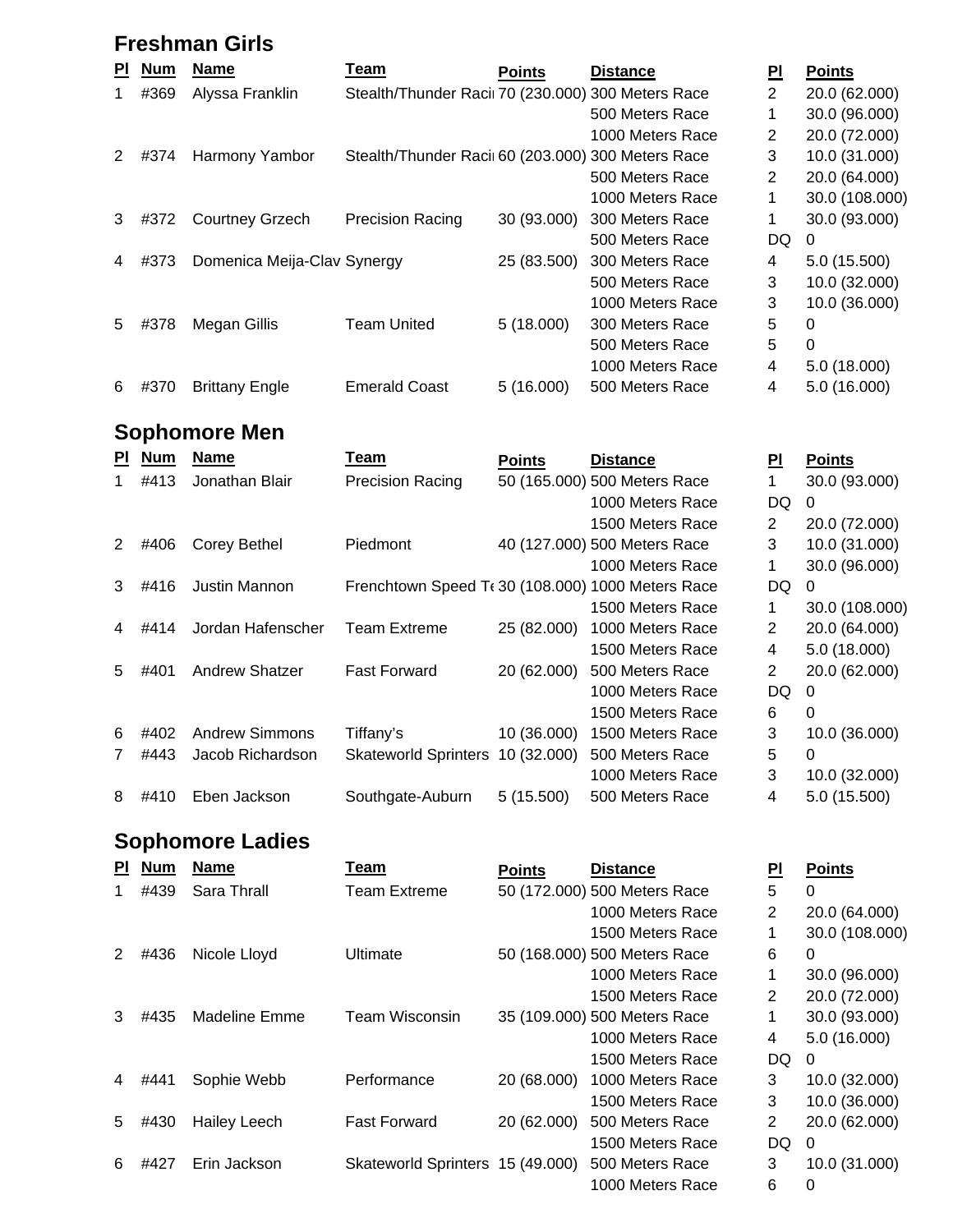## **Sophomore Ladies**

|  | PI Num Name           | <u>Team</u>                                       | <b>Points</b> | <b>Distance</b> | <b>PI</b> Points |
|--|-----------------------|---------------------------------------------------|---------------|-----------------|------------------|
|  | 6 #427 Erin Jackson   | Skateworld Sprinters 15 (49.000) 1500 Meters Race |               |                 | 4 5.0 (18.000)   |
|  | 7 #438 Samantha Goetz | Frenchtown Speed $Tf$ 5 (15.500) 500 Meters Race  |               |                 | 4 5.0 (15.500)   |

### **Junior Men**

| <b>PI</b> | <b>Num</b> | Name                | Team                | <b>Points</b> | <b>Distance</b>              | ΡI             | <b>Points</b>  |
|-----------|------------|---------------------|---------------------|---------------|------------------------------|----------------|----------------|
|           | #464       | Kimani Griffin      | Piedmont            |               | 90 (297.000) 500 Meters Race |                | 30.0 (93.000)  |
|           |            |                     |                     |               | 1000 Meters Race             |                | 30.0 (96.000)  |
|           |            |                     |                     |               | 2000 Meters Race             |                | 30.0 (108.000) |
| 2         | #469       | <b>Richard Blas</b> | <b>Triad Racing</b> |               | 50 (162.000) 500 Meters Race | 2              | 20.0 (62.000)  |
|           |            |                     |                     |               | 1000 Meters Race             | $\overline{2}$ | 20.0 (64.000)  |
|           |            |                     |                     |               | 2000 Meters Race             | 3              | 10.0 (36.000)  |
| 3         | #462       | Keith Carroll       | SOS Speed Team      | 25 (88.000)   | 1000 Meters Race             | 4              | 5.0(16.000)    |
|           |            |                     |                     |               | 2000 Meters Race             | 2              | 20.0 (72.000)  |
| 4         | #457       | <b>Jake Powers</b>  | Piedmont            | 25 (81.000)   | 500 Meters Race              | 3              | 10.0 (31.000)  |
|           |            |                     |                     |               | 1000 Meters Race             | 3              | 10.0 (32.000)  |
|           |            |                     |                     |               | 2000 Meters Race             | 4              | 5.0 (18.000)   |
| 5         | #463       | <b>Kevin Quandt</b> | <b>Stardust</b>     | 5(15.500)     | 500 Meters Race              | 4              | 5.0 (15.500)   |
|           |            |                     |                     |               | 1000 Meters Race             | 5              | 0              |

#### **Junior Ladies**

| <b>PI</b> | <b>Num</b> | <b>Name</b>         | Team                  | <b>Points</b> | <b>Distance</b>               | PI | <b>Points</b>  |
|-----------|------------|---------------------|-----------------------|---------------|-------------------------------|----|----------------|
| 1         | #475       | <b>Emily Barker</b> | <b>Team Wisconsin</b> |               | 70 (229.000) 500 Meters Race  |    | 30.0 (93.000)  |
|           |            |                     |                       |               | 1000 Meters Race              | 2  | 20.0 (64.000)  |
|           |            |                     |                       |               | 1500 Meters Race              | 2  | 20.0 (72.000)  |
| 2         | #483       | Mollie Brown        | Piedmont              |               | 40 (132.000) 500 Meters Race  | 6  | 0              |
|           |            |                     |                       |               | 1000 Meters Race              |    | 30.0 (96.000)  |
|           |            |                     |                       |               | 1500 Meters Race              | 3  | 10.0 (36.000)  |
| 3         | #487       | Xion Akana          | Team X                |               | 30 (108.000) 1500 Meters Race |    | 30.0 (108.000) |
| 4         | #480       | Kirsten Attipoe     | Stardust              | 20 (63.000)   | 500 Meters Race               | 3  | 10.0 (31.000)  |
|           |            |                     |                       |               | 1000 Meters Race              | 3  | 10.0 (32.000)  |
| 5         | #477       | Kaela Chapell       | <b>Fast Forward</b>   | 20 (62.000)   | 500 Meters Race               | 2  | 20.0 (62.000)  |
| 6         | #478       | Katie Grimm         | Tiffany's             | 10 (34.000)   | 500 Meters Race               | 5  | 0              |
|           |            |                     |                       |               | 1000 Meters Race              | 4  | 5.0 (16.000)   |
|           |            |                     |                       |               | 1500 Meters Race              | 4  | 5.0 (18.000)   |
|           | #482       | Misha Averill       | Tiffany's             | 5(15.500)     | 500 Meters Race               | 4  | 5.0 (15.500)   |
|           |            |                     |                       |               | 1000 Meters Race              | 6  | $\Omega$       |
|           |            |                     |                       |               | 1500 Meters Race              | 6  | 0              |

### **Senior Men**

| <b>PI</b> | <b>Num</b> | <b>Name</b>         | Team                                               | <b>Points</b> | <b>Distance</b>              | PI             | <b>Points</b>  |
|-----------|------------|---------------------|----------------------------------------------------|---------------|------------------------------|----------------|----------------|
|           | #510       | Jarrod Fischer      | Houston Inline Racing 55 (181.000) 500 Meters Race |               |                              |                | 30.0 (93.000)  |
|           |            |                     |                                                    |               | 1500 Meters Race             | 4              | 5.0 (16.000)   |
|           |            |                     |                                                    |               | 3000 Meters Race             | 2              | 20.0 (72.000)  |
| 2         | #502       | <b>Brian Talley</b> | <b>American Flyers</b>                             |               | 50 (172.000) 500 Meters Race | DQ             | 0              |
|           |            |                     |                                                    |               | 1500 Meters Race             | 2              | 20.0 (64.000)  |
|           |            |                     |                                                    |               | 3000 Meters Race             |                | 30.0 (108.000) |
|           | #516       | Kevin Pearsall      | <b>Rolling Warriors</b>                            |               | 50 (158.000) 500 Meters Race | $\overline{2}$ | 20.0 (62.000)  |
|           |            |                     |                                                    |               | 1500 Meters Race             |                | 30.0 (96.000)  |
|           |            |                     |                                                    |               | 3000 Meters Race             | 5              | 0              |
|           | #513       | Joseph Widener      | Ultimate                                           | 15 (50.000)   | 500 Meters Race              | 5              | 0              |
|           |            |                     |                                                    |               | 1500 Meters Race             | 3              | 10.0 (32.000)  |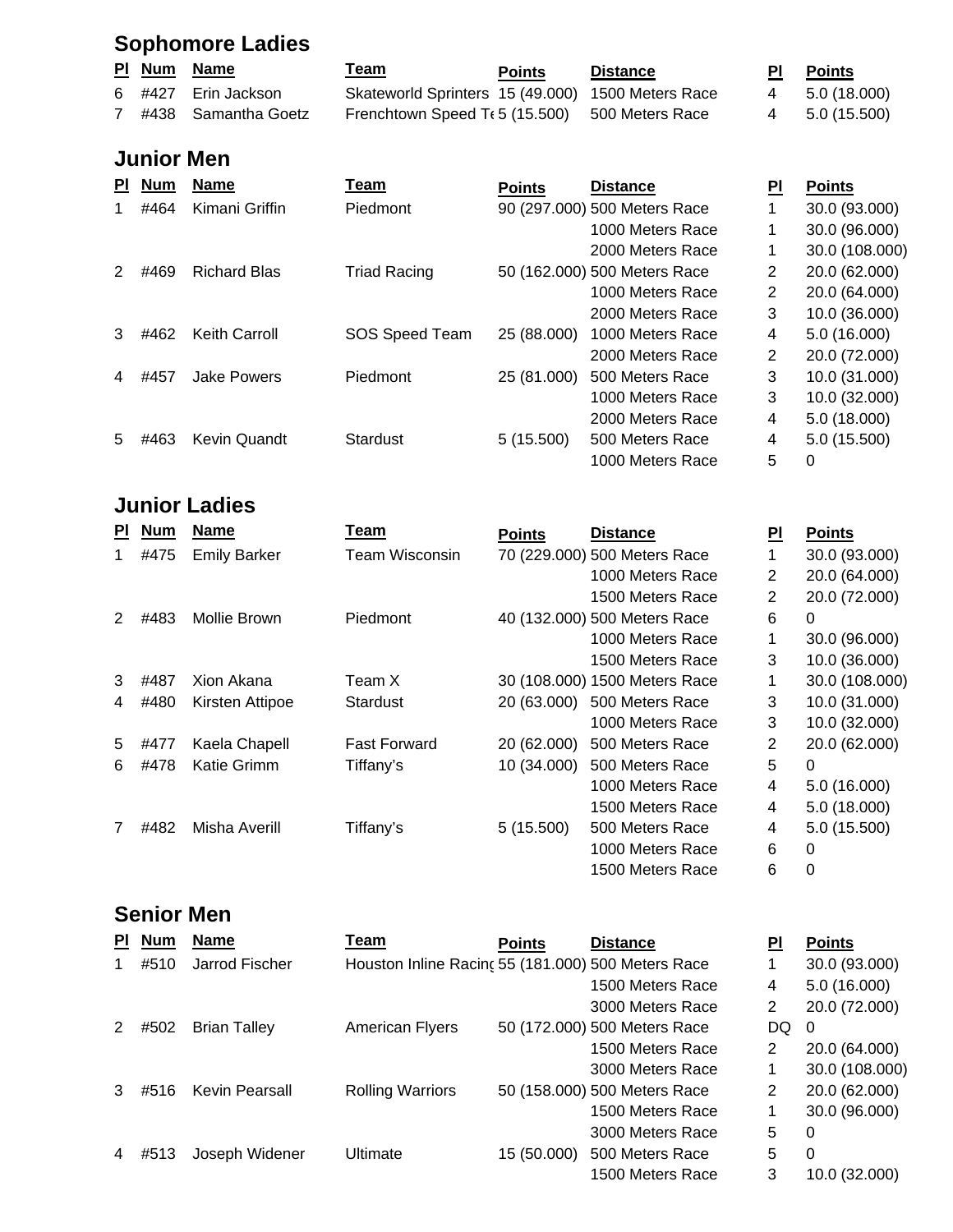#### **Senior Men**

|             |      | PI Num Name           | <u>Team</u>             | <b>Points</b> | <b>Distance</b>              | ΡI | <b>Points</b> |
|-------------|------|-----------------------|-------------------------|---------------|------------------------------|----|---------------|
|             |      | 4 #513 Joseph Widener | Ultimate                |               | 15 (50.000) 3000 Meters Race | 4  | 5.0 (18.000)  |
|             |      | 5 #520 Peter Archer   | Southgate-Auburn        |               | 10 (36.000) 3000 Meters Race |    | 10.0 (36.000) |
|             |      | 6 #503 Caleb Ingle    | <b>Rolling Warriors</b> |               | 10 (31.000) 500 Meters Race  |    | 10.0 (31.000) |
| $7^{\circ}$ | #523 | <b>Todd Foley</b>     | <b>Team United</b>      | 5(15.500)     | 500 Meters Race              | 4  | 5.0(15.500)   |
|             |      |                       |                         |               | 1500 Meters Race             | 5. |               |

### **Senior Ladies**

| <b>PI</b> | Num  | <b>Name</b>                   | Team                            | <b>Points</b> | <b>Distance</b>              | <u> 민</u> | <b>Points</b>  |
|-----------|------|-------------------------------|---------------------------------|---------------|------------------------------|-----------|----------------|
|           | #540 | Sarah Barker                  | Team Wisconsin                  |               | 60 (199.000) 500 Meters Race | 3         | 10.0 (31.000)  |
|           |      |                               |                                 |               | 1000 Meters Race             |           | 30.0 (96.000)  |
|           |      |                               |                                 |               | 2000 Meters Race             | 2         | 20.0 (72.000)  |
| 2         | #533 | Katie Wilson                  | <b>Rolling Warriors</b>         |               | 50 (172.000) 500 Meters Race | DQ.       | $\Omega$       |
|           |      |                               |                                 |               | 1000 Meters Race             | 2         | 20.0 (64.000)  |
|           |      |                               |                                 |               | 2000 Meters Race             | 1         | 30.0 (108.000) |
| 3         | #543 | Tannah Elwess-Jone: Speed Inc |                                 | 30 (93.000)   | 500 Meters Race              | 1         | 30.0 (93.000)  |
|           |      |                               |                                 |               | 1000 Meters Race             | DQ        | 0              |
|           |      |                               |                                 |               | 2000 Meters Race             | DQ        | 0              |
| 4         | #535 | Micki Ream                    | Milpitas Speed Team 25 (83.500) |               | 500 Meters Race              | 4         | 5.0 (15.500)   |
|           |      |                               |                                 |               | 1000 Meters Race             | 3         | 10.0 (32.000)  |
|           |      |                               |                                 |               | 2000 Meters Race             | 3         | 10.0 (36.000)  |
| 5         | #528 | <b>Christine Pyles</b>        | <b>Emerald Coast</b>            | 20 (62.000)   | 500 Meters Race              | 2         | 20.0 (62.000)  |
|           |      |                               |                                 |               | 1000 Meters Race             | 5         | 0              |
| 6         | #541 | Shakari Gilbert               | Southern Speed                  | 10 (34.000)   | 500 Meters Race              | 5         | 0              |
|           |      |                               |                                 |               | 1000 Meters Race             | 4         | 5.0 (16.000)   |
|           |      |                               |                                 |               | 2000 Meters Race             | 4         | 5.0 (18.000)   |

### **Classic Men**

| <b>PI</b> | <b>Num</b> | <b>Name</b>          | Team                             | <b>Points</b> | <b>Distance</b>              | PI | <b>Points</b>  |
|-----------|------------|----------------------|----------------------------------|---------------|------------------------------|----|----------------|
|           | #583       | Jimmy Blair          | <b>Precision Racing</b>          |               | 65 (207.000) 500 Meters Race | 1  | 30.0 (93.000)  |
|           |            |                      |                                  |               | 1000 Meters Race             | 1  | 30.0 (96.000)  |
|           |            |                      |                                  |               | 2000 Meters Race             | 4  | 5.0 (18.000)   |
|           | #579       | <b>Harry Howlett</b> | Synergy                          |               | 50 (171.000) 500 Meters Race | 3  | 10.0 (31.000)  |
|           |            |                      |                                  |               | 1000 Meters Race             | 3  | 10.0 (32.000)  |
|           |            |                      |                                  |               | 2000 Meters Race             | 1  | 30.0 (108.000) |
| 3         | #575       | Benjamin Steketee    | Great Skate Wolverin 25 (79.500) |               | 500 Meters Race              | 4  | 5.0 (15.500)   |
|           |            |                      |                                  |               | 1000 Meters Race             | 2  | 20.0 (64.000)  |
|           |            |                      |                                  |               | 2000 Meters Race             | 5  | 0              |
| 4         | #580       | Jason Metcalf        | <b>Texas Speed Club</b>          | 20 (72.000)   | 2000 Meters Race             | 2  | 20.0 (72.000)  |
| 5         | #588       | Nick Lavigne         | <b>Skatetown Speed</b>           | 20 (62.000)   | 500 Meters Race              | 2  | 20.0 (62.000)  |
|           |            |                      |                                  |               | 1000 Meters Race             | DQ | 0              |
| 6         | #591       | Shane Thompson       | California Heat                  | 10 (36.000)   | 500 Meters Race              |    | 0              |
|           |            |                      |                                  |               | 2000 Meters Race             | 3  | 10.0 (36.000)  |
|           | #589       | Noy Inthanam         | Performance                      | 5(16.000)     | 1000 Meters Race             | 4  | 5.0 (16.000)   |

### **Classic Ladies**

|   | PI Num | <b>Name</b>             | Team                                              | <b>Points</b> | <b>Distance</b>              | ΡI | <b>Points</b>  |
|---|--------|-------------------------|---------------------------------------------------|---------------|------------------------------|----|----------------|
|   | #603   | <b>Kacey Huntington</b> | <b>Precision Racing</b>                           |               | 65 (207.000) 500 Meters Race |    | 30.0 (93.000)  |
|   |        |                         |                                                   |               | 1000 Meters Race             |    | 30.0 (96.000)  |
|   |        |                         |                                                   |               | 1500 Meters Race             | 4  | 5.0(18.000)    |
| 2 | #600   | Jennifer Hladki         | Sacramento Inline Ra 50 (170.000) 500 Meters Race |               |                              |    | 20.0 (62.000)  |
|   |        |                         |                                                   |               | 1500 Meters Race             |    | 30.0 (108.000) |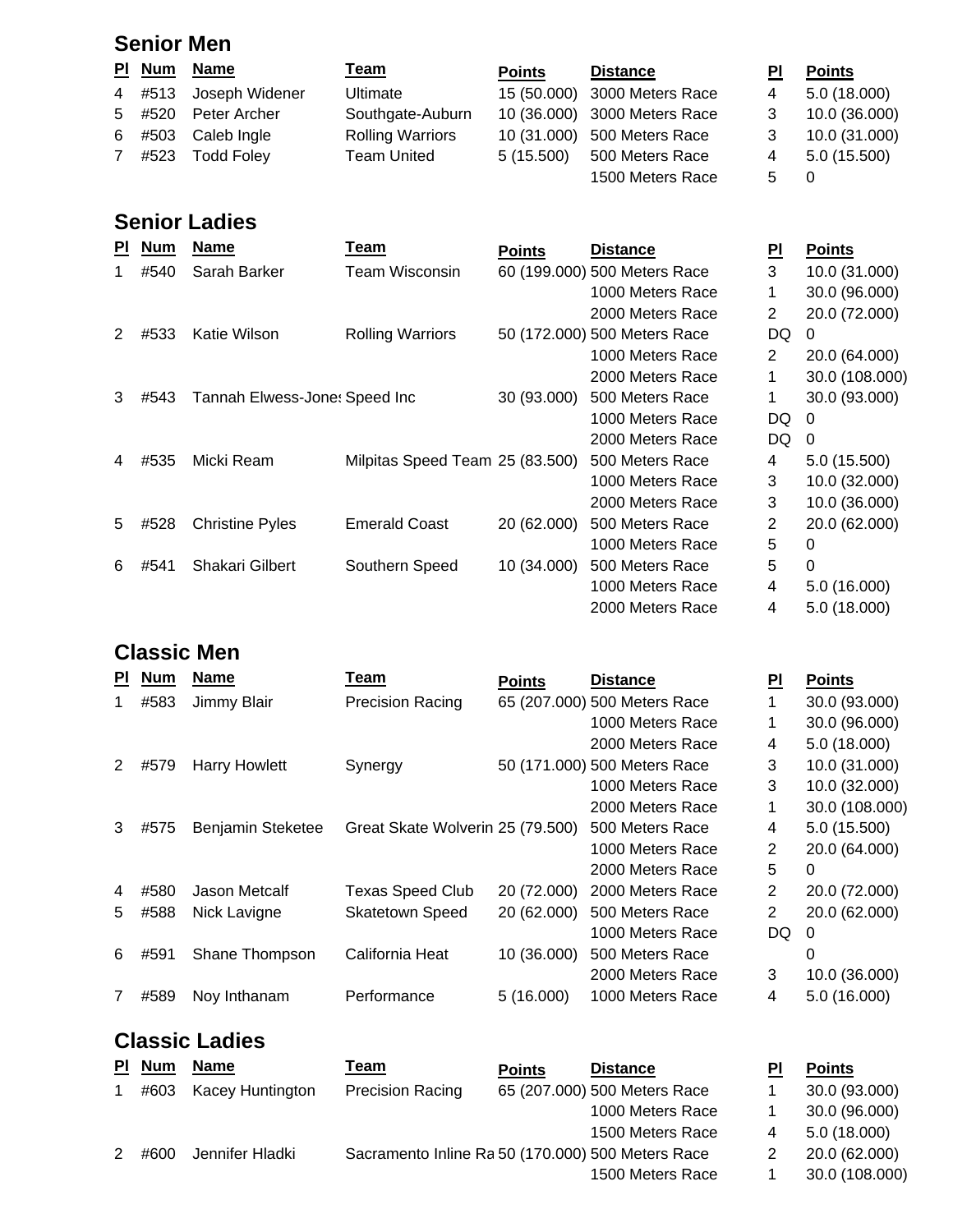#### **Classic Ladies**

| PI. | <b>Num</b> | <b>Name</b>       | <u>Team</u>                                        | <b>Points</b> | <b>Distance</b>  | ΡI  | <b>Points</b>            |
|-----|------------|-------------------|----------------------------------------------------|---------------|------------------|-----|--------------------------|
| 3   | #601       | Jennifer Steketee | Great Skate Wolverin 40 (136.000) 1000 Meters Race |               |                  | 2   | 20.0 (64.000)            |
|     |            |                   |                                                    |               | 1500 Meters Race | 2   | 20.0 (72.000)            |
| 4   | #598       | Gianna Guerino    | Great Skate Wolverin 20 (68.000)                   |               | 1000 Meters Race | 3   | 10.0 (32.000)            |
|     |            |                   |                                                    |               | 1500 Meters Race | 3   | 10.0 (36.000)            |
| 5   | #594       | Amy Ruby          | Roller Dome Speed T 10 (31.500)                    |               | 500 Meters Race  | 4   | 5.0(15.500)              |
|     |            |                   |                                                    |               | 1000 Meters Race | 4   | 5.0 (16.000)             |
|     |            |                   |                                                    |               | 1500 Meters Race | 5   | 0                        |
| 6   | #605       | Mindy Smith       | Piedmont                                           | 10 (31.000)   | 500 Meters Race  | 3   | 10.0 (31.000)            |
|     |            |                   |                                                    |               | 1000 Meters Race | DQ. | $\overline{\phantom{0}}$ |
|     |            |                   |                                                    |               | 1500 Meters Race | 6   | 0                        |

#### **Grand Classic Men**

| <b>PI</b> | <b>Num</b> | <b>Name</b>       | Team                                              | <b>Points</b> | <b>Distance</b>              | PI | <b>Points</b>  |
|-----------|------------|-------------------|---------------------------------------------------|---------------|------------------------------|----|----------------|
|           | #631       | Donnie Beck       | Sacramento Inline Ra 90 (297.000) 500 Meters Race |               |                              |    | 30.0 (93.000)  |
|           |            |                   |                                                   |               | 1000 Meters Race             |    | 30.0 (96.000)  |
|           |            |                   |                                                   |               | 2000 Meters Race             |    | 30.0 (108.000) |
|           | #639       | Michael Reed      | <b>Rolling Warriors</b>                           |               | 45 (150.000) 500 Meters Race | 2  | 20.0 (62.000)  |
|           |            |                   |                                                   |               | 1000 Meters Race             | 4  | 5.0(16.000)    |
|           |            |                   |                                                   |               | 2000 Meters Race             | 2  | 20.0 (72.000)  |
| 3         | #625       | Aaron Hoover      | Roller Dome Speed T 25 (83.500)                   |               | 500 Meters Race              | 4  | 5.0(15.500)    |
|           |            |                   |                                                   |               | 1000 Meters Race             | 3  | 10.0 (32.000)  |
|           |            |                   |                                                   |               | 2000 Meters Race             | 3  | 10.0 (36.000)  |
| 4         | #636       | Jon Jackson       | <b>Stardust</b>                                   | 20 (64.000)   | 1000 Meters Race             | 2  | 20.0 (64.000)  |
|           |            |                   |                                                   |               | 2000 Meters Race             | 5  | 0              |
| 5         | #635       | John Ristine      | SOS Speed Team                                    | 10 (31.000)   | 500 Meters Race              | 3  | 10.0 (31.000)  |
| 6         | #634       | Jeremiah Bankston | <b>Stardust</b>                                   | 5(18.000)     | 1000 Meters Race             | 5  | 0              |
|           |            |                   |                                                   |               | 2000 Meters Race             | 4  | 5.0(18.000)    |

### **Grand Classic Ladies**

| PI. | <b>Num</b> | <b>Name</b>            | Team                                                 | <b>Points</b> | <b>Distance</b>              | PI             | <b>Points</b>  |
|-----|------------|------------------------|------------------------------------------------------|---------------|------------------------------|----------------|----------------|
|     | #649       | <b>Ricci Porter</b>    | <b>Team United</b>                                   |               | 80 (261.000) 500 Meters Race |                | 30.0 (93.000)  |
|     |            |                        |                                                      |               | 1000 Meters Race             |                | 30.0 (96.000)  |
|     |            |                        |                                                      |               | 1500 Meters Race             | $\overline{2}$ | 20.0 (72.000)  |
|     | #644       | Angela Taylor          | Roller Dome Speed T 70 (234.000) 500 Meters Race     |               |                              | 2              | 20.0 (62.000)  |
|     |            |                        |                                                      |               | 1000 Meters Race             | 2              | 20.0 (64.000)  |
|     |            |                        |                                                      |               | 1500 Meters Race             |                | 30.0 (108.000) |
| 3   | #648       | <b>Melanie Fortner</b> | <b>HP Speed</b>                                      | 25 (83.000)   | 500 Meters Race              | 3              | 10.0 (31.000)  |
|     |            |                        |                                                      |               | 1000 Meters Race             | 4              | 5.0(16.000)    |
|     |            |                        |                                                      |               | 1500 Meters Race             | 3              | 10.0 (36.000)  |
| 4   | #645       |                        | Christine Van Hunnik Milpitas Speed Team 20 (65.500) |               | 500 Meters Race              | 4              | 5.0 (15.500)   |
|     |            |                        |                                                      |               | 1000 Meters Race             | 3              | 10.0 (32.000)  |
|     |            |                        |                                                      |               | 1500 Meters Race             | 4              | 5.0 (18.000)   |

#### **Masters Men**

| PI. | <b>Num</b> | <b>Name</b>            | <u>Team</u>          | <b>Points</b> | <b>Distance</b>              | PI | <b>Points</b>  |
|-----|------------|------------------------|----------------------|---------------|------------------------------|----|----------------|
|     | #685       | <b>Michael Fortner</b> | <b>HP</b> Speed      |               | 80 (265.000) 500 Meters Race |    | 30.0 (93.000)  |
|     |            |                        |                      |               | 1000 Meters Race             |    | 20.0 (64.000)  |
|     |            |                        |                      |               | 1500 Meters Race             |    | 30.0 (108.000) |
| 2   | #687       | <b>Russell Parmely</b> | <b>Emerald Coast</b> |               | 70 (230.000) 500 Meters Race |    | 20.0 (62.000)  |
|     |            |                        |                      |               | 1000 Meters Race             |    | 30.0 (96.000)  |
|     |            |                        |                      |               | 1500 Meters Race             |    | 20.0 (72.000)  |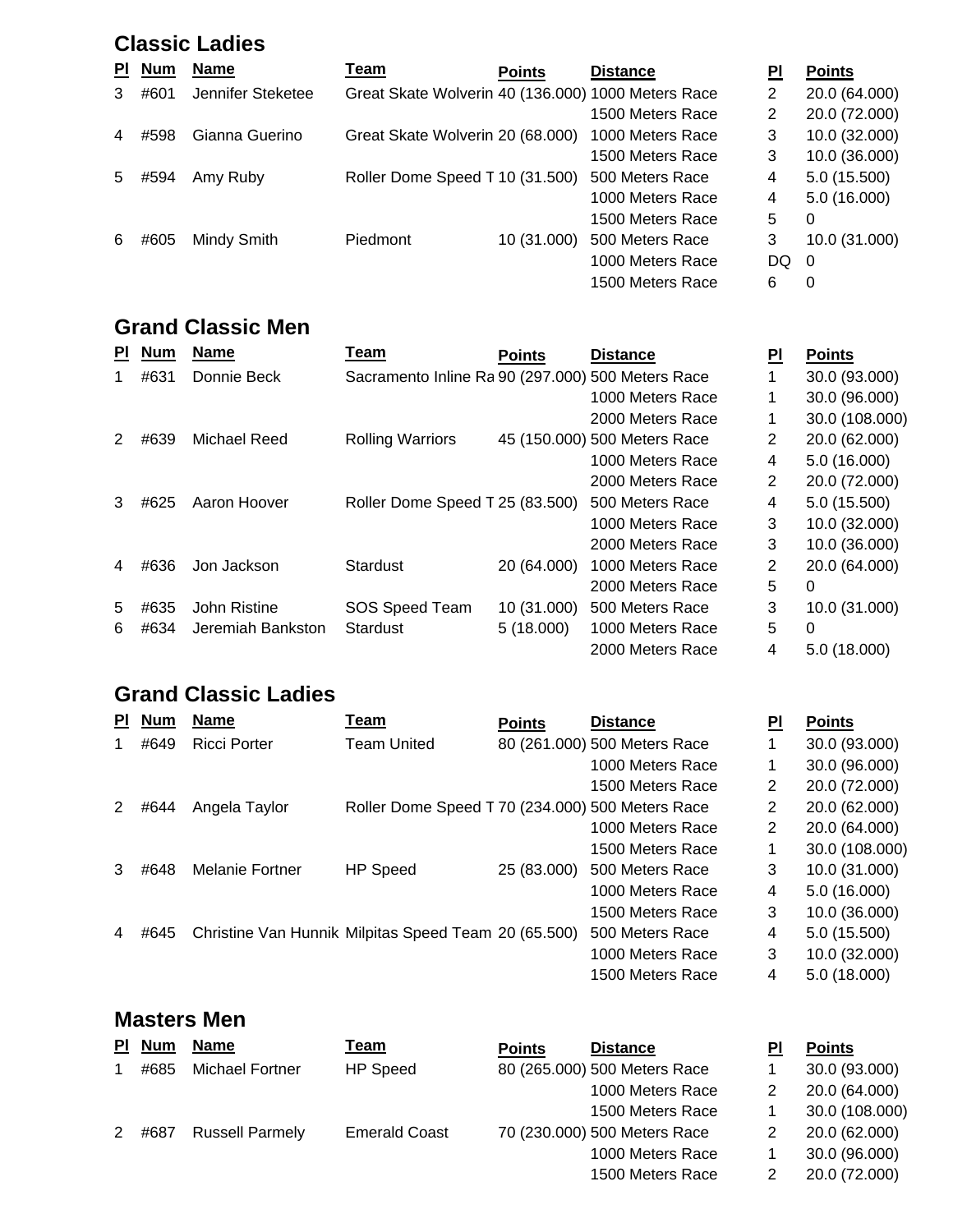#### **Masters Men**

| PI. | <b>Num</b> | <b>Name</b>           | <u>Team</u>         | <b>Points</b> | <b>Distance</b>  | PI | <b>Points</b> |
|-----|------------|-----------------------|---------------------|---------------|------------------|----|---------------|
| 3   | #686       | Paul Santana          | Stardust            | 20 (63.000)   | 500 Meters Race  | 3  | 10.0 (31.000) |
|     |            |                       |                     |               | 1000 Meters Race | 3  | 10.0 (32.000) |
|     |            |                       |                     |               | 1500 Meters Race | 5  | 0             |
| 4   | #665       | <b>Bret Donaldson</b> | <b>Fast Forward</b> | 15 (52,000)   | 1000 Meters Race | 4  | 5.0(16.000)   |
|     |            |                       |                     |               | 1500 Meters Race | 3  | 10.0 (36.000) |
| 5   | #679       | Jon Elliot            | <b>Team United</b>  | 10 (33.500)   | 500 Meters Race  | 4  | 5.0(15.500)   |
|     |            |                       |                     |               | 1000 Meters Race | 5  | $\Omega$      |
|     |            |                       |                     |               | 1500 Meters Race | 4  | 5.0(18.000)   |

#### **Masters Ladies**

| ΡI | <b>Num</b> | <b>Name</b>         | Team                                                 | <b>Points</b> | <b>Distance</b>  | ΡI | <b>Points</b>  |
|----|------------|---------------------|------------------------------------------------------|---------------|------------------|----|----------------|
|    | #699       | Pamela Muxlow       | Pattison's Inline Racir 90 (297.000) 500 Meters Race |               |                  |    | 30.0 (93.000)  |
|    |            |                     |                                                      |               | 700 Meters Race  |    | 30.0 (96.000)  |
|    |            |                     |                                                      |               | 1000 Meters Race | 1  | 30.0 (108.000) |
|    | #695       | Nancy Kimball       | Pattison's Inline Racir 60 (198.000) 500 Meters Race |               |                  | 2  | 20.0 (62.000)  |
|    |            |                     |                                                      |               | 700 Meters Race  | 2  | 20.0 (64.000)  |
|    |            |                     |                                                      |               | 1000 Meters Race | 2  | 20.0 (72.000)  |
| 3  | #700       | Patricia Leazier    | <b>Fast Forward</b>                                  | 20 (65.500)   | 500 Meters Race  | 4  | 5.0 (15.500)   |
|    |            |                     |                                                      |               | 700 Meters Race  | 3  | 10.0 (32.000)  |
|    |            |                     |                                                      |               | 1000 Meters Race | 4  | 5.0 (18.000)   |
| 4  | #696       | <b>Kasey Felter</b> | <b>Texas Speed Club</b>                              | 15 (52.000)   | 500 Meters Race  | 5  | 0              |
|    |            |                     |                                                      |               | 700 Meters Race  | 4  | 5.0(16.000)    |
|    |            |                     |                                                      |               | 1000 Meters Race | 3  | 10.0 (36.000)  |
| 5  | #697       | Lori Sparr          | SS II Racing                                         | 10 (31.000)   | 500 Meters Race  | 3  | 10.0 (31.000)  |
|    |            |                     |                                                      |               | 700 Meters Race  | 5  | 0              |
|    |            |                     |                                                      |               | 1000 Meters Race | 5  | 0              |

### **Grand Masters Men**

| <b>PI</b> | <b>Num</b> | <b>Name</b>          | Team                                              | <b>Points</b> | <b>Distance</b>              | ΡI | <b>Points</b>  |
|-----------|------------|----------------------|---------------------------------------------------|---------------|------------------------------|----|----------------|
|           | #725       | James Ingram         | Great Skate Wolverin 60 (204.000) 500 Meters Race |               |                              | 5  | 0              |
|           |            |                      |                                                   |               | 1000 Meters Race             | 1  | 30.0 (96.000)  |
|           |            |                      |                                                   |               | 1500 Meters Race             |    | 30.0 (108.000) |
| 2         | #739       | Scott Thomas         | SS II Racing                                      |               | 40 (135.000) 500 Meters Race | 3  | 10.0 (31.000)  |
|           |            |                      |                                                   |               | 1000 Meters Race             | 3  | 10.0 (32.000)  |
|           |            |                      |                                                   |               | 1500 Meters Race             | 2  | 20.0 (72.000)  |
| 3         | #735       | <b>Robert Easton</b> | <b>HP</b> Speed                                   |               | 35 (115.500) 500 Meters Race | 4  | 5.0 (15.500)   |
|           |            |                      |                                                   |               | 1000 Meters Race             | 2  | 20.0 (64.000)  |
|           |            |                      |                                                   |               | 1500 Meters Race             | 3  | 10.0 (36.000)  |
| 4         | #727       | Jim Larson           | <b>Team United</b>                                | 30 (93.000)   | 500 Meters Race              | 1  | 30.0 (93.000)  |
|           |            |                      |                                                   |               | 1000 Meters Race             | DQ | 0              |
|           |            |                      |                                                   |               | 1500 Meters Race             | DQ | 0              |
| 5         | #737       | Roy Paz              | Stardust                                          | 25 (80.000)   | 500 Meters Race              | 2  | 20.0 (62.000)  |
|           |            |                      |                                                   |               | 1000 Meters Race             | 5  | 0              |
|           |            |                      |                                                   |               | 1500 Meters Race             | 4  | 5.0 (18.000)   |
| 6         | #724       | George Neal          | <b>Emerald Coast</b>                              | 5(16.000)     | 500 Meters Race              | 6  | 0              |
|           |            |                      |                                                   |               | 1000 Meters Race             | 4  | 5.0 (16.000)   |
|           |            |                      |                                                   |               | 1500 Meters Race             | 5  | 0              |

#### **Grand Masters Ladies**

|  | PI Num Name          | ream         | <b>Points</b> | <b>Distance</b>              | <b>PI</b> Points |
|--|----------------------|--------------|---------------|------------------------------|------------------|
|  | 1 #750 Susan Jackson | SS II Racing |               | 90 (297.000) 500 Meters Race | 30.0 (93.000)    |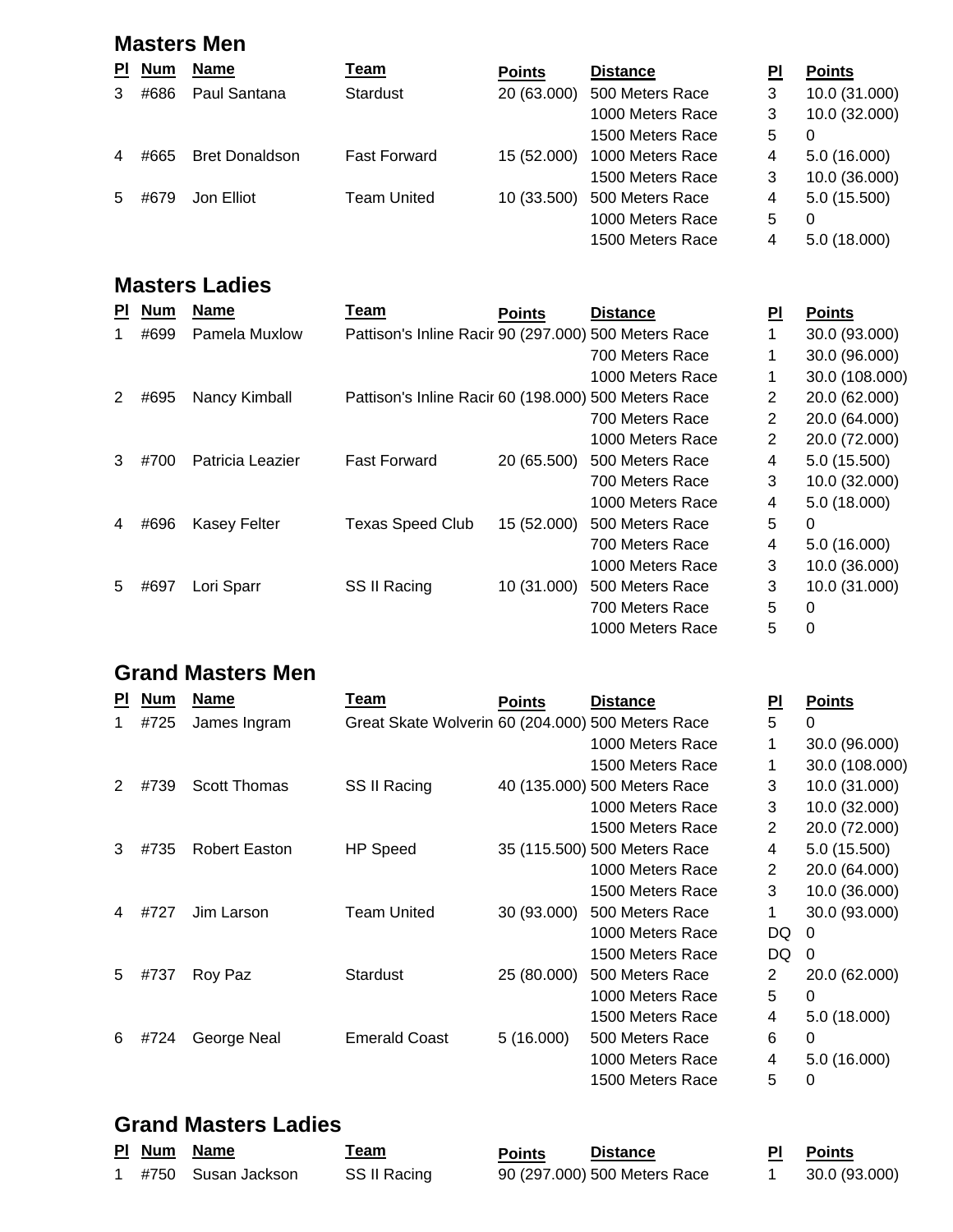### **Grand Masters Ladies**

| <b>PI</b> | <b>Num</b> | <b>Name</b>   | Team                | <b>Points</b> | <b>Distance</b>              | $\overline{\mathsf{PL}}$ | <b>Points</b>  |
|-----------|------------|---------------|---------------------|---------------|------------------------------|--------------------------|----------------|
|           | #750       | Susan Jackson | SS II Racing        |               | 90 (297.000) 700 Meters Race | 1                        | 30.0 (96.000)  |
|           |            |               |                     |               | 1000 Meters Race             | 1                        | 30.0 (108.000) |
| 2         | #751       | Tamela Foster | SOS Speed Team      |               | 60 (198.000) 500 Meters Race | 2                        | 20.0 (62.000)  |
|           |            |               |                     |               | 700 Meters Race              | 2                        | 20.0 (64.000)  |
|           |            |               |                     |               | 1000 Meters Race             | 2                        | 20.0 (72.000)  |
| 3         | #748       | Robin Pfander | <b>Team Extreme</b> | 30 (99.000)   | 500 Meters Race              | 3                        | 10.0 (31.000)  |
|           |            |               |                     |               | 700 Meters Race              | 3                        | 10.0 (32.000)  |
|           |            |               |                     |               | 1000 Meters Race             | 3                        | 10.0 (36.000)  |
|           | #744       | Dorothy Tabor | <b>Team United</b>  | 10 (33.500)   | 500 Meters Race              | 4                        | 5.0(15.500)    |
|           |            |               |                     |               | 700 Meters Race              | 5                        | 0              |
|           |            |               |                     |               | 1000 Meters Race             | 4                        | 5.0(18.000)    |
| 5         | #746       | Kirsta Lopes  | <b>Team Extreme</b> | 5(16.000)     | 500 Meters Race              | DQ                       | 0              |
|           |            |               |                     |               | 700 Meters Race              | 4                        | 5.0(16.000)    |
|           |            |               |                     |               | 1000 Meters Race             | 5                        | 0              |

#### **Veterans Men**

| <b>PI</b>     | <b>Num</b> | <b>Name</b>           | Team                                            | <b>Points</b> | <b>Distance</b>              | <b>PI</b> | <b>Points</b>  |
|---------------|------------|-----------------------|-------------------------------------------------|---------------|------------------------------|-----------|----------------|
|               | #791       | <b>Walter Langley</b> | <b>Team Extreme</b>                             |               | 70 (235.000) 500 Meters Race | 3         | 10.0 (31.000)  |
|               |            |                       |                                                 |               | 700 Meters Race              | 1         | 30.0 (96.000)  |
|               |            |                       |                                                 |               | 1000 Meters Race             |           | 30.0 (108.000) |
| $\mathcal{P}$ | #777       | Jeff Foster           | Frenchtown Speed T(60 (197.000) 500 Meters Race |               |                              | 1         | 30.0 (93.000)  |
|               |            |                       |                                                 |               | 700 Meters Race              | 3         | 10.0 (32.000)  |
|               |            |                       |                                                 |               | 1000 Meters Race             | 2         | 20.0 (72.000)  |
| 3             | #776       | David Weber           | <b>Emerald Coast</b>                            |               | 50 (162.000) 500 Meters Race | 2         | 20.0 (62.000)  |
|               |            |                       |                                                 |               | 700 Meters Race              | 2         | 20.0 (64.000)  |
|               |            |                       |                                                 |               | 1000 Meters Race             | 3         | 10.0 (36.000)  |
| 4             | #790       | <b>Steven Pyles</b>   | <b>Emerald Coast</b>                            | 10 (34.000)   | 700 Meters Race              | 4         | 5.0(16.000)    |
|               |            |                       |                                                 |               | 1000 Meters Race             | 4         | 5.0(18.000)    |
| 5             | #778       | Jim Bourgeois         | <b>Team Extreme</b>                             | 5(15.500)     | 500 Meters Race              | 4         | 5.0 (15.500)   |
|               |            |                       |                                                 |               | 1000 Meters Race             | 5         | 0              |

### **Veterans Ladies**

| ΡI | <b>Num</b> | <b>Name</b>    | Team                            | <b>Points</b> | <b>Distance</b>              | <b>PI</b> | <b>Points</b>  |
|----|------------|----------------|---------------------------------|---------------|------------------------------|-----------|----------------|
|    | #796       | Janine Foster  | <b>Team United</b>              |               | 80 (261.000) 500 Meters Race | 1         | 30.0 (93.000)  |
|    |            |                |                                 |               | 700 Meters Race              |           | 30.0 (96.000)  |
|    |            |                |                                 |               | 1000 Meters Race             | 2         | 20.0 (72.000)  |
|    | #795       | Denise Koziara | SS II Racing                    |               | 70 (234.000) 500 Meters Race | 2         | 20.0 (62.000)  |
|    |            |                |                                 |               | 700 Meters Race              | 2         | 20.0 (64.000)  |
|    |            |                |                                 |               | 1000 Meters Race             | 1         | 30.0 (108.000) |
| 3  | #770       | Kim Eger       | <b>Triad Racing</b>             | 25 (81.000)   | 500 Meters Race              | 3         | 10.0 (31.000)  |
|    |            |                |                                 |               | 700 Meters Race              | 3         | 10.0 (32.000)  |
|    |            |                |                                 |               | 1000 Meters Race             | 4         | 5.0 (18.000)   |
| 4  | #799       | Maria DeSouza  | Milpitas Speed Team 15 (51.500) |               | 500 Meters Race              | 4         | 5.0 (15.500)   |
|    |            |                |                                 |               | 700 Meters Race              | DQ        | $\Omega$       |
|    |            |                |                                 |               | 1000 Meters Race             | 3         | 10.0 (36.000)  |
| 5  | #800       | Melody Scahill | Milpitas Speed Team 5 (16.000)  |               | 500 Meters Race              | 5         | 0              |
|    |            |                |                                 |               | 700 Meters Race              | 4         | 5.0 (16.000)   |
|    |            |                |                                 |               | 1000 Meters Race             | 5         | 0              |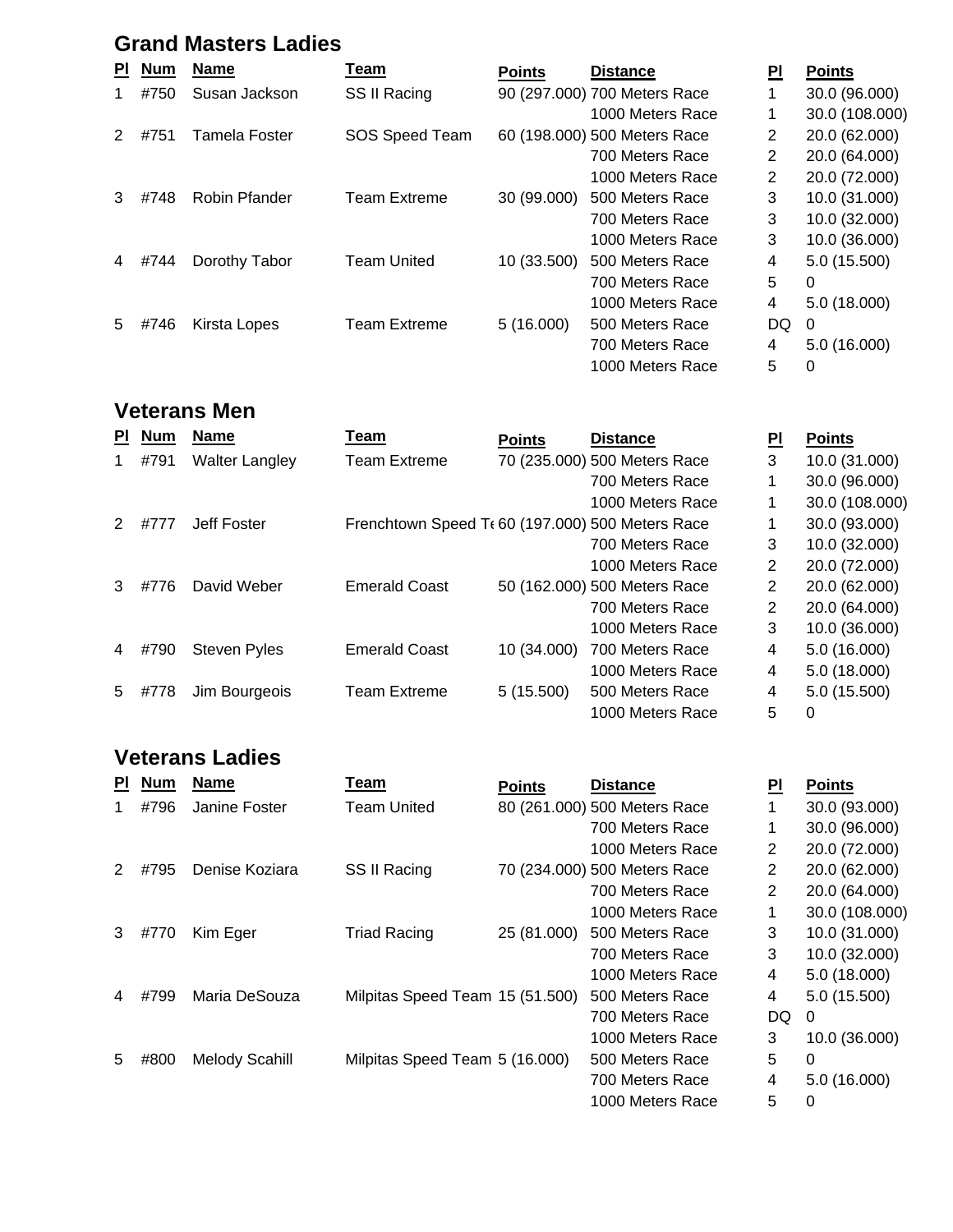### **Grand Veterans Men**

| PI. | <b>Num</b> | <b>Name</b>           | Team                              | <b>Points</b> | <b>Distance</b>              | ΡI | <b>Points</b>  |
|-----|------------|-----------------------|-----------------------------------|---------------|------------------------------|----|----------------|
|     | #834       | Martin Laufer         | Team Wisconsin                    |               | 90 (297.000) 500 Meters Race |    | 30.0 (93.000)  |
|     |            |                       |                                   |               | 700 Meters Race              |    | 30.0 (96.000)  |
|     |            |                       |                                   |               | 1000 Meters Race             | 1  | 30.0 (108.000) |
| 2   | #831       | Kevin Boyer           | <b>Triad Racing</b>               |               | 45 (144.000) 500 Meters Race | 2  | 20.0 (62.000)  |
|     |            |                       |                                   |               | 700 Meters Race              | 2  | 20.0 (64.000)  |
|     |            |                       |                                   |               | 1000 Meters Race             | 4  | 5.0(18.000)    |
| 3   | #840       | <b>Vince Casserly</b> | Stardust                          |               | 40 (135.000) 500 Meters Race | 3  | 10.0 (31.000)  |
|     |            |                       |                                   |               | 700 Meters Race              | 3  | 10.0 (32.000)  |
|     |            |                       |                                   |               | 1000 Meters Race             | 2  | 20.0 (72.000)  |
| 4   | #820       | <b>Barry Cowell</b>   | Frenchtown Speed T $(20)(67.500)$ |               | 500 Meters Race              | 4  | 5.0 (15.500)   |
|     |            |                       |                                   |               | 700 Meters Race              | 4  | 5.0 (16.000)   |
|     |            |                       |                                   |               | 1000 Meters Race             | 3  | 10.0 (36.000)  |

#### **Grand Veterans Ladies**

| <b>PI</b> | <b>Num</b> | <b>Name</b>     | Team             | <b>Points</b> | <b>Distance</b>              | ΡI | <b>Points</b>  |
|-----------|------------|-----------------|------------------|---------------|------------------------------|----|----------------|
|           | #843       | Catherine Ream  | Team Extreme     |               | 90 (297.000) 500 Meters Race | 1  | 30.0 (93.000)  |
|           |            |                 |                  |               | 700 Meters Race              | 1  | 30.0 (96.000)  |
|           |            |                 |                  |               | 1000 Meters Race             | 1  | 30.0 (108.000) |
|           | #841       | Ann Makros      | <b>F.A.S.T.</b>  |               | 45 (151.500) 500 Meters Race | 4  | 5.0 (15.500)   |
|           |            |                 |                  |               | 700 Meters Race              | 2  | 20.0 (64.000)  |
|           |            |                 |                  |               | 1000 Meters Race             | 2  | 20.0 (72.000)  |
| 3         | #845       | Mary Ann Martin | <b>DFW Speed</b> |               | 35 (114.000) 500 Meters Race | 2  | 20.0 (62.000)  |
|           |            |                 |                  |               | 700 Meters Race              | 4  | 5.0(16.000)    |
|           |            |                 |                  |               | 1000 Meters Race             | 3  | 10.0 (36.000)  |
|           | #844       | Joie Gates      | SOS Speed Team   | 25 (81.000)   | 500 Meters Race              | 3  | 10.0 (31.000)  |
|           |            |                 |                  |               | 700 Meters Race              | 3  | 10.0 (32.000)  |
|           |            |                 |                  |               | 1000 Meters Race             | 4  | 5.0 (18.000)   |

### **Esquire Men**

| <b>PI</b>     | <b>Num</b> | <b>Name</b>             | Team                    | <b>Points</b> | <b>Distance</b>              | ΡI | <b>Points</b>  |
|---------------|------------|-------------------------|-------------------------|---------------|------------------------------|----|----------------|
|               | #864       | <b>Eforrest Allmond</b> | Omni Speed Team         |               | 90 (297.000) 500 Meters Race |    | 30.0 (93.000)  |
|               |            |                         |                         |               | 700 Meters Race              | 1  | 30.0 (96.000)  |
|               |            |                         |                         |               | 1000 Meters Race             | 1  | 30.0 (108.000) |
| $\mathcal{P}$ | #863       | Donald Powley           | <b>Sprinters Speed</b>  |               | 60 (198.000) 500 Meters Race | 2  | 20.0 (62.000)  |
|               |            |                         |                         |               | 700 Meters Race              | 2  | 20.0 (64.000)  |
|               |            |                         |                         |               | 1000 Meters Race             | 2  | 20.0 (72.000)  |
| 3             | #869       | <b>Paul Giles</b>       | <b>Precision Racing</b> | 25 (81.000)   | 500 Meters Race              | 3  | 10.0 (31.000)  |
|               |            |                         |                         |               | 700 Meters Race              | 3  | 10.0 (32.000)  |
|               |            |                         |                         |               | 1000 Meters Race             | 4  | 5.0 (18.000)   |
|               | #860       | Alan Wilker             | <b>GT Speed</b>         | 20 (67.500)   | 500 Meters Race              | 4  | 5.0 (15.500)   |
|               |            |                         |                         |               | 700 Meters Race              | 4  | 5.0 (16.000)   |
|               |            |                         |                         |               | 1000 Meters Race             | 3  | 10.0 (36.000)  |

# **Esquire Ladies**

|   | PI Num | <b>Name</b>     | Team                                              | <b>Points</b> | <b>Distance</b>  | ΡI | <b>Points</b>  |
|---|--------|-----------------|---------------------------------------------------|---------------|------------------|----|----------------|
|   | #872   | Donna Shelton   | Milpitas Speed Team 90 (297.000) 500 Meters Race  |               |                  |    | 30.0 (93.000)  |
|   |        |                 |                                                   |               | 700 Meters Race  |    | 30.0 (96.000)  |
|   |        |                 |                                                   |               | 1000 Meters Race |    | 30.0 (108.000) |
| 2 | #875   | Mary Crittenden | Sacramento Inline Ra 60 (198.000) 500 Meters Race |               |                  |    | 20.0 (62.000)  |
|   |        |                 |                                                   |               | 700 Meters Race  |    | 20.0 (64.000)  |
|   |        |                 |                                                   |               | 1000 Meters Race |    | 20.0 (72.000)  |
|   |        |                 |                                                   |               |                  |    |                |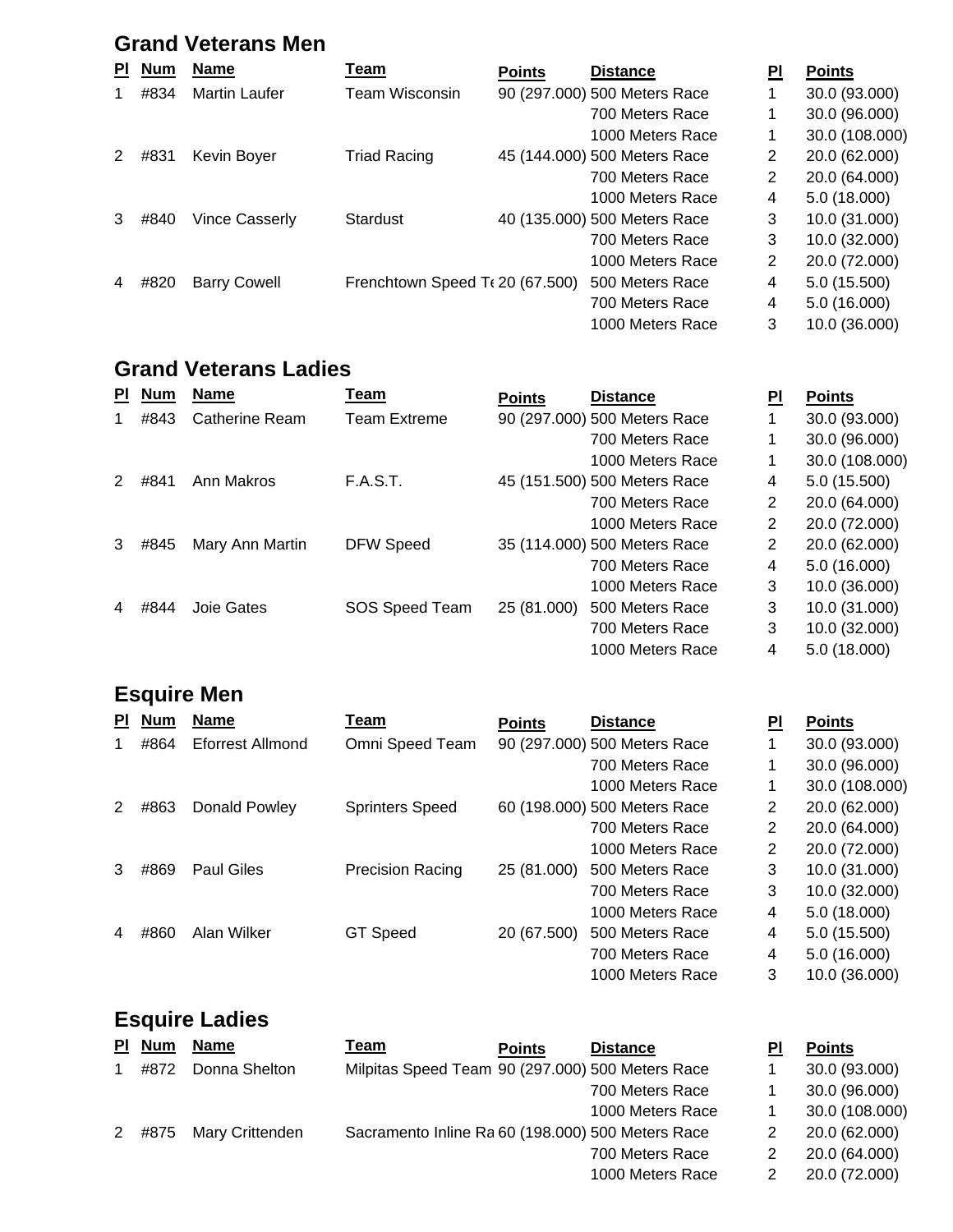## **Esquire Ladies**

|  | PI Num Name        | <u>Team</u>     | <b>Points</b> | <b>Distance</b>             | ΡI | <b>Points</b> |
|--|--------------------|-----------------|---------------|-----------------------------|----|---------------|
|  | $3$ #874 Liz Irick | California Heat |               | 30 (99.000) 500 Meters Race |    | 10.0 (31.000) |
|  |                    |                 |               | 700 Meters Race             | 3  | 10.0 (32.000) |
|  |                    |                 |               | 1000 Meters Race            | 3  | 10.0 (36.000) |
|  |                    |                 |               |                             |    |               |

## **Grand Esquire Men**

| <b>PI</b> | <b>Num</b> | <b>Name</b>       | Team                                            | <b>Points</b> | <b>Distance</b>              | PI             | <b>Points</b>  |
|-----------|------------|-------------------|-------------------------------------------------|---------------|------------------------------|----------------|----------------|
|           | #887       | Clinton R. Carson | <b>Roll Arena Rockets</b>                       |               | 90 (297.000) 500 Meters Race |                | 30.0 (93.000)  |
|           |            |                   |                                                 |               | 700 Meters Race              |                | 30.0 (96.000)  |
|           |            |                   |                                                 |               | 1000 Meters Race             | 1              | 30.0 (108.000) |
| 2         | #885       | <b>Bill Reif</b>  | Fantasy Speed Team 60 (198.000) 500 Meters Race |               |                              | 2              | 20.0 (62.000)  |
|           |            |                   |                                                 |               | 700 Meters Race              | 2              | 20.0 (64.000)  |
|           |            |                   |                                                 |               | 1000 Meters Race             | $\overline{2}$ | 20.0 (72.000)  |
| 3         | #888       | Corky Zaron       | SS II Racing                                    | 30 (99.000)   | 500 Meters Race              | 3              | 10.0 (31.000)  |
|           |            |                   |                                                 |               | 700 Meters Race              | 3              | 10.0 (32.000)  |
|           |            |                   |                                                 |               | 1000 Meters Race             | 3              | 10.0 (36.000)  |
|           | #894       | Jim Wipff         | <b>Texas Speed Club</b>                         | 10 (31.500)   | 500 Meters Race              | 4              | 5.0 (15.500)   |
|           |            |                   |                                                 |               | 700 Meters Race              | 4              | 5.0 (16.000)   |
|           |            |                   |                                                 |               | 1000 Meters Race             | 5              | 0              |
| 5         | #896       | Mark Nelson Sr.   | Milpitas Speed Team 5 (18.000)                  |               | 500 Meters Race              | 6              | 0              |
|           |            |                   |                                                 |               | 700 Meters Race              | 5              | 0              |
|           |            |                   |                                                 |               | 1000 Meters Race             | 4              | 5.0 (18.000)   |

### **Grand Esquire Ladies**

| ΡI | <b>Num</b> | <b>Name</b>  | Team           | <b>Points</b> | <b>Distance</b>              | ΡI | <b>Points</b>  |
|----|------------|--------------|----------------|---------------|------------------------------|----|----------------|
|    | #899       | Linda Martin | Team Wisconsin |               | 90 (297.000) 500 Meters Race |    | 30.0 (93.000)  |
|    |            |              |                |               | 700 Meters Race              |    | 30.0 (96.000)  |
|    |            |              |                |               | 1000 Meters Race             |    | 30.0 (108.000) |
|    | #898       | Judie Kerr   | Team United    |               | 60 (198.000) 500 Meters Race | 2  | 20.0 (62.000)  |
|    |            |              |                |               | 700 Meters Race              | 2  | 20.0 (64.000)  |
|    |            |              |                |               | 1000 Meters Race             | 2  | 20.0 (72.000)  |
|    | #901       | Vena Burch   | Team Lightning | 30 (99.000)   | 500 Meters Race              | 3  | 10.0 (31.000)  |
|    |            |              |                |               | 700 Meters Race              | 3  | 10.0 (32.000)  |
|    |            |              |                |               | 1000 Meters Race             | 3  | 10.0 (36.000)  |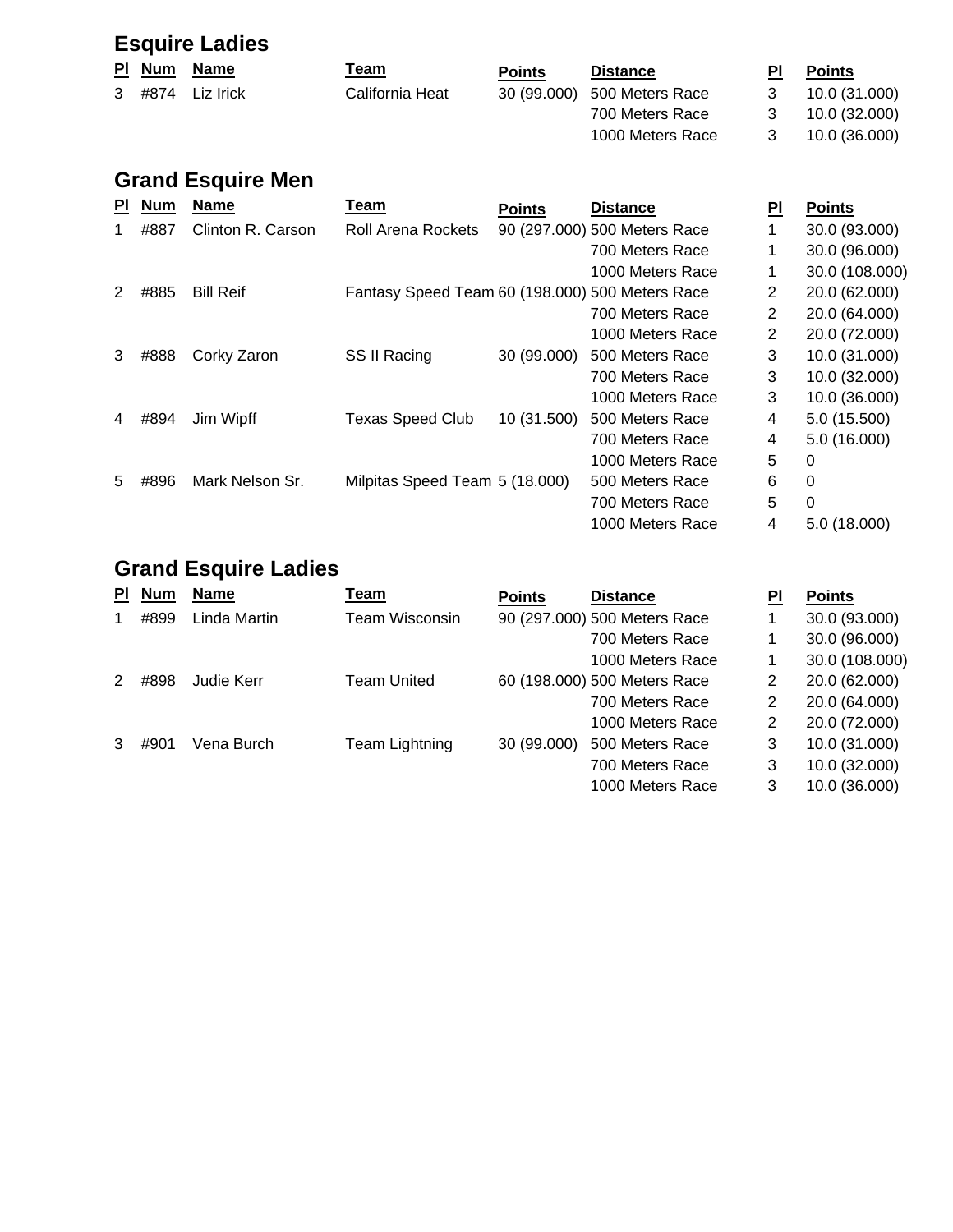### **Elementary (Novice) Men**

| PI.            | <b>Num</b> | <b>Name</b>                                                          | <u>Team</u>                      | <b>Points</b> | <b>Distance</b>              | ΡI | <b>Points</b>  |
|----------------|------------|----------------------------------------------------------------------|----------------------------------|---------------|------------------------------|----|----------------|
|                | #230       | Richard Irby                                                         | <b>Rolling Warriors</b>          |               | 35 (123.500) 300 Meters Race | 4  | 5.0(15.500)    |
|                |            |                                                                      |                                  |               | 500 Meters Race              |    | 30.0 (108.000) |
| 2              | #235       | Zach Sergeant-Simor Milpitas Speed Team 30 (103.000) 300 Meters Race |                                  |               |                              | 3  | 10.0 (31.000)  |
|                |            |                                                                      |                                  |               | 500 Meters Race              | 2  | 20.0 (72.000)  |
|                | #213       | <b>Austin Morrisette</b>                                             | <b>Team Extreme</b>              | 30 (98.000)   | 300 Meters Race              | 2  | 20.0 (62.000)  |
|                |            |                                                                      |                                  |               | 500 Meters Race              | 3  | 10.0 (36.000)  |
| $\overline{4}$ | #219       | Dustin Hebson                                                        | South Florida Blades 30 (93.000) |               | 300 Meters Race              |    | 30.0 (93.000)  |
| 5              | #228       | <b>Matthew Pascua</b>                                                | <b>Team Extreme</b>              | 5(18.000)     | 300 Meters Race              |    | 0              |
|                |            |                                                                      |                                  |               | 500 Meters Race              | 4  | 5.0 (18.000)   |

### **Elementary (Novice) Ladies**

| <b>PI</b> | <b>Num</b> | <b>Name</b>   | <u>Team</u>                     | <b>Points</b> | <b>Distance</b>              | PI | <b>Points</b>  |
|-----------|------------|---------------|---------------------------------|---------------|------------------------------|----|----------------|
|           | #238       | Aaliyah Grant | <b>Team United</b>              |               | 40 (134.000) 300 Meters Race | 2  | 20.0 (62.000)  |
|           |            |               |                                 |               | 500 Meters Race              | 2  | 20.0 (72.000)  |
| 2         | #263       | Vali Thompson | <b>Piedmont</b>                 |               | 30 (108.000) 300 Meters Race | 5  | 0              |
|           |            |               |                                 |               | 500 Meters Race              | 1  | 30.0 (108.000) |
| 3         | #247       | Hannah Snipes | <b>Rolling Warriors</b>         | 30 (93.000)   | 300 Meters Race              |    | 30.0 (93.000)  |
|           |            |               |                                 |               | 500 Meters Race              | 5  | 0              |
| 4         | #249       | Kari Slocum   | Tiffany's                       | 15 (49.000)   | 300 Meters Race              | 3  | 10.0 (31.000)  |
|           |            |               |                                 |               | 500 Meters Race              | 4  | 5.0(18.000)    |
| 5         | #251       | Kayla Cooper  | <b>F.A.S.T.</b>                 | 10 (36.000)   | 500 Meters Race              | 3  | 10.0 (36.000)  |
| 6         | #260       | Sara Rehklau  | Great Skate Wolverin 5 (15.500) |               | 300 Meters Race              | 4  | 5.0(15.500)    |

### **Freshman (Novice) Boys**

| 30.0 (93.000)  |
|----------------|
|                |
| 30.0 (108.000) |
| 20.0 (72.000)  |
| 20.0 (62.000)  |
| $\Omega$       |
| 10.0 (36.000)  |
| 10.0 (31.000)  |
| DQ<br>$\Omega$ |
| 5.0(18.000)    |
| 5.0 (15.500)   |
|                |

### **Freshman (Novice) Girls**

| ΡI             | <b>Num</b> | <b>Name</b>     | Team                              | <b>Points</b> | <b>Distance</b>              | PI | <b>Points</b>  |
|----------------|------------|-----------------|-----------------------------------|---------------|------------------------------|----|----------------|
|                | #310       | Abagail Bloomer | Frenchtown Speed                  |               | 50 (165.000) 300 Meters Race |    | 30.0 (93.000)  |
|                |            |                 |                                   |               | 700 Meters Race              | 2  | 20.0 (72.000)  |
| $\mathcal{P}$  | #331       | Santana Jackson | HP Speed                          |               | 30 (108.000) 300 Meters Race | 5  | 0              |
|                |            |                 |                                   |               | 700 Meters Race              | 1  | 30.0 (108.000) |
| 3              | #323       | Katelyn Rivera  | <b>Team Extreme</b>               | 25 (80.000)   | 300 Meters Race              | 2  | 20.0 (62.000)  |
|                |            |                 |                                   |               | 700 Meters Race              | 4  | 5.0 (18.000)   |
| 4              | #311       | Alexis Hensler  | Stealth/Thunder Racir 15 (51.500) |               | 300 Meters Race              | 4  | 5.0 (15.500)   |
|                |            |                 |                                   |               | 700 Meters Race              | 3  | 10.0 (36.000)  |
| 5 <sup>5</sup> | #315       | Brooke Washburn | <b>F.A.S.T.</b>                   | 10 (31.000)   | 300 Meters Race              | 3  | 10.0 (31.000)  |
|                |            |                 |                                   |               | 700 Meters Race              |    | 0              |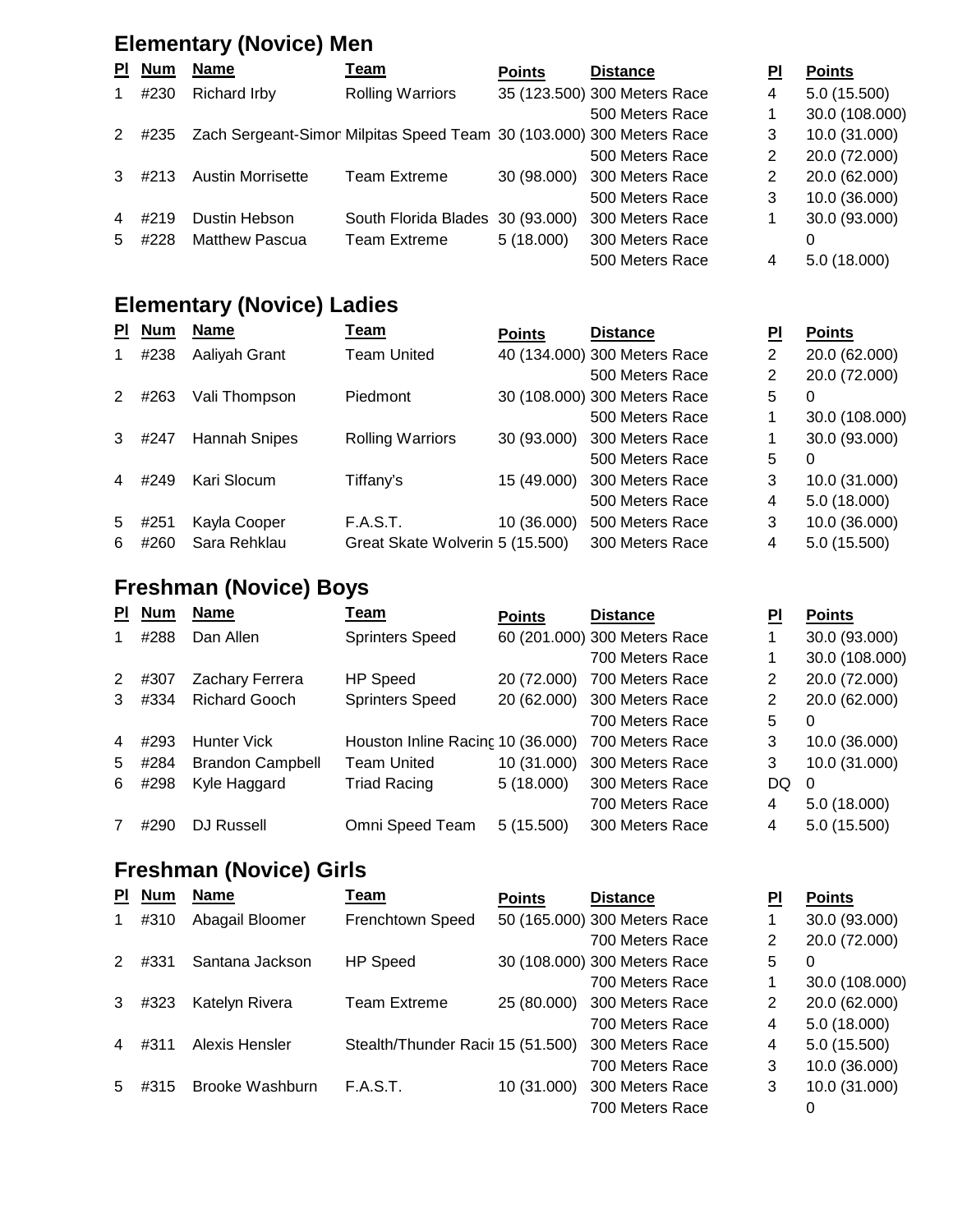### **Sophomore (Novice) Men**

| PI. | <u>Num</u> | <b>Name</b>           | <u>Team</u>         | <b>Points</b> | <b>Distance</b>              | ΡI             | <b>Points</b>  |
|-----|------------|-----------------------|---------------------|---------------|------------------------------|----------------|----------------|
|     | #931       | Joseph Burns          | <b>DFW Speed</b>    |               | 30 (108.000) 500 Meters Race | DQ             | $\Omega$       |
|     |            |                       |                     |               | 1000 Meters Race             |                | 30.0 (108.000) |
| 2   | #936       | Michael Machalicek    | DFW Speed           | 30 (93.000)   | 500 Meters Race              |                | 30.0 (93.000)  |
|     |            |                       |                     |               | 1000 Meters Race             | 5              | 0              |
| 3   | #913       | Austin West           | Ultimate            | 20 (72.000)   | 1000 Meters Race             | 2              | 20.0 (72.000)  |
| 4   | #929       | Jonathan Helms        | <b>HP Speed</b>     | 20 (62.000)   | 500 Meters Race              | $\overline{2}$ | 20.0 (62.000)  |
| 5   | #910       | Aaron Roembke         | Ultimate            | 10 (36,000)   | 1000 Meters Race             | 3              | 10.0 (36.000)  |
| 6   | #911       | Adam Ingram           | Team United         | 10 (31.000)   | 500 Meters Race              | 3              | 10.0 (31.000)  |
|     | #940       | Spencer Johnson       | <b>Team Extreme</b> | 5(18.000)     | 1000 Meters Race             | 4              | 5.0(18.000)    |
| 8   | #912       | <b>Andrew Simmons</b> | Tiffany's           | 5(15.500)     | 500 Meters Race              | 4              | 5.0 (15.500)   |
|     |            |                       |                     |               | 1000 Meters Race             | 6              | 0              |

### **Sophomore (Novice) Ladies**

| <b>PI</b>      | <b>Num</b> | <b>Name</b>        | <u>Team</u>                      | <b>Points</b> | <b>Distance</b>              | ΡI | <b>Points</b>  |
|----------------|------------|--------------------|----------------------------------|---------------|------------------------------|----|----------------|
| 1              | #960       | Nicole Lloyd       | Ultimate                         |               | 60 (201.000) 500 Meters Race |    | 30.0 (93.000)  |
|                |            |                    |                                  |               | 1000 Meters Race             |    | 30.0 (108.000) |
| 2              | #942       | Alicia Henry       | <b>HP</b> Speed                  |               | 30 (103.000) 500 Meters Race | 3  | 10.0 (31.000)  |
|                |            |                    |                                  |               | 1000 Meters Race             | 2  | 20.0 (72.000)  |
| 3              | #950       | Gabriella Graziani | <b>HR Speed</b>                  | 30 (98.000)   | 500 Meters Race              | 2  | 20.0 (62.000)  |
|                |            |                    |                                  |               | 1000 Meters Race             | 3  | 10.0 (36.000)  |
| $\overline{4}$ | #944       | April Albanese     | SOS Speed                        | 5(18.000)     | 1000 Meters Race             | 4  | 5.0(18.000)    |
| 5              | #943       | Anjelica Trevino   | Stealth/Thunder Racii 5 (15.500) |               | 500 Meters Race              | 4  | 5.0(15.500)    |
|                |            |                    |                                  |               | 1000 Meters Race             | 6  | 0              |

### **Junior (Novice) Men**

| PI.         | <b>Num</b> | Name                     | <u>Team</u>            | <b>Points</b> | <b>Distance</b>              | PI | <b>Points</b>  |
|-------------|------------|--------------------------|------------------------|---------------|------------------------------|----|----------------|
| 1           |            | #1000 Scott Stubblefield | Tiffany's              |               | 50 (165.000) 500 Meters Race |    | 30.0 (93.000)  |
|             |            |                          |                        |               | 1000 Meters Race             | 2  | 20.0 (72.000)  |
| 2           | #997       | Robert Young             | <b>Emerald Coast</b>   |               | 30 (108.000) 500 Meters Race | 6  | 0              |
|             |            |                          |                        |               | 1000 Meters Race             |    | 30.0 (108.000) |
| 3           |            | #1003 William Taylor     | Piedmont               | 20 (62.000)   | 500 Meters Race              | 2  | 20.0 (62.000)  |
| 4           | #984       | Cody Hoover              | Olympic                | 10 (36.000)   | 1000 Meters Race             | 3  | 10.0 (36.000)  |
| 5           | #980       | Adam Mercer              | <b>Sprinters Speed</b> | 10 (31.000)   | 500 Meters Race              | 3  | 10.0 (31.000)  |
| 6           | #995       | Paul Bruning             | Frenchtown Speed       | 5(18.000)     | 1000 Meters Race             | 4  | 5.0(18.000)    |
| $7^{\circ}$ |            | #1002 Wesley Gandy       | Synergy                | 5(15.500)     | 500 Meters Race              | 4  | 5.0(15.500)    |

#### **Junior (Novice) Ladies**

| <b>PI</b>      | <b>Num</b> | <b>Name</b>                            | Team                | <b>Points</b> | <b>Distance</b>              | PI             | <b>Points</b>  |
|----------------|------------|----------------------------------------|---------------------|---------------|------------------------------|----------------|----------------|
| $\mathbf 1$    |            | #1018 Stephanie Ochoa Rio: Stardust    |                     |               | 60 (201.000) 500 Meters Race |                | 30.0 (93.000)  |
|                |            |                                        |                     |               | 1000 Meters Race             |                | 30.0 (108.000) |
| 2              |            | #1012 Jessica Guill                    | Synergy             | 25 (80.000)   | 500 Meters Race              | 2              | 20.0 (62.000)  |
|                |            |                                        |                     |               | 1000 Meters Race             | 4              | 5.0(18.000)    |
| 3              |            | #1007 Catherine Rose Cowli Team United |                     | 20 (72.000)   | 500 Meters Race              | 5.             | $\Omega$       |
|                |            |                                        |                     |               | 1000 Meters Race             | $\overline{2}$ | 20.0 (72.000)  |
| $\overline{4}$ |            | #1013 Kristina Jones                   | <b>Team Extreme</b> | 20 (67.000)   | 500 Meters Race              | 3              | 10.0 (31.000)  |
|                |            |                                        |                     |               | 1000 Meters Race             | 3              | 10.0 (36.000)  |
| 5              |            | #1010 Hanna Hogan                      | <b>F.A.S.T.</b>     | 5(15.500)     | 500 Meters Race              | 4              | 5.0 (15.500)   |
|                |            |                                        |                     |               | 1000 Meters Race             | 5              | 0              |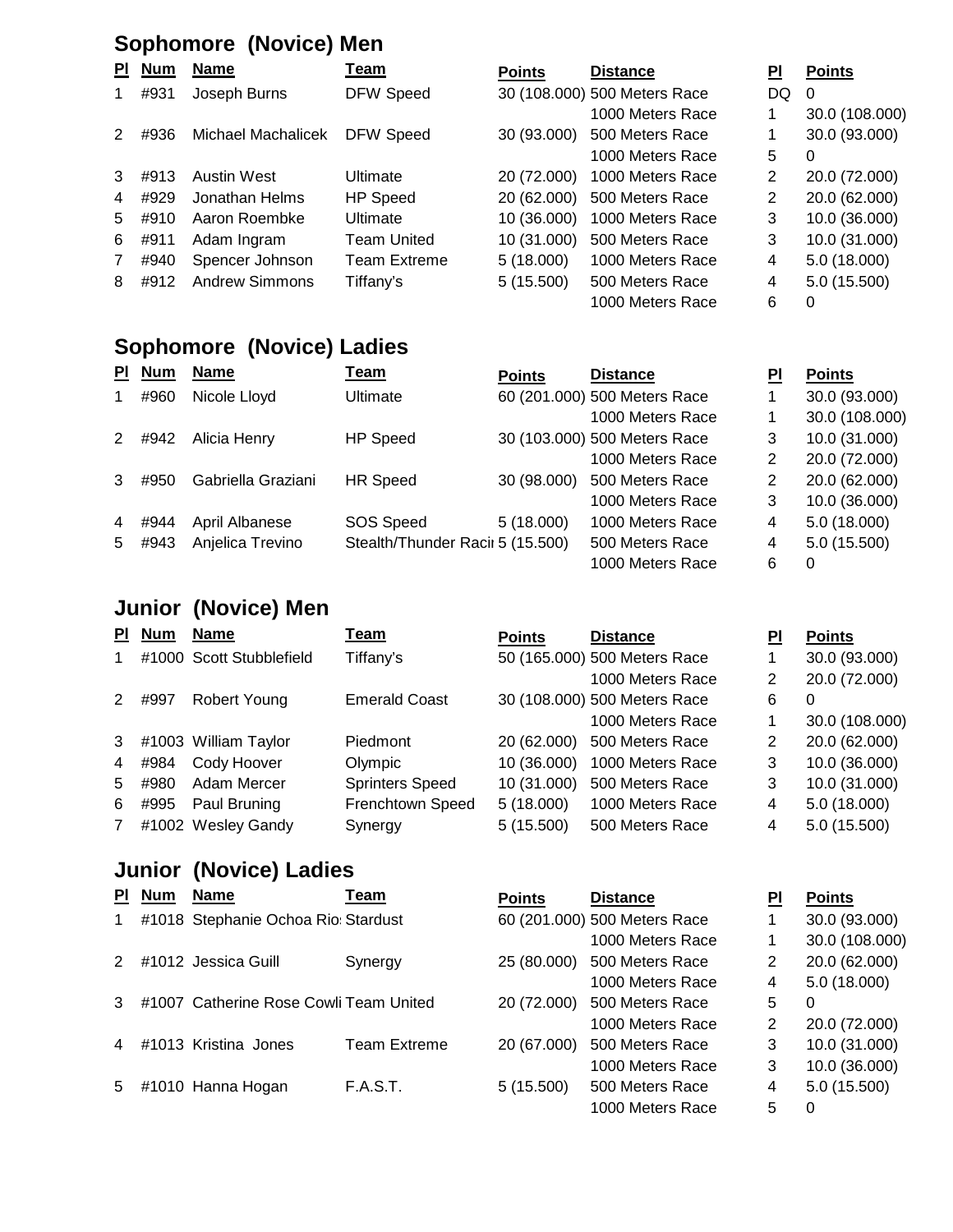### **Senior (Novice) Men**

|                | PI Num | Name                   | <u>Team</u>             | <b>Points</b> | <b>Distance</b>              | ΡI | <b>Points</b>  |
|----------------|--------|------------------------|-------------------------|---------------|------------------------------|----|----------------|
| 1              |        | #1040 Aaron Smith      | <b>Ultimate</b>         |               | 60 (201.000) 500 Meters Race |    | 30.0 (93.000)  |
|                |        |                        |                         |               | 1000 Meters Race             |    | 30.0 (108.000) |
| 2              |        | #1041 Anthony Adams    | <b>HR Speed</b>         |               | 40 (134.000) 500 Meters Race | 2  | 20.0 (62.000)  |
|                |        |                        |                         |               | 1000 Meters Race             | 2  | 20.0 (72.000)  |
| 3 <sup>1</sup> |        | #1053 Keith Hendershot | <b>Fast Forward</b>     | 10 (36.000)   | 1000 Meters Race             | 3  | 10.0 (36.000)  |
| $\overline{4}$ |        | #1043 Brandon Williams | <b>Texas Speed Club</b> | 10 (31.000)   | 500 Meters Race              | 3  | 10.0 (31.000)  |
| 5              |        | #1059 Ron Palmer       | <b>Team Extreme</b>     | 5(18.000)     | 1000 Meters Race             | 4  | 5.0(18.000)    |
|                |        | 6 #1052 Jonathan Bell  | Performance             | 5(15.500)     | 500 Meters Race              | 4  | 5.0(15.500)    |

### **Senior (Novice) Ladies**

|              | <b>PI</b> Num | Name                                       | Геаm                                              | <b>Points</b> | <b>Distance</b>              | ΡI | <b>Points</b>  |
|--------------|---------------|--------------------------------------------|---------------------------------------------------|---------------|------------------------------|----|----------------|
| $\mathbf{1}$ |               | #1065 Kristi Fuller                        | Great Skate Wolverin 60 (201.000) 500 Meters Race |               |                              |    | 30.0 (93.000)  |
|              |               |                                            |                                                   |               | 1000 Meters Race             |    | 30.0 (108.000) |
|              |               | 2 #1063 Jessica Anderson                   | Southgate-Auburn                                  |               | 40 (134.000) 500 Meters Race |    | 20.0 (62.000)  |
|              |               |                                            |                                                   |               | 1000 Meters Race             |    | 20.0 (72.000)  |
| 3            |               | #1062 Elisabeth Henderson Texas Speed Club |                                                   | 10 (31.000)   | 500 Meters Race              |    | 10.0 (31.000)  |
|              |               |                                            |                                                   |               | 1000 Meters Race             |    |                |

### **Classic (Novice) Men**

| PI.           | <b>Num</b> | <b>Name</b>         | <u>Team</u>                                                   | <b>Points</b> | <b>Distance</b>              | ΡI | <b>Points</b>  |
|---------------|------------|---------------------|---------------------------------------------------------------|---------------|------------------------------|----|----------------|
|               |            | #1099 Matthew Kufer | Tri-County XTreme S <sub>1</sub> 50 (170.000) 500 Meters Race |               |                              | 2  | 20.0 (62.000)  |
|               |            |                     |                                                               |               | 1000 Meters Race             |    | 30.0 (108.000) |
| $\mathcal{P}$ |            | #1092 Jermiah Jones | <b>Ultimate</b>                                               |               | 50 (165.000) 500 Meters Race |    | 30.0 (93.000)  |
|               |            |                     |                                                               |               | 1000 Meters Race             | 2  | 20.0 (72.000)  |
| 3             |            | #1096 Josh Carroll  | <b>Team United</b>                                            | 20 (67.000)   | 500 Meters Race              | 3  | 10.0 (31.000)  |
|               |            |                     |                                                               |               | 1000 Meters Race             | 3  | 10.0 (36.000)  |
| 4             |            | #1095 Jon Adler     | Team United                                                   | 5(18.000)     | 1000 Meters Race             | 4  | 5.0(18.000)    |
| 5             |            | #1087 Ian Balsan    | <b>Emerald Coast</b>                                          | 5(15.500)     | 500 Meters Race              | 4  | 5.0(15.500)    |
|               |            |                     |                                                               |               | 1000 Meters Race             | 6  | 0              |

### **Classic (Novice) Ladies**

| ΡI             | <b>Num</b> | <b>Name</b>                               | Team                                              | <b>Points</b> | <b>Distance</b>  | PI | <b>Points</b>  |
|----------------|------------|-------------------------------------------|---------------------------------------------------|---------------|------------------|----|----------------|
|                |            | #1102 Autumn Kuwahara                     | Sacramento Inline Ra 60 (201.000) 500 Meters Race |               |                  |    | 30.0 (93.000)  |
|                |            |                                           |                                                   |               | 1000 Meters Race |    | 30.0 (108.000) |
|                |            | #1118 Sarah Irick                         | Milpitas Speed Team 30 (103.000) 500 Meters Race  |               |                  | 3  | 10.0 (31.000)  |
|                |            |                                           |                                                   |               | 1000 Meters Race | 2  | 20.0 (72.000)  |
| 3              |            | #1103 Brittany Dixon                      | <b>Team United</b>                                | 30 (98.000)   | 500 Meters Race  | 2  | 20.0 (62.000)  |
|                |            |                                           |                                                   |               | 1000 Meters Race | 3  | 10.0 (36.000)  |
| $\overline{4}$ |            | #1111 Kimberly Thomas                     | SS II Racing                                      | 5 (18.000)    | 500 Meters Race  | 5  | 0              |
|                |            |                                           |                                                   |               | 1000 Meters Race | 4  | 5.0 (18.000)   |
| 5              |            | #1116 Mary Bartek-Rowland Sprinters Speed |                                                   | 5(15.500)     | 500 Meters Race  | 4  | 5.0 (15.500)   |
|                |            |                                           |                                                   |               | 1000 Meters Race | 5  | 0              |

### **Master (Novice) Men**

|              | PI Num | <b>Name</b>           | <u>Team</u>  | <b>Points</b> | <b>Distance</b>              | ΡI | <b>Points</b>  |
|--------------|--------|-----------------------|--------------|---------------|------------------------------|----|----------------|
| $\mathbf{1}$ | #979   | Tim Downey            | Ultimate     |               | 50 (165.000) 500 Meters Race |    | 30.0 (93.000)  |
|              |        |                       |              |               | 1000 Meters Race             |    | 20.0 (72.000)  |
|              |        | 2 #1161 Scott Thomas  | SS II Racing |               | 30 (108.000) 500 Meters Race | 5  | 0              |
|              |        |                       |              |               | 1000 Meters Race             |    | 30.0 (108.000) |
|              |        | 3 #1150 Jeffrey Eller | Ultimate     | 30 (98.000)   | 500 Meters Race              |    | 20.0 (62.000)  |
|              |        |                       |              |               | 1000 Meters Race             |    | 10.0 (36.000)  |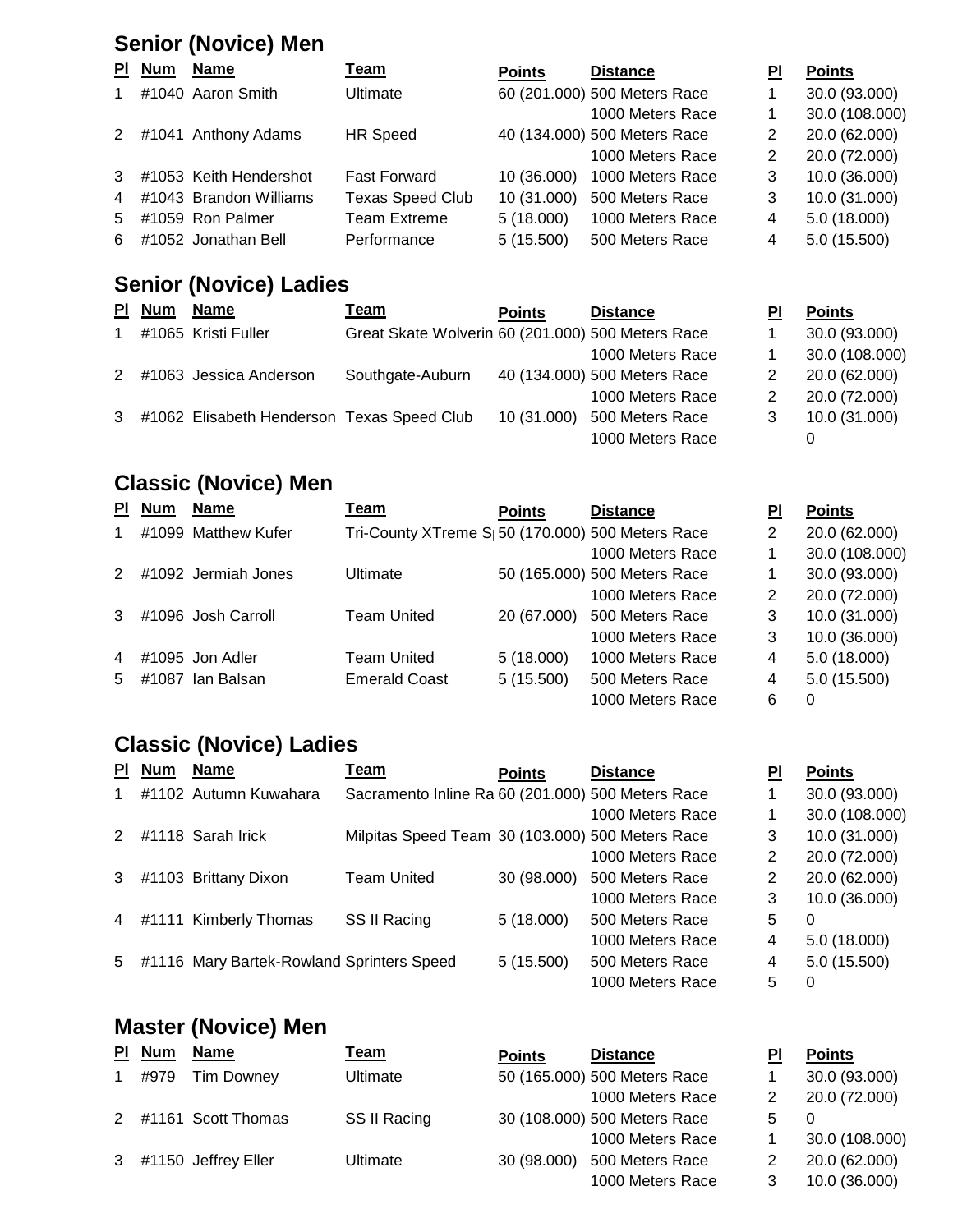## **Master (Novice) Men**

| PI Num Name |                          | <u> Team</u>                                    | <b>Points</b> | <b>Distance</b>             | PI – | <u>Points</u> |
|-------------|--------------------------|-------------------------------------------------|---------------|-----------------------------|------|---------------|
|             | 4 #1160 Scott Burkhalter | GT Speed                                        |               | 10 (31.000) 500 Meters Race |      | 10.0 (31.000) |
|             | 5 #1142 Brian Weidler    | Roller Dome Speed T 5 (18.000) 1000 Meters Race |               |                             | 4    | 5.0 (18.000)  |
|             | 6 #1154 Mark Merrick     | <b>HR</b> Speed                                 |               | 5 (15.500) 500 Meters Race  | 4    | 5.0 (15.500)  |

## **Master (Novice) Ladies**

| <b>PI</b> | <b>Num</b> | <b>Name</b>           | Team                              | <b>Points</b> | <b>Distance</b>              | PI | <b>Points</b>  |
|-----------|------------|-----------------------|-----------------------------------|---------------|------------------------------|----|----------------|
| 1         |            | #1170 Shelley Mathis  | <b>Texas Speed Club</b>           |               | 60 (201.000) 500 Meters Race |    | 30.0 (93.000)  |
|           |            |                       |                                   |               | 1000 Meters Race             |    | 30.0 (108.000) |
| 2         |            | #1175 Vida Lavigne    | SS II Racing                      |               | 40 (134.000) 500 Meters Race | 2  | 20.0 (62.000)  |
|           |            |                       |                                   |               | 1000 Meters Race             | 2  | 20.0 (72.000)  |
| 3         |            | #1172 Susan McCarthy  | <b>Sprinters Speed</b>            | 20 (67.000)   | 500 Meters Race              | 3  | 10.0 (31.000)  |
|           |            |                       |                                   |               | 1000 Meters Race             | 3  | 10.0 (36.000)  |
|           |            | 4 #1168 Kimberly Amos | Stealth/Thunder Racii 10 (33.500) |               | 500 Meters Race              | 4  | 5.0(15.500)    |
|           |            |                       |                                   |               | 1000 Meters Race             | 4  | 5.0(18.000)    |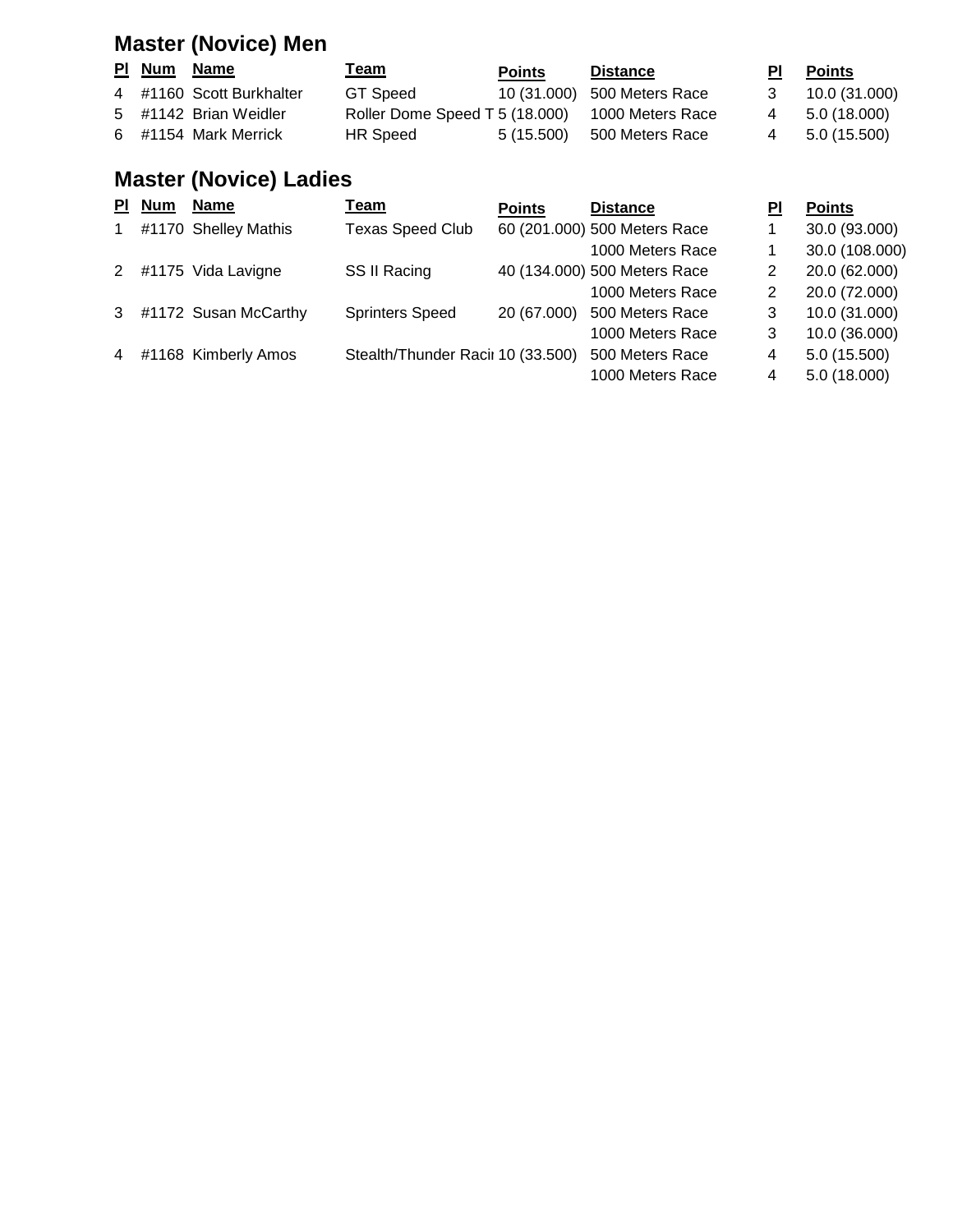| <b>Place</b>   | <b>Name</b>                                       | Club                           | ID#            | City, State     |
|----------------|---------------------------------------------------|--------------------------------|----------------|-----------------|
|                | <b>Primary 2 Boy Relay</b>                        |                                |                |                 |
| 1              | Jacob Anderson<br><b>Travis Spencer</b>           | <b>SC Speed</b>                | <b>NC-011S</b> | RockHill, SC    |
| $\overline{2}$ | <b>Braxtyn Weidler</b><br><b>Dylan Scott</b>      | Roller Dome Speed Team IN-013S |                | Fort Wayne, IN  |
| 3              | Jordan Felter<br><b>Trey Tinsley</b>              | <b>Texas Speed Club</b>        | <b>TX-366S</b> | Austin, TX      |
|                | <b>Primary 2 Girl Relay</b>                       |                                |                |                 |
| 1              | <b>Kirsty Scales</b><br>Lillian Vo                | Piedmont                       | <b>NC-037S</b> | Piedmont, NC    |
| 2              | <b>Mallory Sweers</b><br>Kaitlyn Shockey          | Southgate-Auburn               | <b>WA-021S</b> | Auburn, WA      |
| 3              | <b>Nyah Powers</b><br>Olivia Eller                | Ultimate                       | <b>NC-051S</b> | Randleman, NC   |
| 4              | Kajsa Holland-Goon<br>Ashley Jerry                | Southgate-Auburn               | WA-021S        | Auburn, WA      |
|                | <b>Primary 2 Mixed Relay</b>                      |                                |                |                 |
| 1              | Deja Johnson<br>Jacob Anderson                    | <b>SC Speed</b>                | <b>NC-011S</b> | RockHill, SC    |
| $\overline{2}$ | <b>Bailey Brashler</b><br>Cooper McLeod           | <b>Skagit Skating Team</b>     | <b>WA-064S</b> | Burlington, WA  |
| 3              | <b>Alison Pierce</b><br>Cason Kennedy             | <b>GT Speed</b>                | GA-125S        | Columbus, GA    |
| 4              | Megan Wilcox<br><b>Justin Wilcox</b>              | Synergy                        | <b>VA-094S</b> | Verona, VA      |
|                | <b>Elementary 2 Boy Relay</b>                     |                                |                |                 |
| 1              | <b>Justin Sterling</b><br><b>Richard Irby</b>     | <b>Rolling Warriors</b>        | <b>NC-055S</b> | Salisbury, NC   |
| $\overline{2}$ | Aaron Tran<br>Nicholas Snyder                     | <b>Team Extreme</b>            | <b>WA-044S</b> | Federal Way, WA |
| 3              | <b>Austin Morrisette</b><br><b>Matthew Pascua</b> | <b>Team Extreme</b>            | <b>WA-044S</b> | Federal Way, WA |
| 4              | Zachary Llod<br><b>Zachary Eller</b>              | Ultimate                       | <b>NC-051S</b> | Randleman, NC   |
|                | <b>Elementary 2 Girl Relay</b>                    |                                |                |                 |
| 1              | Kayla Cooper<br><b>Trish Tackett</b>              | <b>F.A.S.T.</b>                | <b>FL-111S</b> | Vero Beach, FL  |
| $\overline{2}$ | Mary Hirt<br><b>Baylee Barker</b>                 | <b>Team Wisconsin</b>          | <b>WI-086S</b> | Watertown, WI   |
| 3              | Kirstan Helman<br>Kelsey Helman                   | <b>Fast Forward</b>            | <b>PA-279S</b> | Greencastle, PA |
| 4              | <b>Taylor MacMillan</b><br>Brianna Bocox          | Rocky Mountain Racing          | CO-121S        | Denver, CO      |
|                | <b>Elementary 2 Mixed Relay</b>                   |                                |                |                 |
| 1              | Kelsey Helman<br>Rakim Ray                        | <b>Fast Forward</b>            | <b>PA-279S</b> | Greencastle, PA |
| $\overline{c}$ | Hannah Snipes<br><b>Justin Sterling</b>           | <b>Rolling Warriors</b>        | <b>NC-055S</b> | Salisbury, NC   |
| 3              | Chelsea Grzech<br>Dustin Hebson                   | South Florida Blades           | <b>FL-095S</b> | Fort Pierce, FL |
| 4              | Kirstan Helman<br>Zachary Sagaio                  | <b>Fast Forward</b>            | <b>PA-279S</b> | Greencastle, PA |
|                | Sophomore 2 Man Relay                             |                                |                |                 |
| 1              | <b>Mathew Stewart</b><br>Jonathan Blair           | <b>Precision Racing</b>        | GA-072S        | Roswell, GA     |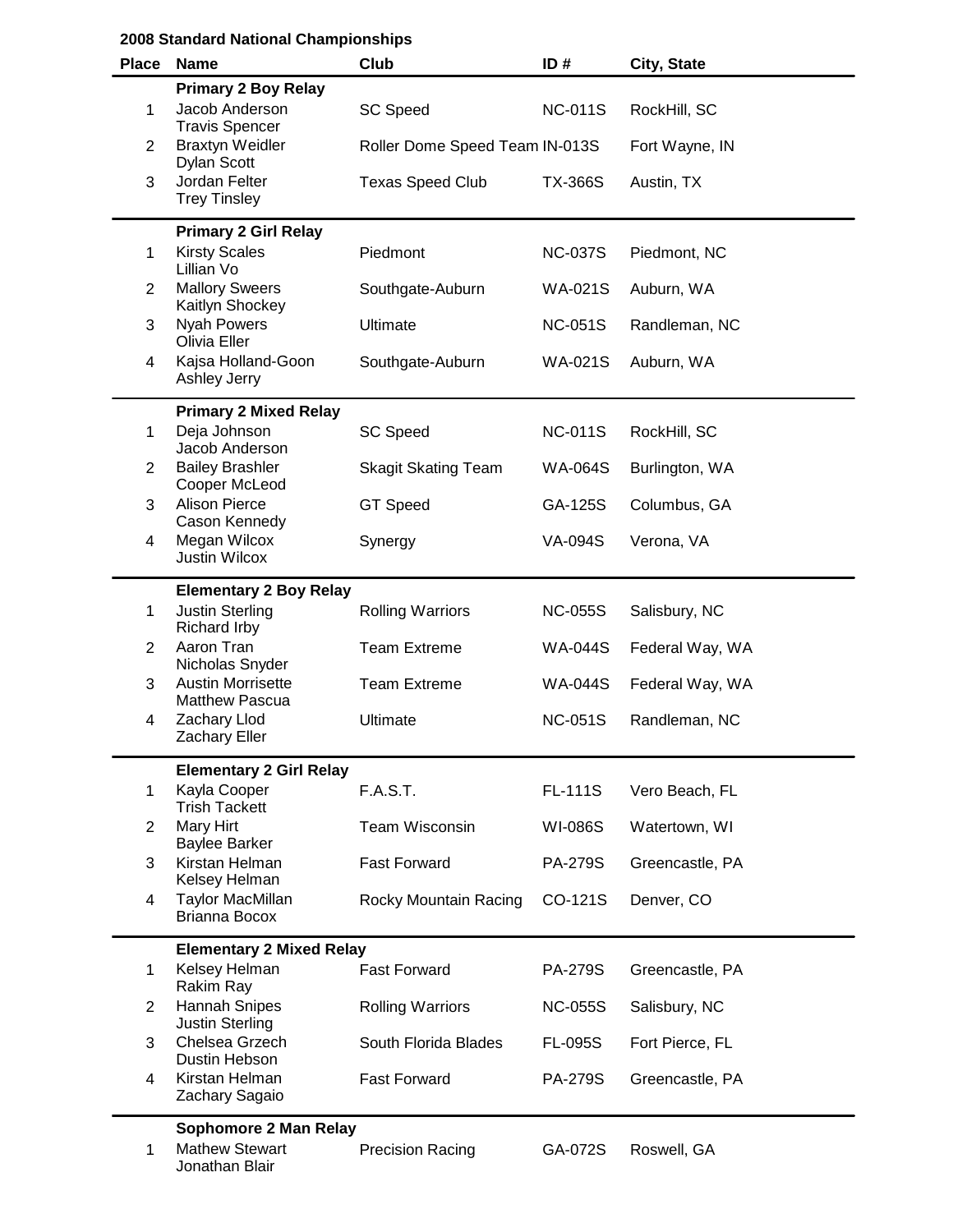|                | 2008 Standard National Championships                        |                                  |                |                   |  |  |
|----------------|-------------------------------------------------------------|----------------------------------|----------------|-------------------|--|--|
| <b>Place</b>   | <b>Name</b>                                                 | <b>Club</b>                      | ID#            | City, State       |  |  |
| $\overline{2}$ | Sophomore 2 Man Relay<br><b>Zach Powers</b><br>Corey Bethel | Piedmont                         | <b>NC-037S</b> | Piedmont, NC      |  |  |
| 3              | Joseph Burns<br><b>Brandon Esianor</b>                      | <b>DFW Speed</b>                 | <b>TX-360S</b> | Arlington, TX     |  |  |
| 4              | <b>Chance Martin</b><br><b>Dillon Martin</b>                | Stealth/Thunder Racing           | MI-001S        | Waterford, MI     |  |  |
|                | <b>Sophomore 2 Lady Relay</b>                               |                                  |                |                   |  |  |
| 1              | Alexandra Harris<br>Erin Jackson                            | <b>Skateworld Sprinters</b>      | <b>FL-082S</b> | Tampa, FL         |  |  |
| $\overline{2}$ | Alyssa Franklin<br>Harmony Yambor                           | Stealth/Thunder Racing           | MI-001S        | Waterford, MI     |  |  |
| 3              | Falicia Kan<br>Sophie Webb                                  | Performance                      | <b>FL-133S</b> | Kissimmee, FL     |  |  |
| 4              | Alicia Henry<br>Santana Jackson                             | <b>HP Speed</b>                  | <b>NC-108S</b> | Indian Trail, NC  |  |  |
|                | <b>Sophomore 2 Mixed Relay</b>                              |                                  |                |                   |  |  |
| 1              | Tara Wedlund<br>Jordan Hafenscher                           | <b>Team Extreme</b>              | <b>WA-044S</b> | Federal Way, WA   |  |  |
| $\overline{2}$ | <b>Courtney Grzech</b><br>Jonathan Blair                    | <b>Precision Racing</b>          | GA-072S        | Roswell, GA       |  |  |
| 3              | Alyssa Franklin<br><b>Dillon Martin</b>                     | Stealth/Thunder Racing           | MI-001S        | Waterford, MI     |  |  |
| 4              | Adam Bode<br>Sophie Webb                                    | Performance                      | FL-133S        | Kissimmee, FL     |  |  |
|                | <b>Senior 2 Man Relay</b>                                   |                                  |                |                   |  |  |
| 1              | <b>Michael Cheek</b><br>Harry Vogel                         | Piedmont                         | <b>NC-037S</b> | Piedmont, NC      |  |  |
| $\overline{2}$ | William Bowen<br><b>Justin Stelly</b>                       | Synergy                          | <b>VA-094S</b> | Verona, VA        |  |  |
| 3              | Joah Wood<br><b>Ricky Blas</b>                              | <b>Triad Racing</b>              | CA-088S        | Citrus Heights CA |  |  |
| 4              | Keith Carroll<br>Dominic Camaioni                           | SOS Speed Team                   | <b>PA-170S</b> | Reading, PA       |  |  |
|                | <b>Senior 2 Lady Relay</b>                                  |                                  |                |                   |  |  |
| 1              | <b>Emily Scott</b><br>Kirsten Attipoe                       | <b>Stardust</b>                  | <b>FL-024S</b> | Tampa, FL         |  |  |
| $\overline{2}$ | <b>Briana Kramer</b><br><b>Melanie Bradley</b>              | Performance                      | <b>FL-133S</b> | Kissimmee, FL     |  |  |
| 3              | Sara Sayasane<br>Nastassia Hamor                            | Milpitas Speed Team              | CA-151S        | Milpitas CA       |  |  |
| 4              | Mariah Richardson<br>Mollie Brown                           | Piedmont                         | <b>NC-037S</b> | Piedmont, NC      |  |  |
| 1              | <b>Senior 2 Mixed Relay</b><br>Ashley McLeod                | Piedmont                         | <b>NC-037S</b> | Piedmont, NC      |  |  |
| $\overline{2}$ | Kimani Griffen<br><b>Emily Scott</b>                        | <b>Stardust</b>                  | <b>FL-024S</b> | Tampa, FL         |  |  |
| 3              | <b>Kevin Quandt</b><br>Jacqueline Blair                     | <b>Precision Racing</b>          | GA-072S        | Roswell, GA       |  |  |
|                | <b>Shaunacy Sutter</b>                                      |                                  |                |                   |  |  |
| 1              | <b>Classic 2 Man Relay</b><br>Dane Lewis                    | Sacramento Inline Racing CA-081S |                | Sacramento CA     |  |  |
|                | Donnie Beck                                                 |                                  |                |                   |  |  |
| $\overline{2}$ | <b>Michael Story</b><br>Jimmy Blair                         | <b>Precision Racing</b>          | GA-072S        | Roswell, GA       |  |  |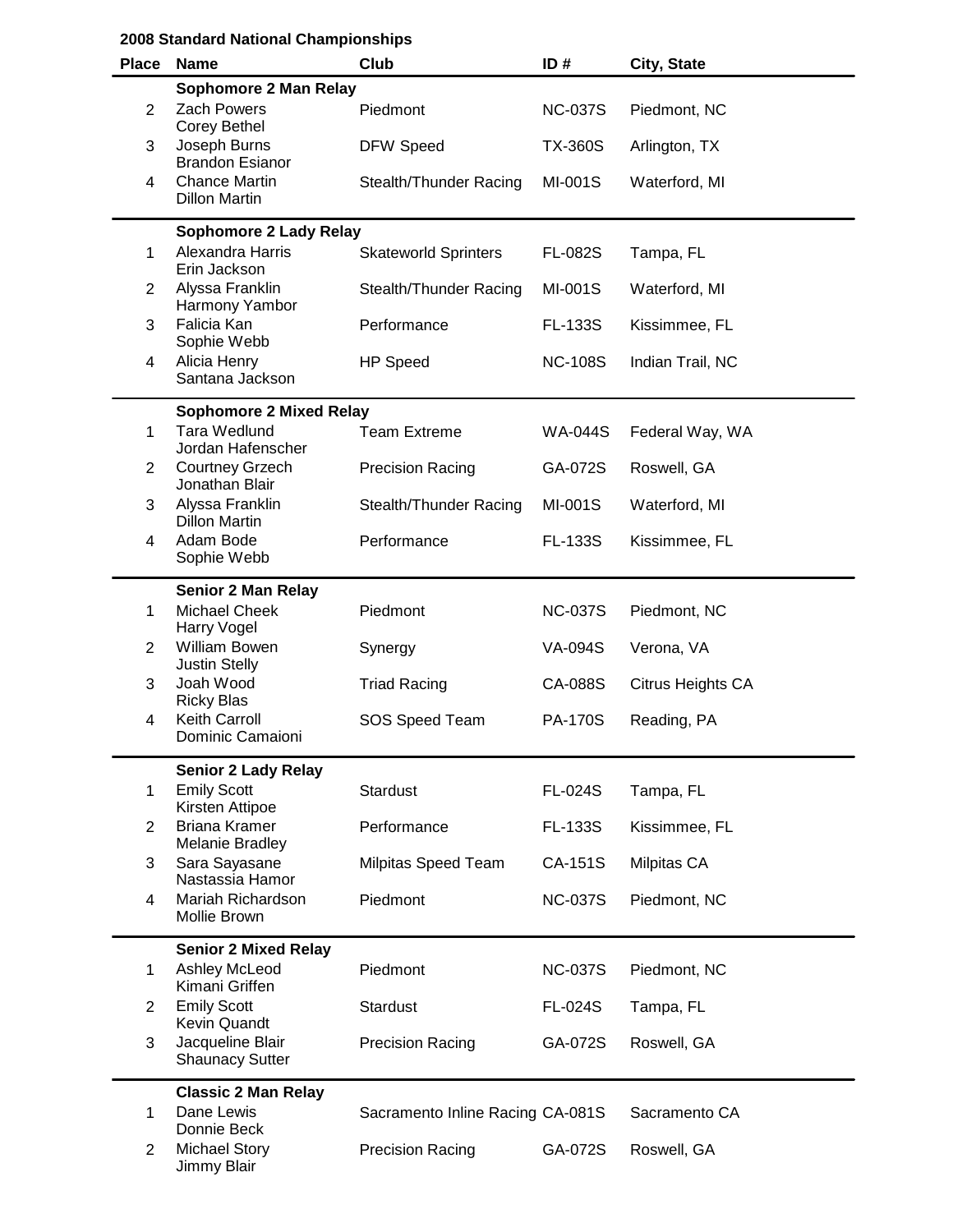| <b>Place</b>   | <b>Name</b>                                                        | Club                             | ID#            | City, State      |
|----------------|--------------------------------------------------------------------|----------------------------------|----------------|------------------|
| 3              | <b>Classic 2 Man Relay</b><br>Mark Lagedrost<br>Nick Lavigne       | <b>Skatetown Speed</b>           | <b>OH-191S</b> | West Chester, OH |
| 4              | Jon Jackson<br>Jeremiah Bankston                                   | <b>Stardust</b>                  | <b>FL-024S</b> | Tampa, FL        |
| 1              | <b>Classic 2 Lady Relay</b><br>Jennifer Hlladki<br>Autumn Kiwahara | Sacramento Inline Racing CA-081S |                | Sacramento CA    |
| $\overline{2}$ | Angela Taylor<br>Amy Ruby                                          | Roller Dome Speed Team IN-013S   |                | Fort Wayne, IN   |
| 3              | Jenifer Steketee<br>Kristi Fuller                                  | <b>Great Skate Wolverines</b>    | MI-056S        | Roseville, MI    |
| 4              | <b>Ricci Porter</b><br>Janine Foster                               | <b>Team United</b>               | <b>KS-001S</b> | Wichita, KS      |
|                | <b>Classic 2 Mixed Relay</b>                                       |                                  |                |                  |
| 1              | Donnie Beck<br>Jennifer Hladki                                     | Sacramento Inline Racing CA-081S |                | Sacramento CA    |
| $\overline{2}$ | Kacey Huntington<br>Jimmy Blair                                    | <b>Precision Racing</b>          | GA-072S        | Roswell, GA      |
| 3              | <b>Brandi Clark</b><br><b>Harry Howlett</b>                        | Synergy                          | <b>VA-094S</b> | Verona, VA       |
| 4              | Shawn Hook<br><b>Christine VanHunnik</b>                           | Milpitas Speed Team              | CA-151S        | Milpitas CA      |
|                | <b>Masters 2 Man Relay</b>                                         |                                  |                |                  |
| 1              | Jim Larson<br>Jon Elliot                                           | <b>Team United</b>               | <b>KS-001S</b> | Wichita, KS      |
| $\overline{2}$ | John Morton<br><b>Tim Downey</b>                                   | Ultimate                         | <b>NC-051S</b> | Randleman, NC    |
| 3              | Mike Helman<br><b>Bret Donaldson</b>                               | <b>Fast Forward</b>              | <b>PA-279S</b> | Greencastle, PA  |
| 4              | David Weber<br><b>Russell Parmely</b>                              | <b>Emerald Coast</b>             | <b>FL-022S</b> | Pensacola, FL    |
|                | <b>Masters 2 Lady Relay</b>                                        |                                  |                |                  |
| 1              | Susan Jackson<br>Denise Koziara                                    | SS II Racing                     | MI-114S        | Canton, MI       |
| $\overline{2}$ | Pamela Muxlow<br>Nancy Kimball                                     | Pattison's Inline Racing         | <b>WA-015S</b> | Spokane, WA      |
| 3              | Robin Pfander<br>Kirsta Lopes                                      | <b>Team Extreme</b>              | <b>WA-044S</b> | Federal Way, WA  |
| 4              | Dorothy Tabor<br>Denise Larson                                     | <b>Team United</b>               | <b>KS-001S</b> | Wichita, KS      |
|                | <b>Masters 2 Mixed Relay</b>                                       |                                  |                |                  |
| 1              | Susan Jackson<br><b>Scott Thomas</b>                               | SS II Racing                     | MI-114S        | Canton, MI       |
| $\overline{2}$ | Janine Foster<br>Jim Larson                                        | <b>Team United</b>               | <b>KS-001S</b> | Wichita, KS      |
| 3              | Patty Leazier<br><b>Bret Donaldson</b>                             | <b>Fast Forward</b>              | <b>PA-279S</b> | Greencastle, PA  |
| 4              | Kirsta Lopes<br><b>Gary Gandee</b>                                 | <b>Team Extreme</b>              | <b>WA-044S</b> | Federal Way, WA  |
|                | Veteran 2 Man Relay                                                |                                  |                |                  |
| 1              | <b>Walter Langley</b><br>Joe Rejsek                                | <b>Team Extreme</b>              | <b>WA-044S</b> | Federal Way, WA  |
| $\overline{2}$ | Jeff Foster<br><b>Barry Cowell</b>                                 | Frenchtown Speed Team NJ-034S    |                | Frenchtown, NJ   |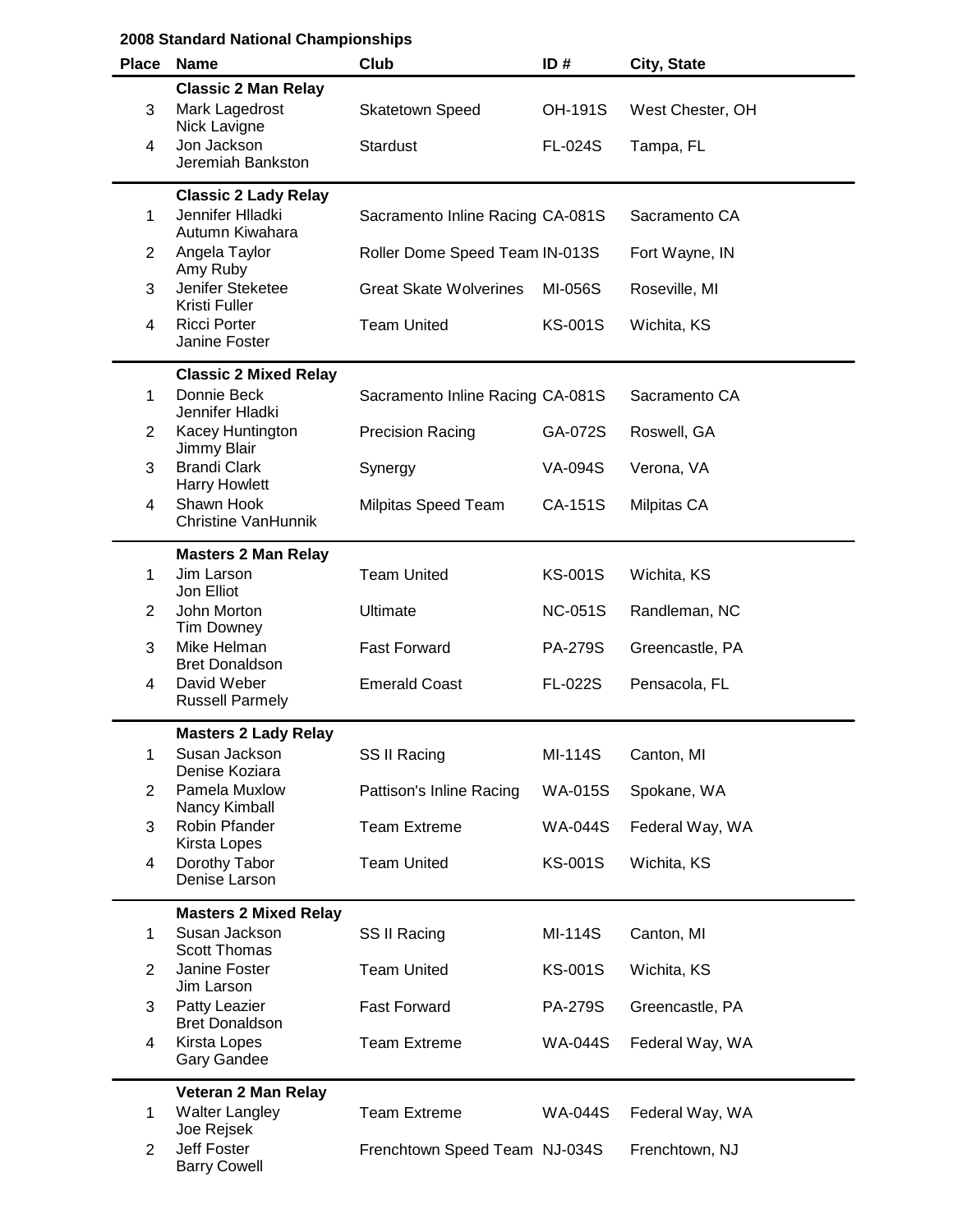| <b>Place</b> | <b>Name</b>                                                                             | Club                            | ID#            | City, State       |
|--------------|-----------------------------------------------------------------------------------------|---------------------------------|----------------|-------------------|
| 3            | Veteran 2 Man Relay<br>John Cassady<br>Paul Sherwin                                     | <b>Texas Speed Club</b>         | <b>TX-366S</b> | Austin, TX        |
| 4            | Mark Rinker<br><b>Randy Brewster</b>                                                    | Rocky Mountain Racing           | CO-121S        | Denver, CO        |
|              | Veteran 2 Lady Relay                                                                    |                                 |                |                   |
| 1            | Maria DeSouza<br>Donna Shelton                                                          | Milpitas Speed Team             | CA-151S        | Milpitas CA       |
| 2            | Ami Raynor<br><b>Catherine Ream</b>                                                     | <b>Team Extreme</b>             | <b>WA-044S</b> | Federal Way, WA   |
| 3            | Judie Kerr<br>Laurie Gillis                                                             | <b>Team United</b>              | <b>KS-001S</b> | Wichita, KS       |
| 4            | Debra Smotrilla<br><b>Beth Peterson</b>                                                 | <b>Texas Speed Club</b>         | <b>TX-366S</b> | Austin, TX        |
|              | <b>Veteran 2 Mixed Relay</b>                                                            |                                 |                |                   |
| 1            | Ami Raynor<br><b>Walter Langley</b>                                                     | <b>Team Extreme</b>             | <b>WA-044S</b> | Federal Way, WA   |
| 2            | <b>Linda Martin</b><br><b>Martin Laufer</b>                                             | <b>Team Wisconsin</b>           | WI-086S        | Watertown, WI     |
| 3            | Denise Koziara<br>Jim Combs                                                             | SS II Racing                    | MI-114S        | Canton, MI        |
| 4            | Kevin Boyer<br>Kim Eger                                                                 | <b>Triad Racing</b>             | CA-088S        | Citrus Heights CA |
|              | Juvenile 4 Boy Relay                                                                    |                                 |                |                   |
| 1            | Jacob Anderson<br>Aiden Murphy-Booth<br>Clay Ellerbrock<br>Damon Spencer                | <b>SC Speed</b>                 | <b>NC-011S</b> | RockHill, SC      |
| 2            | Aaron Swanson<br>Peter Sullivan<br><b>Jake Guill</b><br><b>Justin Wilcox</b>            | Synergy                         | VA-094S        | Verona, VA        |
| 3            | <b>Isaiah Oliver</b><br>Sahanie Shell<br><b>Isaac Nordlie</b><br><b>Austin Hendrick</b> | Southgate-Auburn                | <b>WA-021S</b> | Auburn, WA        |
| 4            | Daniel Brown<br><b>Harrison Campbell</b><br>Dean Huth<br>Aiden Brown                    | SOS Speed Team                  | <b>PA-170S</b> | Reading, PA       |
|              | Juvenile 4 Girl Relay                                                                   |                                 |                |                   |
| 1            | Alysha Abercrombie<br>Jenna Rajkowski<br><b>Blakelee Pittman</b><br>Emily May Hebson    | South Florida Blades            | <b>FL-095S</b> | Fort Pierce, FL   |
| 2            | Gabrielle Roen<br><b>Ashley Hacker</b><br><b>Skylar Betsinger</b><br>Selena Paxton      | Tri-County XTreme Speed IL-010S |                | Aurora, IL        |
| 3            | <b>Trinidy Franklin</b><br>Samantha Amos<br>Latonna Orr<br>Sherri Yambor                | Stealth/Thunder Racing          | MI-001S        | Waterford, MI     |
| 4            | <b>Mallory Sweers</b><br>Kaitlyn Shockey<br>Ashley Jerry<br>Shianna Moses               | Southgate-Auburn                | <b>WA-021S</b> | Auburn, WA        |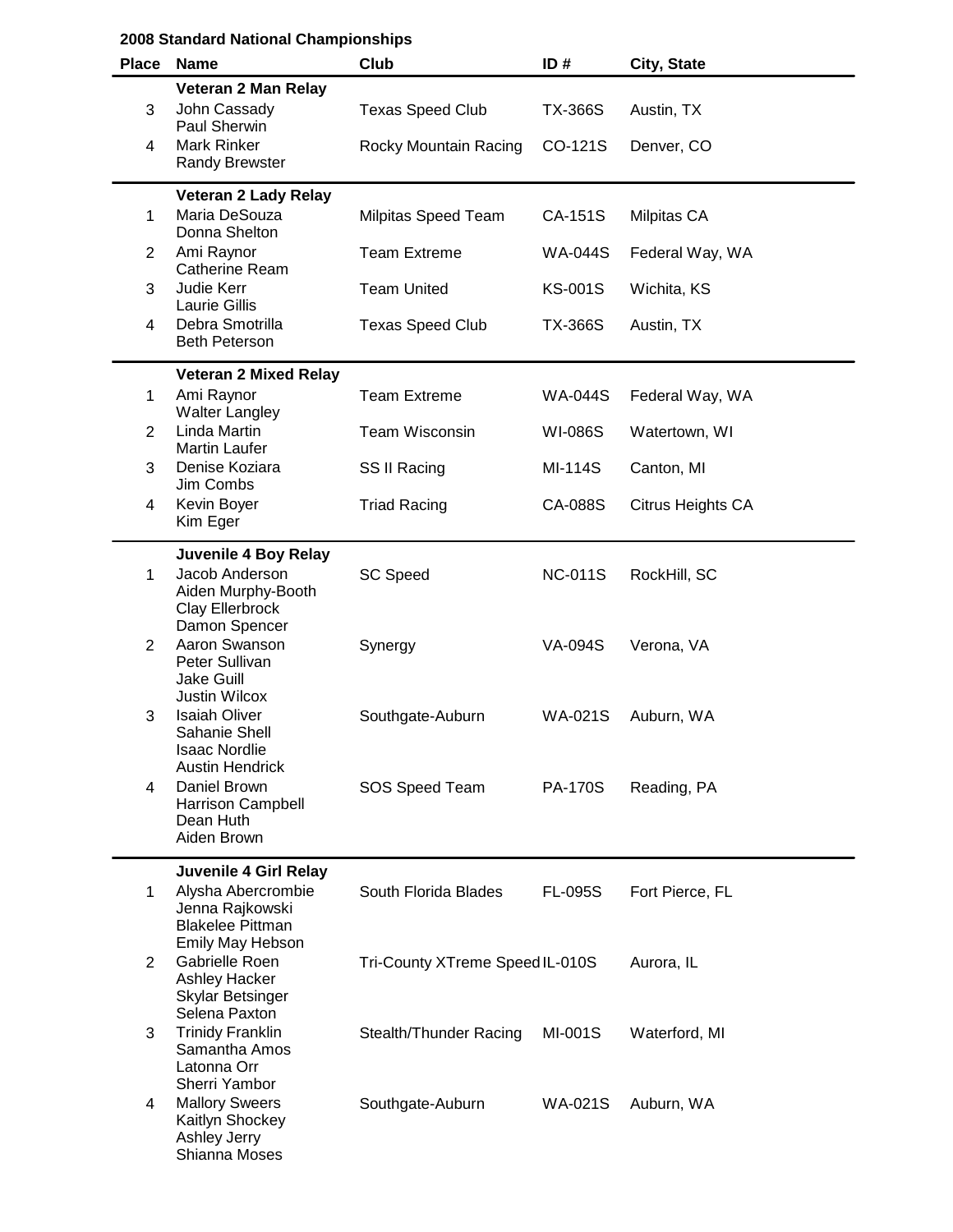| <b>Place</b>   | <b>Name</b>                                                                                                         | Club                            | ID#            | City, State       |
|----------------|---------------------------------------------------------------------------------------------------------------------|---------------------------------|----------------|-------------------|
| $\mathbf 1$    | <b>Juvenile 4 Mixed Relay</b><br>Olivia Eller<br><b>Kyndel Robbins</b><br>Zachary Lloyd<br><b>Taylor Shrewsbury</b> | Ultimate                        | <b>NC-051S</b> | Randleman, NC     |
| $\overline{2}$ | <b>Kirsty Scales</b><br>Lillian Vo<br>Myles Berry<br><b>Chris Boland</b>                                            | Piedmont                        | <b>NC-037S</b> | Piedmont, NC      |
| 3              | <b>Trinidy Franklin</b><br>Latonna Orr<br>Jeremiah Hensler<br><b>Alexander Carrothers</b>                           | Stealth/Thunder Racing          | MI-001S        | Waterford, MI     |
| 4              | <b>Mallory Sweers</b><br>Kaitlyn Shockey<br>Sahanie Shell<br><b>Isaiah Oliver</b>                                   | Southgate-Auburn                | <b>WA-021S</b> | Auburn, WA        |
| 1              | <b>Freshman 4 Boy Relay</b><br>Logan Owen<br><b>Matthew Pascua</b><br><b>Brandon Hafenscher</b><br>Aaron Tran       | <b>Team Extreme</b>             | <b>WA-044S</b> | Federal Way, WA   |
| $\overline{2}$ | Aaron Cingle<br>Nathan Jackson<br>Kaleb Broomhall<br>Zachery Dimitri                                                | SS II Racing                    | MI-114S        | Canton, MI        |
| 3              | Jacob Goldstein<br><b>Chance Martin</b><br><b>Dillon Martin</b><br><b>Terry Stancil</b>                             | Stealth/Thunder Racing          | MI-001S        | Waterford, MI     |
| 4              | Chris Beirn<br>Kyle Haggard<br><b>Kyler Killips</b><br><b>Rustin Blas</b>                                           | <b>Triad Racing</b>             | CA-088S        | Citrus Heights CA |
| 1              | <b>Freshman 4 Girl Relay</b><br>Alyssa Franklin<br>Harmony Yambor<br>Alexis Hensler<br>Danielle Amos                | Stealth/Thunder Racing          | MI-001S        | Waterford, MI     |
| 2              | Melissa Perry<br><b>Brittany Johnson</b><br>Kirstan Helman<br>Kelsey Helman                                         | <b>Fast Forward</b>             | <b>PA-279S</b> | Greencastle, PA   |
| 3              | <b>Brittany Engle</b><br>Naomi Price<br>Mandi Praytor<br><b>Taylor Scott</b>                                        | <b>Emerald Coast</b>            | <b>FL-022S</b> | Pensacola, FL     |
| 4              | <b>Emily Crumpton</b><br>Molly Leech<br>Mary Houlihan<br><b>Ashley Alvarez</b>                                      | Tri-County XTreme Speed IL-010S |                | Aurora, IL        |
| 1              | <b>Freshman 4 Mixed Relay</b><br>Alyssa Franklin<br>Harmony Yambor<br><b>Chance Martin</b><br><b>Dillon Martin</b>  | Stealth/Thunder Racing          | MI-001S        | Waterford, MI     |
| $\overline{2}$ | Kelsey Helman<br>Melissa Perry<br>Zachary Sagaio<br>Rakim Ray                                                       | <b>Fast Forward</b>             | <b>PA-279S</b> | Greencastle, PA   |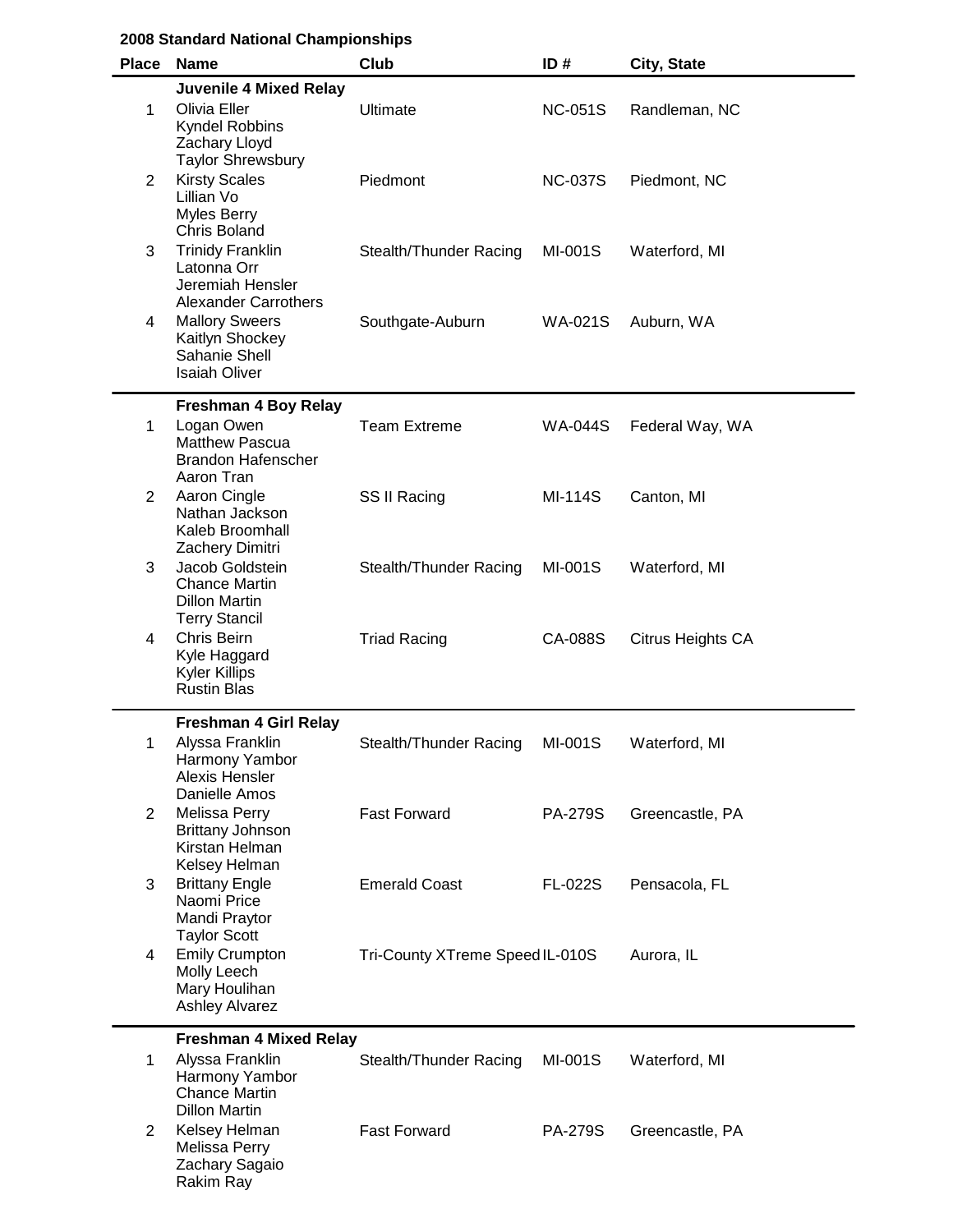|                | 2008 Standard National Championships                                                                           |                               |                |                   |
|----------------|----------------------------------------------------------------------------------------------------------------|-------------------------------|----------------|-------------------|
| <b>Place</b>   | <b>Name</b>                                                                                                    | Club                          | ID#            | City, State       |
| 3              | <b>Freshman 4 Mixed Relay</b><br>Mari Beth Thayer<br><b>Hannah Snipes</b><br>Richard Irby                      | <b>Rolling Warriors</b>       | <b>NC-055S</b> | Salisbury, NC     |
| 4              | <b>Justin Sterling</b><br><b>Robert Heath</b><br><b>Dalton Parrish</b><br>Kayla Cooper<br><b>Trish Tackett</b> | F.A.S.T.                      | <b>FL-111S</b> | Vero Beach, FL    |
|                | <b>Senior 4 Man Relay</b>                                                                                      |                               |                |                   |
| $\mathbf 1$    | <b>Harry Vogel</b><br>Kimani Griffin<br><b>Jake Powers</b><br><b>Hank Galbraith</b>                            | Piedmont                      | <b>NC-037S</b> | Piedmont, NC      |
| $\overline{2}$ | <b>William Bowen</b><br><b>Justin Stelly</b><br><b>Chris Springer</b><br>James Springer                        | Synergy                       | <b>VA-094S</b> | Verona, VA        |
| 3              | Chad Horne<br><b>Kevin Pearsall</b><br><b>Michael Ratliff</b><br>Caleb Ingle                                   | <b>Rolling Warriors</b>       | <b>NC-055S</b> | Salisbury, NC     |
| 4              | <b>Christopher Creveling</b><br>Ben Carey<br><b>Scott Bliss</b><br>Justin Mannon                               | Frenchtown Speed Team NJ-034S |                | Frenchtown, NJ    |
|                | <b>Senior 4 Lady Relay</b>                                                                                     |                               |                |                   |
| 1              | Falicia Kan<br>Sophie Webb<br><b>Briana Kramer</b><br>Melanie Bradley                                          | Performance                   | FL-133S        | Kissimmee, FL     |
| 2              | Mariah Richardson<br>Mollie Brown<br>Ashley McLeod<br>Mindy Smith                                              | Piedmont                      | <b>NC-037S</b> | Piedmont, NC      |
| 3              | Jaeme Scahill<br>Nastassia Hamorr<br>Micki Ream<br>Sara Sayasane                                               | Milpitas Speed Team           | CA-151S        | Milpitas CA       |
| 4              | <b>Emily Barker</b><br><b>Stephanie Sutter</b><br><b>Madeline Emme</b><br>Sarah Barker                         | <b>Team Wisconsin</b>         | <b>WI-086S</b> | Watertown, WI     |
|                | <b>Senior 4 Mixed Relay</b>                                                                                    |                               |                |                   |
| 1              | Mariah Richardson<br>Mollie Brown<br>Harry Vogel<br>Kimani Griffin                                             | Piedmont                      | <b>NC-037S</b> | Piedmont, NC      |
| 2              | Jonathan Blair<br><b>Shaunacy Sutter</b><br>Jacqueline Blair<br>Kacey Huntington                               | <b>Precision Racing</b>       | GA-072S        | Roswell, GA       |
| 3              | Mindy Smith<br>Ashley McLeod<br><b>Michael Cheek</b><br><b>Jake Powers</b>                                     | Piedmont                      | <b>NC-037S</b> | Piedmont, NC      |
| 4              | Ananda Joliff<br>Corina Blas<br>Josh Wood<br><b>Richard Blas</b>                                               | <b>Triad Racing</b>           | CA-088S        | Citrus Heights CA |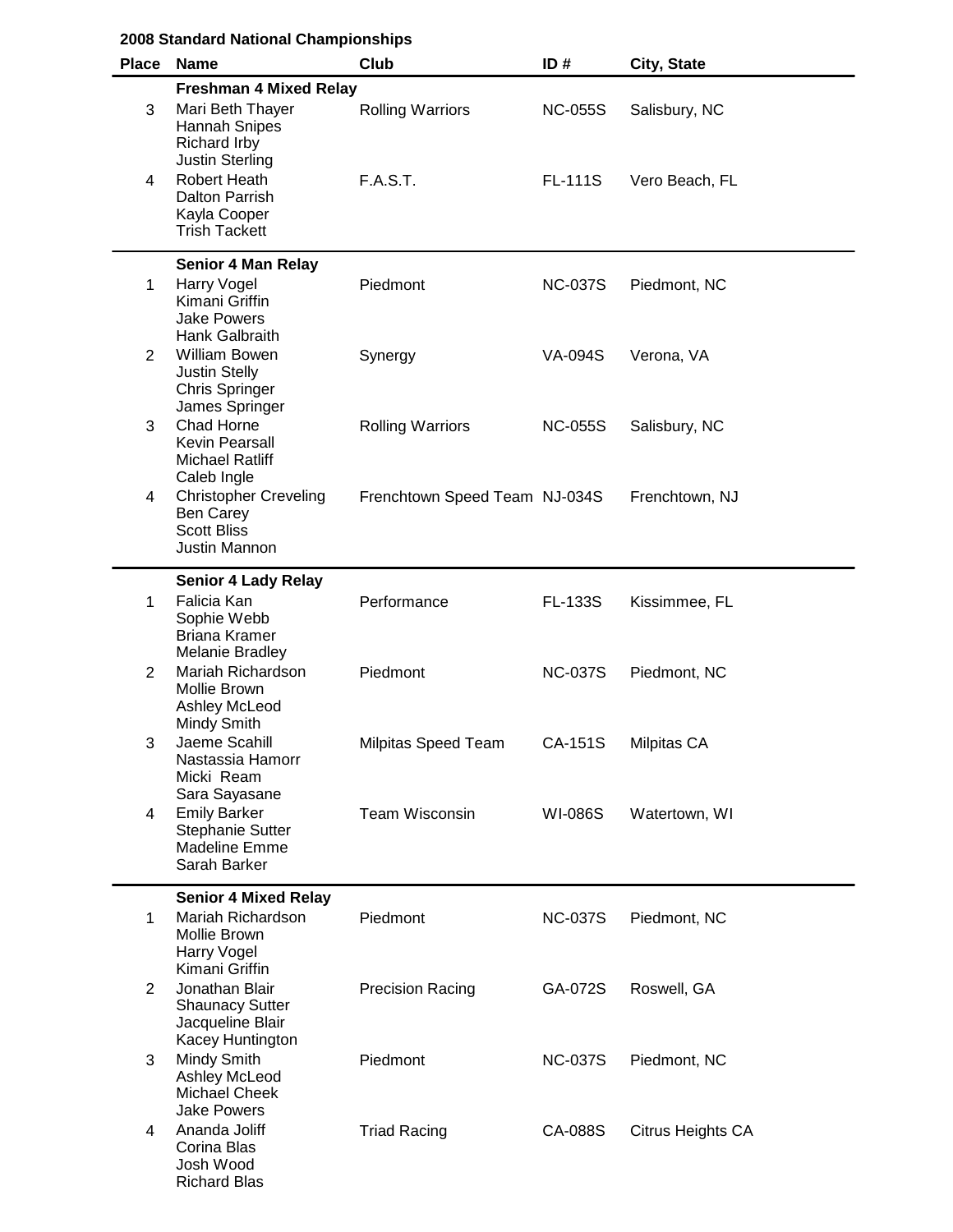|                | 2008 Standard National Championships                                                                    |                         |                |                  |  |  |
|----------------|---------------------------------------------------------------------------------------------------------|-------------------------|----------------|------------------|--|--|
|                | Place Name                                                                                              | Club                    | ID#            | City, State      |  |  |
| 1              | <b>Masters 4 Man Relay</b><br>David Weber<br><b>Russel Parmely</b><br><b>Jeff Carnes</b><br>George Neal | <b>Emerald Coast</b>    | <b>FL-022S</b> | Pensacola, FL    |  |  |
| 2              | Mike Fortner<br>Benny Bleacher<br><b>Bob Easton</b><br>David Best                                       | <b>HP Speed</b>         | <b>NC-108S</b> | Indian Trail, NC |  |  |
| 3              | Roy Paz<br>George Dabbiero<br><b>Vince Casserly</b><br>Paul Santana                                     | <b>Stardust</b>         | <b>FL-024S</b> | Tampa, FL        |  |  |
| 4              | <b>Walter Langley</b><br><b>Gary Gandee</b><br>Jim Bourgeois<br>Joe Rejsek                              | <b>Team Extreme</b>     | <b>WA-044S</b> | Federal Way, WA  |  |  |
|                | <b>Masters 4 Lady Relay</b>                                                                             |                         |                |                  |  |  |
| 1              | Susan Jackson<br>Lori Sparr<br>Denise Koziara<br>Vida Lavigne                                           | SS II Racing            | MI-114S        | Canton, MI       |  |  |
| $\overline{2}$ | Debbie Cotter<br>Janine Foster<br>Dorothy Tabor<br>Denise Larson                                        | <b>Team United</b>      | <b>KS-001S</b> | Wichita, KS      |  |  |
| 3              | Robin Pfander<br>Kirsta Lopes<br>Ami Raynor<br><b>Catherine Ream</b>                                    | <b>Team Extreme</b>     | <b>WA-044S</b> | Federal Way, WA  |  |  |
| 4              | <b>Kasey Felter</b><br><b>Shelly Mathis</b><br>Debra Smotrilla<br><b>Beth Peterson</b>                  | <b>Texas Speed Club</b> | <b>TX-366S</b> | Austin, TX       |  |  |
| 1              | <b>Masters 4 Mixed Relay</b><br>Janine Foster<br>Dorothy Tabor<br>Jim Larson<br><b>Richard Cassube</b>  | <b>Team United</b>      | <b>KS-001S</b> | Wichita, KS      |  |  |
| 2              | Robin Pfander<br>Kirsta Lopes<br><b>Walter Langley</b><br><b>Gary Gandee</b>                            | <b>Team Extreme</b>     | <b>WA-044S</b> | Federal Way, WA  |  |  |
| 3              | Susan Jackson<br>Denise Koziara<br><b>Scott Thomas</b><br><b>Tanner Hays</b>                            | SS II Racing            | MI-114S        | Canton, MI       |  |  |
| 4              | Vida Lavigne<br>Lori Sparr<br>Jeremy Montecillo<br>Jim Combs                                            | SS II Racing            | MI-114S        | Canton, MI       |  |  |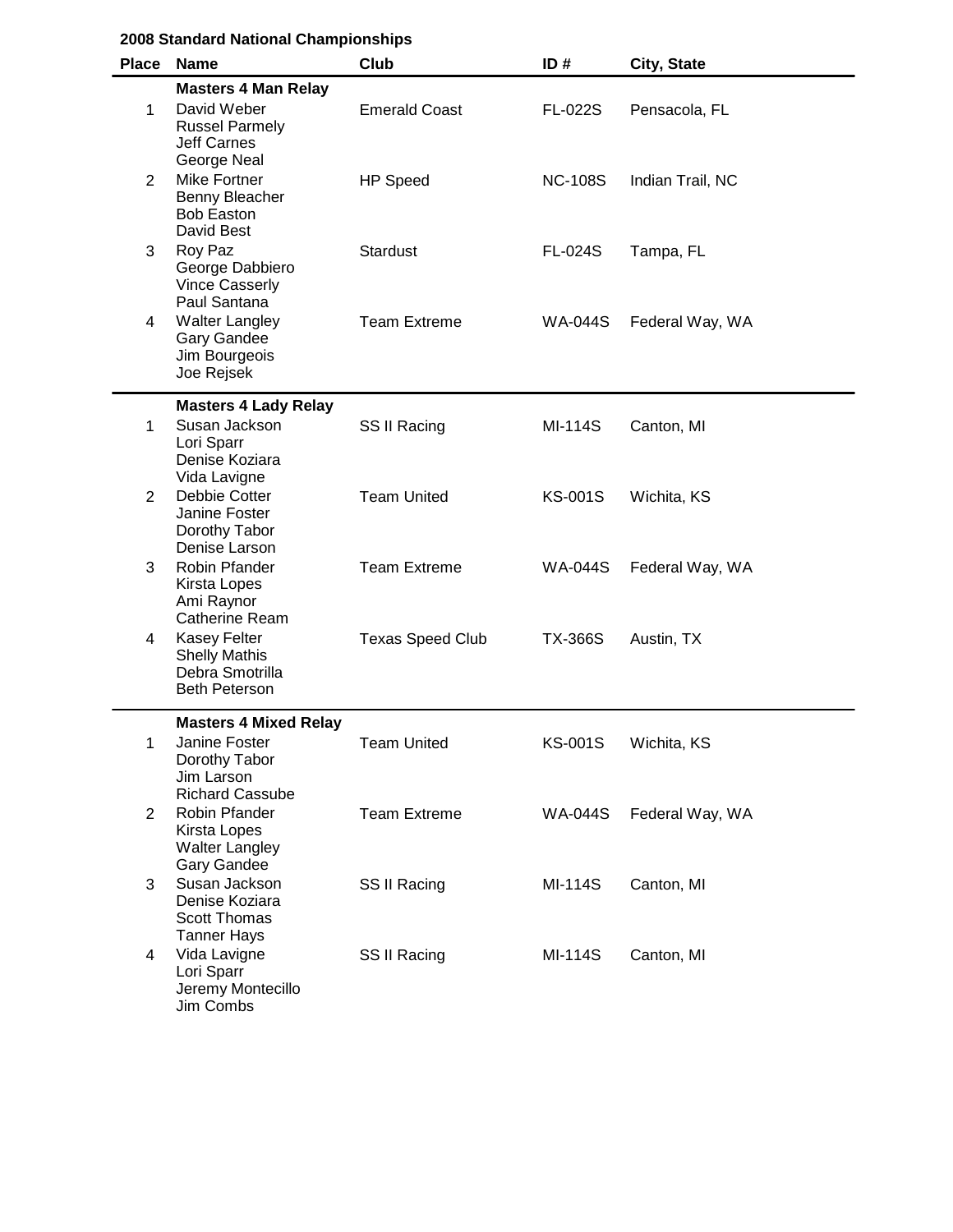| <b>Place</b>   | <b>Name</b>                                                                               | Club                            | ID#            | City, State     |
|----------------|-------------------------------------------------------------------------------------------|---------------------------------|----------------|-----------------|
|                | Juvenile 4 Boy Relay                                                                      |                                 |                |                 |
| 1              | Jacob Anderson<br>Aiden Murphy-Booth<br>Clay Ellerbrock<br>Damon Spencer                  | <b>SC Speed</b>                 | <b>NC-011S</b> | RockHill, SC    |
| 2              | Aaron Swanson<br>Peter Sullivan<br>Jake Guill<br><b>Justin Wilcox</b>                     | Synergy                         | VA-094S        | Verona, VA      |
| 3              | <b>Isaiah Oliver</b><br>Sahanie Shell<br><b>Isaac Nordlie</b><br><b>Austin Hendrick</b>   | Southgate-Auburn                | <b>WA-021S</b> | Auburn, WA      |
| 4              | Daniel Brown<br><b>Harrison Campbell</b><br>Dean Huth<br>Aiden Brown                      | SOS Speed Team                  | <b>PA-170S</b> | Reading, PA     |
|                | Juvenile 4 Girl Relay                                                                     |                                 |                |                 |
| 1              | Alysha Abercrombie<br>Jenna Rajkowski<br><b>Blakelee Pittman</b><br>Emily May Hebson      | South Florida Blades            | <b>FL-095S</b> | Fort Pierce, FL |
| 2              | Gabrielle Roen<br><b>Ashley Hacker</b><br>Skylar Betsinger<br>Selena Paxton               | Tri-County XTreme Speed IL-010S |                | Aurora, IL      |
| 3              | <b>Trinidy Franklin</b><br>Samantha Amos<br>Latonna Orr<br>Sherri Yambor                  | Stealth/Thunder Racing          | MI-001S        | Waterford, MI   |
| 4              | <b>Mallory Sweers</b><br>Kaitlyn Shockey<br>Ashley Jerry<br>Shianna Moses                 | Southgate-Auburn                | <b>WA-021S</b> | Auburn, WA      |
|                | <b>Juvenile 4 Mixed Relay</b>                                                             |                                 |                |                 |
| 1              | Olivia Eller<br>Kyndel Robbins<br>Zachary Lloyd<br><b>Taylor Shrewsbury</b>               | Ultimate                        | <b>NC-051S</b> | Randleman, NC   |
| $\overline{2}$ | <b>Kirsty Scales</b><br>Lillian Vo<br><b>Myles Berry</b><br><b>Chris Boland</b>           | Piedmont                        | <b>NC-037S</b> | Piedmont, NC    |
| 3              | <b>Trinidy Franklin</b><br>Latonna Orr<br>Jeremiah Hensler<br><b>Alexander Carrothers</b> | Stealth/Thunder Racing          | MI-001S        | Waterford, MI   |
| 4              | <b>Mallory Sweers</b><br>Kaitlyn Shockey<br>Sahanie Shell<br><b>Isaiah Oliver</b>         | Southgate-Auburn                | <b>WA-021S</b> | Auburn, WA      |
|                | <b>Freshman 4 Boy Relay</b>                                                               |                                 |                |                 |
| 1              | Logan Owen<br><b>Matthew Pascua</b><br><b>Brandon Hafenscher</b><br>Aaron Tran            | <b>Team Extreme</b>             | <b>WA-044S</b> | Federal Way, WA |
| $\overline{2}$ | Aaron Cingle<br>Nathan Jackson<br>Kaleb Broomhall<br>Zachery Dimitri                      | SS II Racing                    | <b>MI-114S</b> | Canton, MI      |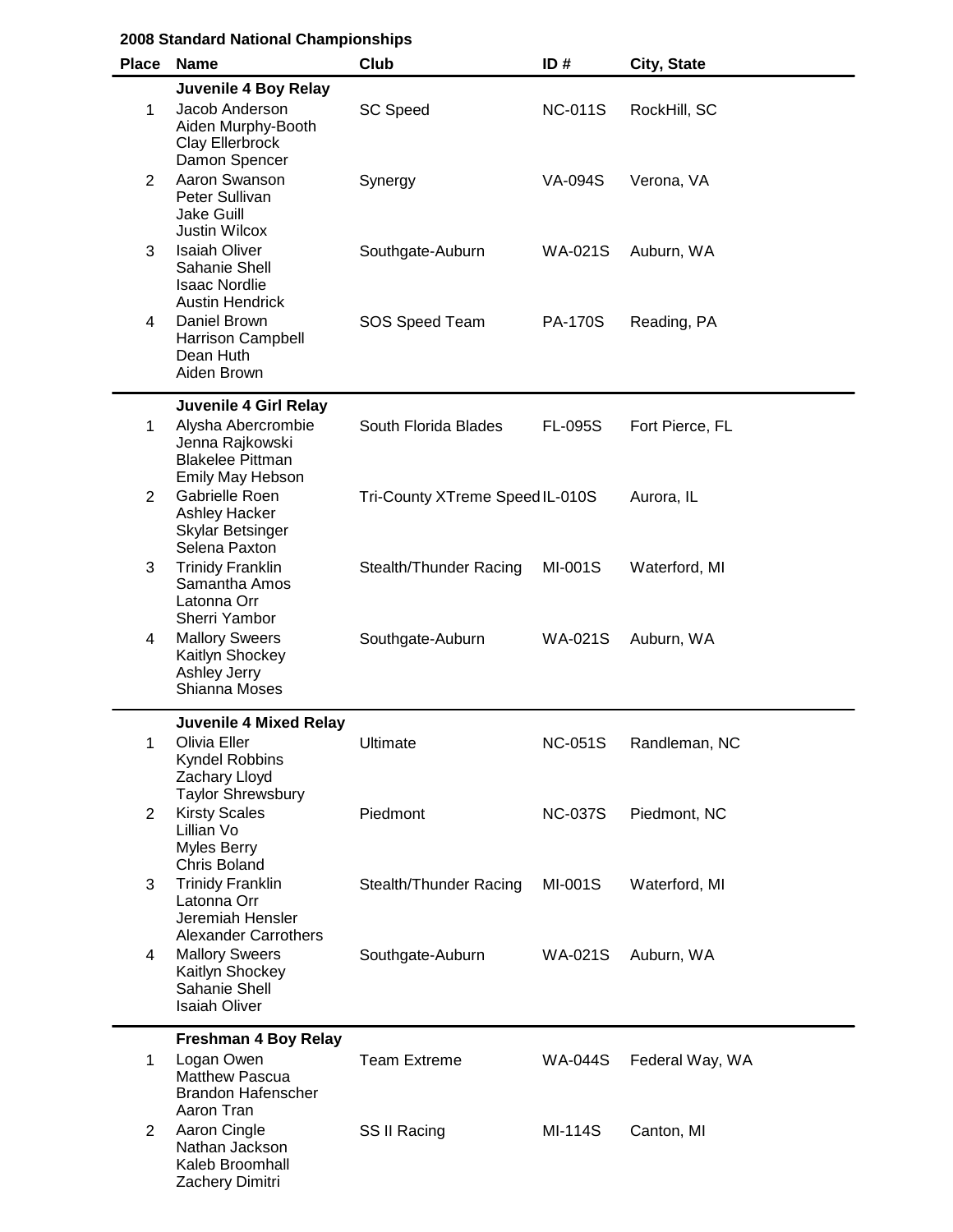|                | 2008 Standard National Championships                                                                     |                                 |                |                   |  |  |
|----------------|----------------------------------------------------------------------------------------------------------|---------------------------------|----------------|-------------------|--|--|
| <b>Place</b>   | <b>Name</b>                                                                                              | Club                            | ID#            | City, State       |  |  |
| 3              | <b>Freshman 4 Boy Relay</b><br>Jacob Goldstein<br><b>Chance Martin</b><br><b>Dillon Martin</b>           | Stealth/Thunder Racing          | MI-001S        | Waterford, MI     |  |  |
| 4              | <b>Terry Stancil</b><br><b>Chris Beirn</b><br>Kyle Haggard<br><b>Kyler Killips</b><br><b>Rustin Blas</b> | <b>Triad Racing</b>             | CA-088S        | Citrus Heights CA |  |  |
|                | <b>Freshman 4 Girl Relay</b>                                                                             |                                 |                |                   |  |  |
| 1              | Alyssa Franklin<br>Harmony Yambor<br>Alexis Hensler<br>Danielle Amos                                     | Stealth/Thunder Racing          | MI-001S        | Waterford, MI     |  |  |
| 2              | <b>Melissa Perry</b><br><b>Brittany Johnson</b><br>Kirstan Helman<br>Kelsey Helman                       | <b>Fast Forward</b>             | <b>PA-279S</b> | Greencastle, PA   |  |  |
| 3              | <b>Brittany Engle</b><br>Naomi Price<br>Mandi Praytor<br><b>Taylor Scott</b>                             | <b>Emerald Coast</b>            | <b>FL-022S</b> | Pensacola, FL     |  |  |
| 4              | <b>Emily Crumpton</b><br>Molly Leech<br>Mary Houlihan<br><b>Ashley Alvarez</b>                           | Tri-County XTreme Speed IL-010S |                | Aurora, IL        |  |  |
|                | <b>Freshman 4 Mixed Relay</b>                                                                            |                                 |                |                   |  |  |
| 1              | Alyssa Franklin<br>Harmony Yambor<br><b>Chance Martin</b><br><b>Dillon Martin</b>                        | Stealth/Thunder Racing          | MI-001S        | Waterford, MI     |  |  |
| $\overline{c}$ | Kelsey Helman<br>Melissa Perry<br>Zachary Sagaio<br>Rakim Ray                                            | <b>Fast Forward</b>             | <b>PA-279S</b> | Greencastle, PA   |  |  |
| 3              | Mari Beth Thayer<br><b>Hannah Snipes</b><br><b>Richard Irby</b><br><b>Justin Sterling</b>                | <b>Rolling Warriors</b>         | <b>NC-055S</b> | Salisbury, NC     |  |  |
| 4              | Robert Heath<br>Dalton Parrish<br>Kayla Cooper<br><b>Trish Tackett</b>                                   | <b>F.A.S.T.</b>                 | <b>FL-111S</b> | Vero Beach, FL    |  |  |
| 1              | <b>Senior 4 Man Relay</b><br><b>Harry Vogel</b>                                                          | Piedmont                        | <b>NC-037S</b> | Piedmont, NC      |  |  |
|                | Kimani Griffin<br><b>Jake Powers</b><br>Hank Galbraith                                                   |                                 |                |                   |  |  |
| $\overline{2}$ | <b>William Bowen</b><br><b>Justin Stelly</b><br><b>Chris Springer</b><br>James Springer                  | Synergy                         | <b>VA-094S</b> | Verona, VA        |  |  |
| 3              | Chad Horne<br>Kevin Pearsall<br><b>Michael Ratliff</b><br>Caleb Ingle                                    | <b>Rolling Warriors</b>         | <b>NC-055S</b> | Salisbury, NC     |  |  |
| 4              | <b>Christopher Creveling</b><br>Ben Carey<br><b>Scott Bliss</b><br>Justin Mannon                         | Frenchtown Speed Team NJ-034S   |                | Frenchtown, NJ    |  |  |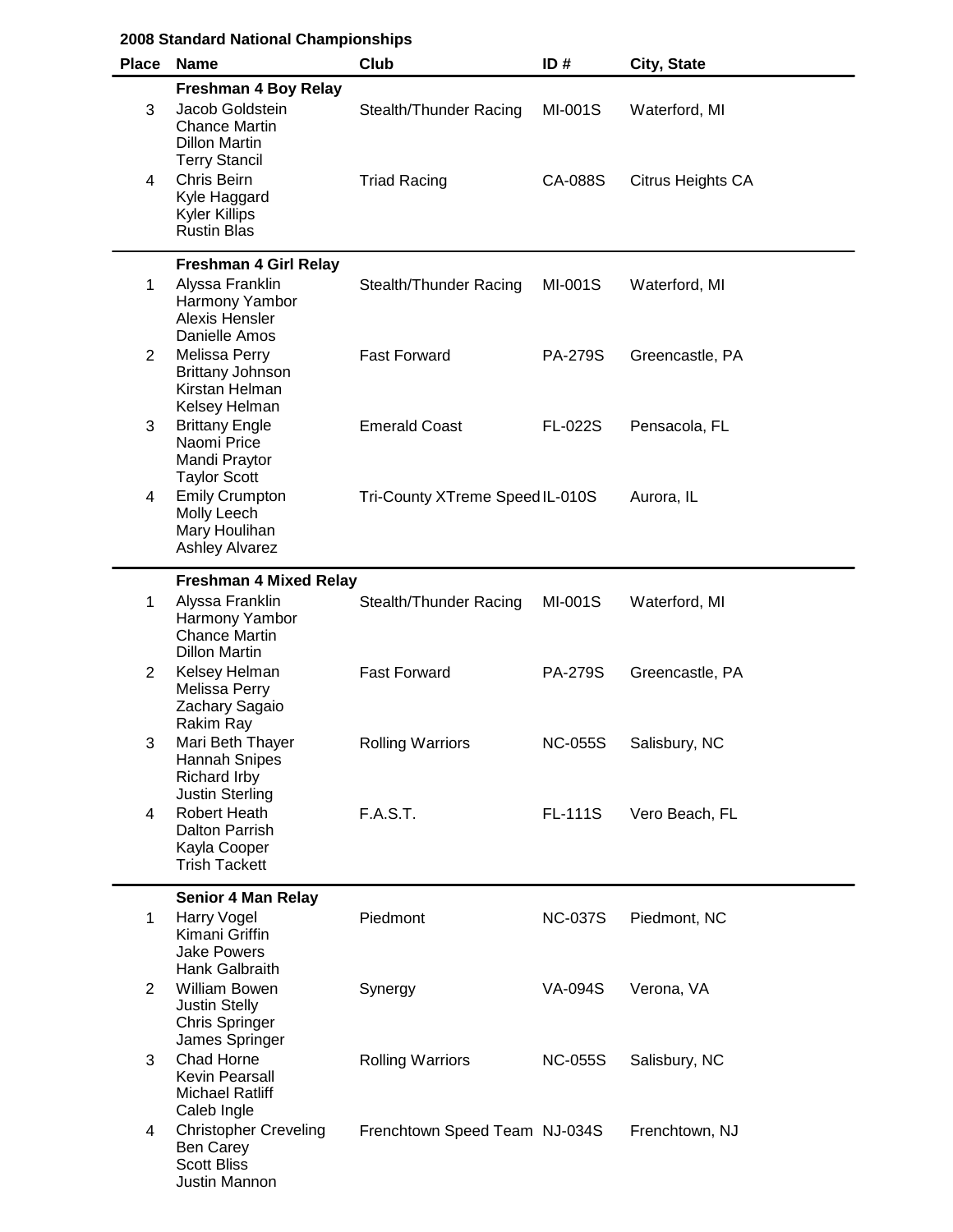| 2008 Standard National Championships |  |
|--------------------------------------|--|
|--------------------------------------|--|

| <b>Place</b>   | <b>Name</b>                                                                                              | Club                       | ID#            | City, State       |
|----------------|----------------------------------------------------------------------------------------------------------|----------------------------|----------------|-------------------|
| 1              | <b>Senior 4 Lady Relay</b><br>Falicia Kan<br>Sophie Webb<br><b>Briana Kramer</b><br>Melanie Bradley      | Performance                | <b>FL-133S</b> | Kissimmee, FL     |
| $\overline{2}$ | Mariah Richardson<br>Mollie Brown<br>Ashley McLeod<br>Mindy Smith                                        | Piedmont                   | <b>NC-037S</b> | Piedmont, NC      |
| 3              | Jaeme Scahill<br>Nastassia Hamorr<br>Micki Ream<br>Sara Sayasane                                         | <b>Milpitas Speed Team</b> | CA-151S        | Milpitas CA       |
| 4              | <b>Emily Barker</b><br><b>Stephanie Sutter</b><br><b>Madeline Emme</b><br>Sarah Barker                   | <b>Team Wisconsin</b>      | <b>WI-086S</b> | Watertown, WI     |
| 1              | <b>Senior 4 Mixed Relay</b><br>Mariah Richardson<br>Mollie Brown<br><b>Harry Vogel</b><br>Kimani Griffin | Piedmont                   | <b>NC-037S</b> | Piedmont, NC      |
| 2              | Jonathan Blair<br><b>Shaunacy Sutter</b><br>Jacqueline Blair<br>Kacey Huntington                         | <b>Precision Racing</b>    | GA-072S        | Roswell, GA       |
| 3              | Mindy Smith<br>Ashley McLeod<br><b>Michael Cheek</b><br><b>Jake Powers</b>                               | Piedmont                   | <b>NC-037S</b> | Piedmont, NC      |
| 4              | Ananda Joliff<br>Corina Blas<br>Josh Wood<br><b>Richard Blas</b>                                         | <b>Triad Racing</b>        | CA-088S        | Citrus Heights CA |
| 1              | <b>Masters 4 Man Relay</b><br>David Weber<br><b>Russel Parmely</b><br><b>Jeff Carnes</b><br>George Neal  | <b>Emerald Coast</b>       | FL-022S        | Pensacola, FL     |
| $\overline{2}$ | <b>Mike Fortner</b><br>Benny Bleacher<br><b>Bob Easton</b><br>David Best                                 | HP Speed                   | <b>NC-108S</b> | Indian Trail, NC  |
| 3              | Roy Paz<br>George Dabbiero<br><b>Vince Casserly</b><br>Paul Santana                                      | <b>Stardust</b>            | <b>FL-024S</b> | Tampa, FL         |
| 4              | <b>Walter Langley</b><br>Gary Gandee<br>Jim Bourgeois<br>Joe Rejsek                                      | <b>Team Extreme</b>        | <b>WA-044S</b> | Federal Way, WA   |
| $\mathbf{1}$   | <b>Masters 4 Lady Relay</b><br>Susan Jackson<br>Lori Sparr<br>Denise Koziara<br>Vida Lavigne             | SS II Racing               | MI-114S        | Canton, MI        |
| $\overline{2}$ | Debbie Cotter<br>Janine Foster<br>Dorothy Tabor<br>Denise Larson                                         | <b>Team United</b>         | <b>KS-001S</b> | Wichita, KS       |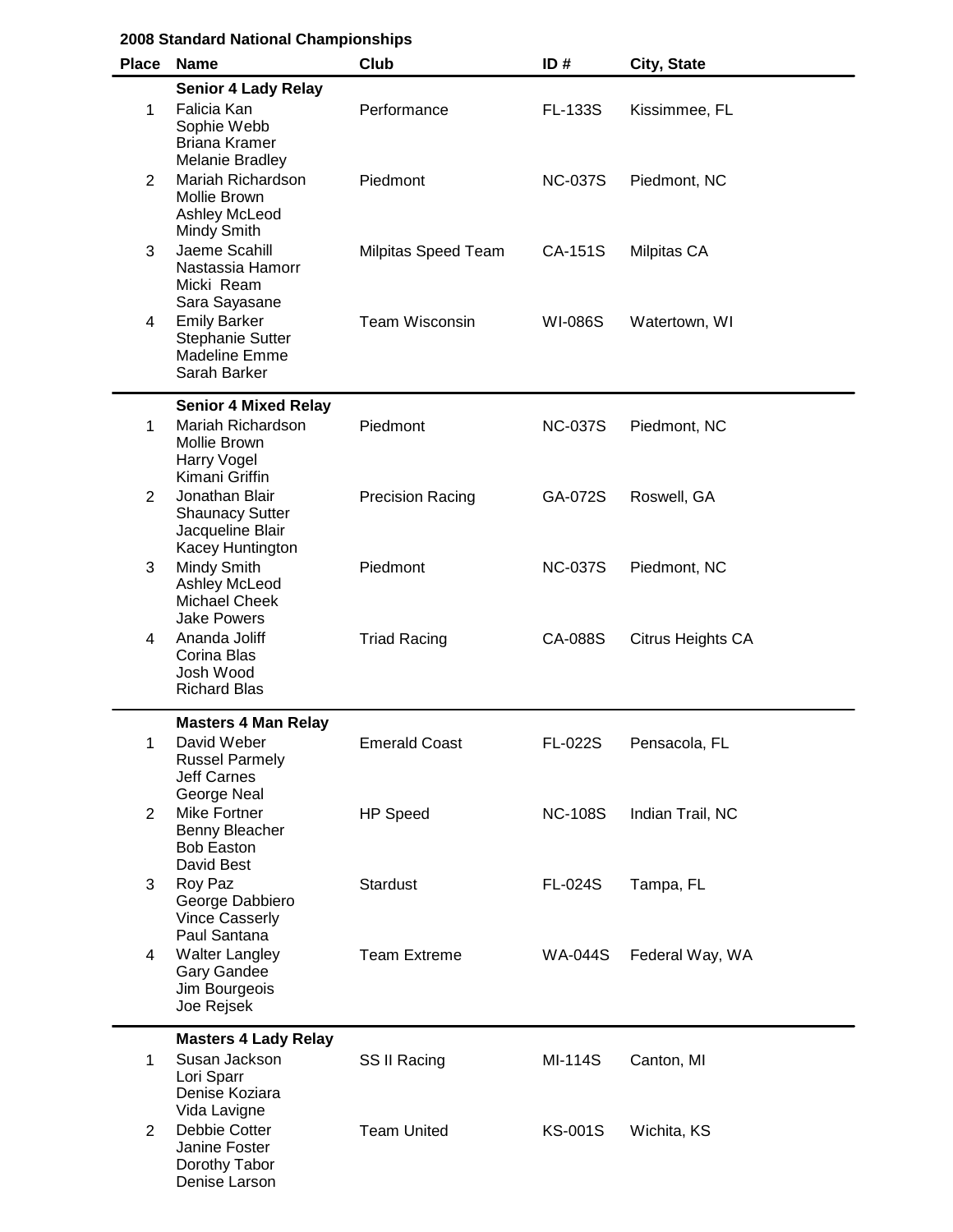|              | 2008 Standard National Championships                                                                            |                         |                |                 |
|--------------|-----------------------------------------------------------------------------------------------------------------|-------------------------|----------------|-----------------|
| <b>Place</b> | <b>Name</b>                                                                                                     | Club                    | ID#            | City, State     |
| 3            | <b>Masters 4 Lady Relay</b><br>Robin Pfander<br>Kirsta Lopes<br>Ami Raynor                                      | <b>Team Extreme</b>     | <b>WA-044S</b> | Federal Way, WA |
| 4            | <b>Catherine Ream</b><br><b>Kasey Felter</b><br><b>Shelly Mathis</b><br>Debra Smotrilla<br><b>Beth Peterson</b> | <b>Texas Speed Club</b> | <b>TX-366S</b> | Austin, TX      |
| 1            | <b>Masters 4 Mixed Relay</b><br>Janine Foster<br>Dorothy Tabor<br>Jim Larson                                    | <b>Team United</b>      | KS-001S        | Wichita, KS     |
| 2            | <b>Richard Cassube</b><br>Robin Pfander<br>Kirsta Lopes<br><b>Walter Langley</b><br><b>Gary Gandee</b>          | <b>Team Extreme</b>     | <b>WA-044S</b> | Federal Way, WA |
| 3            | Susan Jackson<br>Denise Koziara<br><b>Scott Thomas</b><br><b>Tanner Hays</b>                                    | SS II Racing            | <b>MI-114S</b> | Canton, MI      |
| 4            | Vida Lavigne<br>Lori Sparr<br>Jeremy Montecillo<br>Jim Combs                                                    | SS II Racing            | <b>MI-114S</b> | Canton, MI      |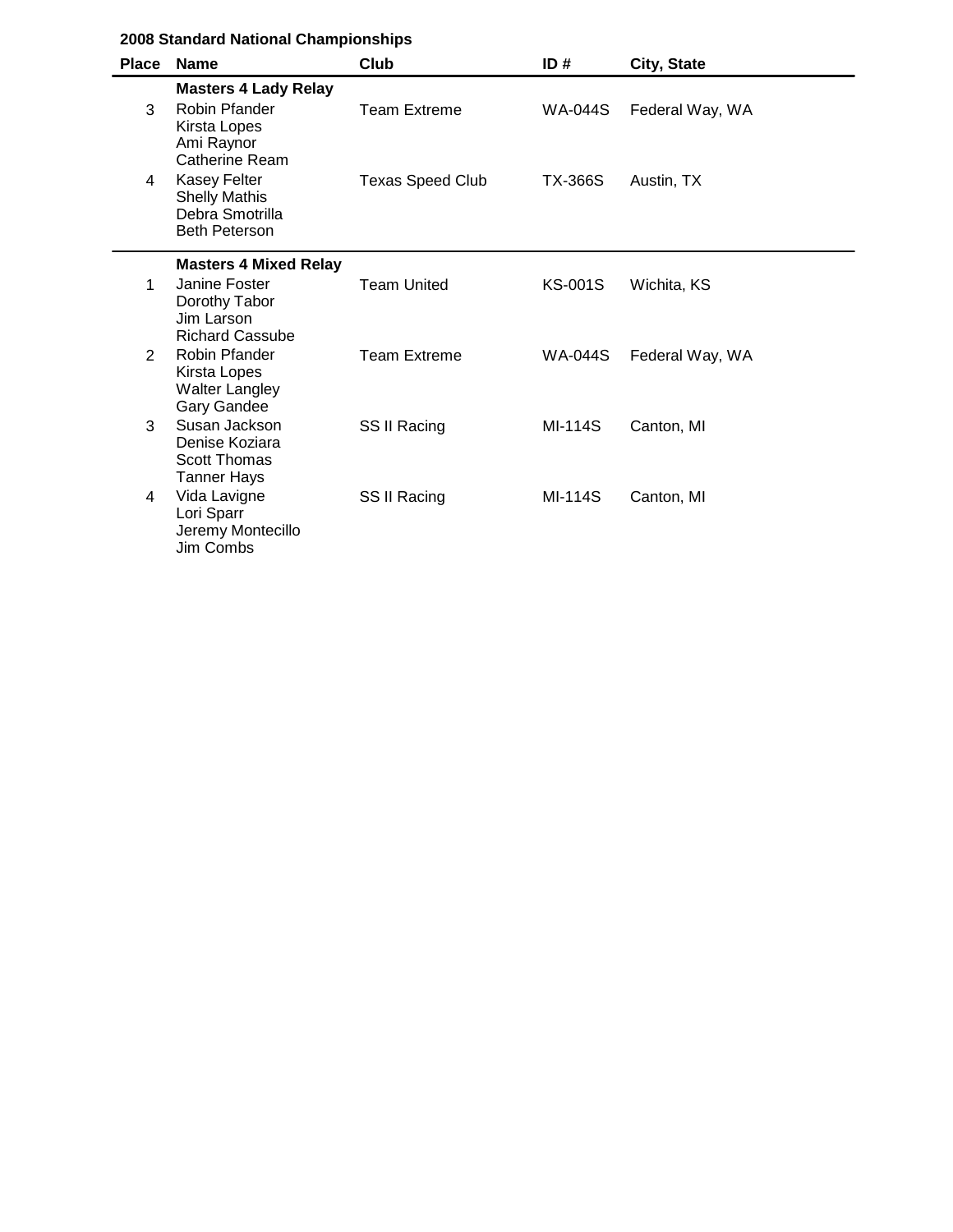|             | <b>Primary Boys</b> |                       |                                                  |               |                 |    |                |  |  |  |
|-------------|---------------------|-----------------------|--------------------------------------------------|---------------|-----------------|----|----------------|--|--|--|
|             | PI Num              | <b>Name</b>           | <u>Team</u>                                      | <b>Points</b> | <b>Distance</b> | ΡI | <b>Points</b>  |  |  |  |
| $\mathbf 1$ |                     | #1500 Braxtyn Weidler | Roller Dome Speed T 90 (297.000) 200 Meters Race |               |                 |    | 30.0 (93.000)  |  |  |  |
|             |                     |                       |                                                  |               | 300 Meters Race |    | 30.0 (96.000)  |  |  |  |
|             |                     |                       |                                                  |               | 400 Meters Race |    | 30.0 (108.000) |  |  |  |
|             |                     | 2 #1501 Dylan Scott   | Roller Dome Speed T 60 (198.000) 200 Meters Race |               |                 | 2  | 20.0 (62.000)  |  |  |  |
|             |                     |                       |                                                  |               | 300 Meters Race |    | 20.0 (64.000)  |  |  |  |
|             |                     |                       |                                                  |               | 400 Meters Race | 2  | 20.0 (72.000)  |  |  |  |
|             |                     |                       |                                                  |               |                 |    |                |  |  |  |

## **Primary Girls**

| <b>PI</b>      | <b>Num</b> | <b>Name</b>           | Team                                               | <b>Points</b> | <b>Distance</b>              | PI             | <b>Points</b>  |
|----------------|------------|-----------------------|----------------------------------------------------|---------------|------------------------------|----------------|----------------|
|                |            | #1504 Mallory Sweers  | Southgate-Auburn                                   |               | 90 (297.000) 200 Meters Race |                | 30.0 (93.000)  |
|                |            |                       |                                                    |               | 300 Meters Race              | 1              | 30.0 (96.000)  |
|                |            |                       |                                                    |               | 400 Meters Race              | 1              | 30.0 (108.000) |
| 2              |            | #1503 Megan Wilson    | Synergy Inline Racing 60 (198.000) 200 Meters Race |               |                              | $\overline{2}$ | 20.0 (62.000)  |
|                |            |                       |                                                    |               | 300 Meters Race              | 2              | 20.0 (64.000)  |
|                |            |                       |                                                    |               | 400 Meters Race              | 2              | 20.0 (72.000)  |
| 3              |            | #1508 Madeline Virtue | <b>Bremerton Bullets</b>                           | 30 (99.000)   | 200 Meters Race              | 3              | 10.0 (31.000)  |
|                |            |                       |                                                    |               | 300 Meters Race              | 3              | 10.0 (32.000)  |
|                |            |                       |                                                    |               | 400 Meters Race              | 3              | 10.0 (36.000)  |
| $\overline{4}$ |            | #1505 Kaitlyn Shockey | Southgate-Auburn                                   | 15 (49.500)   | 200 Meters Race              | 4              | 5.0 (15.500)   |
|                |            |                       |                                                    |               | 300 Meters Race              | 4              | 5.0 (16.000)   |
|                |            |                       |                                                    |               | 400 Meters Race              | 4              | 5.0 (18.000)   |

### **Elementary Boys**

| <b>PI</b> | <b>Num</b> | <b>Name</b>                                                                | Team                                               | <b>Points</b> | <b>Distance</b>              | ΡI             | <b>Points</b>  |
|-----------|------------|----------------------------------------------------------------------------|----------------------------------------------------|---------------|------------------------------|----------------|----------------|
| 1         |            | #1509 Jayson Webber                                                        | Team Illini Skateland 70 (233.000) 300 Meters Race |               |                              |                | 30.0 (93.000)  |
|           |            |                                                                            |                                                    |               | 500 Meters Race              | 3              | 10.0 (32.000)  |
|           |            |                                                                            |                                                    |               | 700 Meters Race              |                | 30.0 (108.000) |
| 2         |            | #1604 Jason Countryman Jr Fleetwood Speed Tea 70 (230.000) 300 Meters Race |                                                    |               |                              | 2              | 20.0 (62.000)  |
|           |            |                                                                            |                                                    |               | 500 Meters Race              |                | 30.0 (96.000)  |
|           |            |                                                                            |                                                    |               | 700 Meters Race              | $\overline{2}$ | 20.0 (72.000)  |
| 3         |            | #1513 Isaiah Oliver                                                        | Southgate-Auburn                                   |               | 40 (131.000) 300 Meters Race | 3              | 10.0 (31.000)  |
|           |            |                                                                            |                                                    |               | 500 Meters Race              | 2              | 20.0 (64.000)  |
|           |            |                                                                            |                                                    |               | 700 Meters Race              | 3              | 10.0 (36.000)  |
| 4         |            | #1512 Sahanie Shell                                                        | Southgate-Auburn                                   | 15 (49.500)   | 300 Meters Race              | 4              | 5.0(15.500)    |
|           |            |                                                                            |                                                    |               | 500 Meters Race              | 4              | 5.0 (16.000)   |
|           |            |                                                                            |                                                    |               | 700 Meters Race              | 4              | 5.0(18.000)    |
|           |            |                                                                            |                                                    |               |                              |                |                |

# **Elementary Girls**

| ΡI | <b>Num</b> | <b>Name</b>            | Team                                              | <b>Points</b> | <b>Distance</b> | PI | <b>Points</b>  |
|----|------------|------------------------|---------------------------------------------------|---------------|-----------------|----|----------------|
| 1  |            | #1518 Skylar Betsinger | Tri-Country Xtreme S 70 (225.000) 300 Meters Race |               |                 |    | 30.0 (93.000)  |
|    |            |                        |                                                   |               | 500 Meters Race |    | 30.0 (96.000)  |
|    |            |                        |                                                   |               | 700 Meters Race | 3  | 10.0 (36.000)  |
| 2  |            | #1517 Selena Paxton    | Tri-Country Xtreme S 60 (202.000) 300 Meters Race |               |                 | 2  | 20.0 (62.000)  |
|    |            |                        |                                                   |               | 500 Meters Race | 3  | 10.0 (32.000)  |
|    |            |                        |                                                   |               | 700 Meters Race | 1  | 30.0 (108.000) |
| 3  |            | #1695 Ashley Hacker    | Tri-Country Xtreme S 50 (167.000) 300 Meters Race |               |                 | 3  | 10.0 (31.000)  |
|    |            |                        |                                                   |               | 500 Meters Race | 2  | 20.0 (64.000)  |
|    |            |                        |                                                   |               | 700 Meters Race | 2  | 20.0 (72.000)  |
| 4  |            | #1519 Shelby Burdeshaw | <b>Sprinter Speed Club</b>                        | 15 (49.500)   | 300 Meters Race | 4  | 5.0 (15.500)   |
|    |            |                        |                                                   |               | 500 Meters Race | 4  | 5.0 (16.000)   |
|    |            |                        |                                                   |               | 700 Meters Race | 4  | 5.0(18.000)    |
|    |            |                        |                                                   |               |                 |    |                |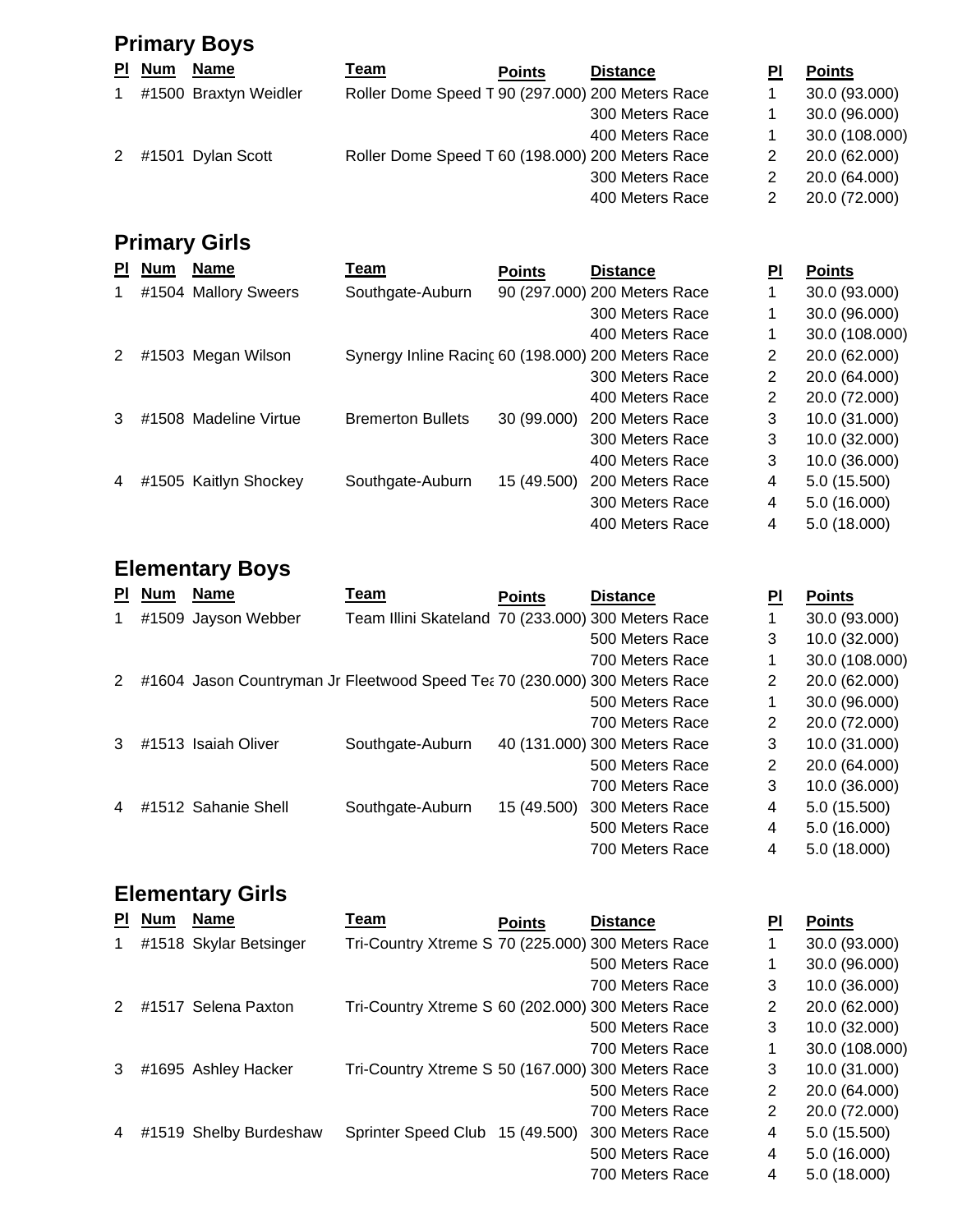## **Freshman Boys**

| <b>PI</b> | <b>Num</b> | <b>Name</b>            | Team                            | <b>Points</b> | <b>Distance</b>              | PI             | <b>Points</b>  |
|-----------|------------|------------------------|---------------------------------|---------------|------------------------------|----------------|----------------|
|           |            | #1522 Cameron Adams    | Cobras                          |               | 90 (297.000) 300 Meters Race |                | 30.0 (93.000)  |
|           |            |                        |                                 |               | 500 Meters Race              |                | 30.0 (96.000)  |
|           |            |                        |                                 |               | 1000 Meters Race             |                | 30.0 (108.000) |
| 2         |            | #1697 Brandon Campbell | <b>Team United</b>              |               | 50 (162.000) 300 Meters Race | $\overline{2}$ | 20.0 (62.000)  |
|           |            |                        |                                 |               | 500 Meters Race              | $\overline{2}$ | 20.0 (64.000)  |
|           |            |                        |                                 |               | 1000 Meters Race             | 3              | 10.0 (36.000)  |
| 3         |            | #1520 Chris Beirn      | <b>Triad Racing</b>             |               | 35 (119.000) 300 Meters Race | 3              | 10.0 (31.000)  |
|           |            |                        |                                 |               | 500 Meters Race              | 4              | 5.0 (16.000)   |
|           |            |                        |                                 |               | 1000 Meters Race             | 2              | 20.0 (72.000)  |
| 4         |            | #1521 Cameron Hickson  | Roller Dome Speed T 20 (65.500) |               | 300 Meters Race              | 4              | 5.0(15.500)    |
|           |            |                        |                                 |               | 500 Meters Race              | 3              | 10.0 (32.000)  |
|           |            |                        |                                 |               | 1000 Meters Race             | 4              | 5.0(18.000)    |

### **Freshman Girls**

| PI. | <b>Num</b> | <b>Name</b>          | Team                                             | <b>Points</b> | <b>Distance</b>              | <b>PI</b>    | <b>Points</b>  |
|-----|------------|----------------------|--------------------------------------------------|---------------|------------------------------|--------------|----------------|
| 1   |            | #1530 Erin Evanson   | Southgate-Auburn                                 |               | 60 (202.000) 300 Meters Race | 2            | 20.0 (62.000)  |
|     |            |                      |                                                  |               | 500 Meters Race              | 3            | 10.0 (32.000)  |
|     |            |                      |                                                  |               | 1000 Meters Race             | 1            | 30.0 (108.000) |
| 2   |            | #1526 Paige Patrick  | Roller Dome Speed T 50 (168.000) 500 Meters Race |               |                              |              | 30.0 (96.000)  |
|     |            |                      |                                                  |               | 1000 Meters Race             | 2            | 20.0 (72.000)  |
| 3   |            | #1529 Cidney Evanson | Southgate-Auburn                                 | 30 (93.000)   | 300 Meters Race              | $\mathbf{1}$ | 30.0 (93.000)  |
|     |            |                      |                                                  |               | 1000 Meters Race             | DQ.          | 0              |
| 4   |            | #1528 Bethany Sweers | Southgate-Auburn                                 | 25 (83.000)   | 300 Meters Race              | 3            | 10.0 (31.000)  |
|     |            |                      |                                                  |               | 500 Meters Race              | 4            | 5.0 (16.000)   |
|     |            |                      |                                                  |               | 1000 Meters Race             | 3            | 10.0 (36.000)  |
| 5   |            | #1623 Celina Wait    | Team Illini Skateland 25 (79.500)                |               | 300 Meters Race              | 4            | 5.0 (15.500)   |
|     |            |                      |                                                  |               | 500 Meters Race              | 2            | 20.0 (64.000)  |
|     |            |                      |                                                  |               | 1000 Meters Race             | 5            | 0              |
| 6   |            | #1525 Ashley Alverez | Tri-Country Xtreme S 5 (18.000)                  |               | 500 Meters Race              | 6            | $\Omega$       |
|     |            |                      |                                                  |               | 1000 Meters Race             | 4            | 5.0 (18.000)   |

#### **Junior Men**

| PI.            | <u>Num</u> | <b>Name</b>             | Team                                               | <b>Points</b> | <b>Distance</b>              | <b>PI</b> | <b>Points</b>  |
|----------------|------------|-------------------------|----------------------------------------------------|---------------|------------------------------|-----------|----------------|
| 1.             |            | #1750 Wesley Gandy      | Synergy Inline Racing 60 (201.000) 500 Meters Race |               |                              | 1         | 30.0 (93.000)  |
|                |            |                         |                                                    |               | 1000 Meters Race             | DQ.       | $\Omega$       |
|                |            |                         |                                                    |               | 1500 Meters Race             |           | 30.0 (108.000) |
| $\overline{2}$ |            | #1535 Luke Biggerstaff  | Cobras                                             |               | 50 (162.000) 500 Meters Race | 2         | 20.0 (62.000)  |
|                |            |                         |                                                    |               | 1000 Meters Race             | 2         | 20.0 (64.000)  |
|                |            |                         |                                                    |               | 1500 Meters Race             | 3         | 10.0 (36.000)  |
| 3              |            | #1534 Alex Scott        | Cobras                                             |               | 40 (127.000) 500 Meters Race | 3         | 10.0 (31.000)  |
|                |            |                         |                                                    |               | 1000 Meters Race             | 1         | 30.0 (96.000)  |
|                |            |                         |                                                    |               | 1500 Meters Race             | DQ.       | $\Omega$       |
| 4              |            | #1539 Spencer Johnson   | Team Extreme                                       |               | 30 (104.000) 500 Meters Race | DQ        | 0              |
|                |            |                         |                                                    |               | 1000 Meters Race             | 3         | 10.0 (32.000)  |
|                |            |                         |                                                    |               | 1500 Meters Race             | 2         | 20.0 (72.000)  |
| 5              |            | #1536 Chase Bonine      | Jefferson City RSC                                 | 10 (31.500)   | 500 Meters Race              | 4         | 5.0 (15.500)   |
|                |            |                         |                                                    |               | 1000 Meters Race             | 4         | 5.0(16.000)    |
| 6              |            | #1532 Brandon Wonderlin | Team Illini Skateland 5 (18.000)                   |               | 1000 Meters Race             | 5         | 0              |
|                |            |                         |                                                    |               | 1500 Meters Race             | 4         | 5.0 (18.000)   |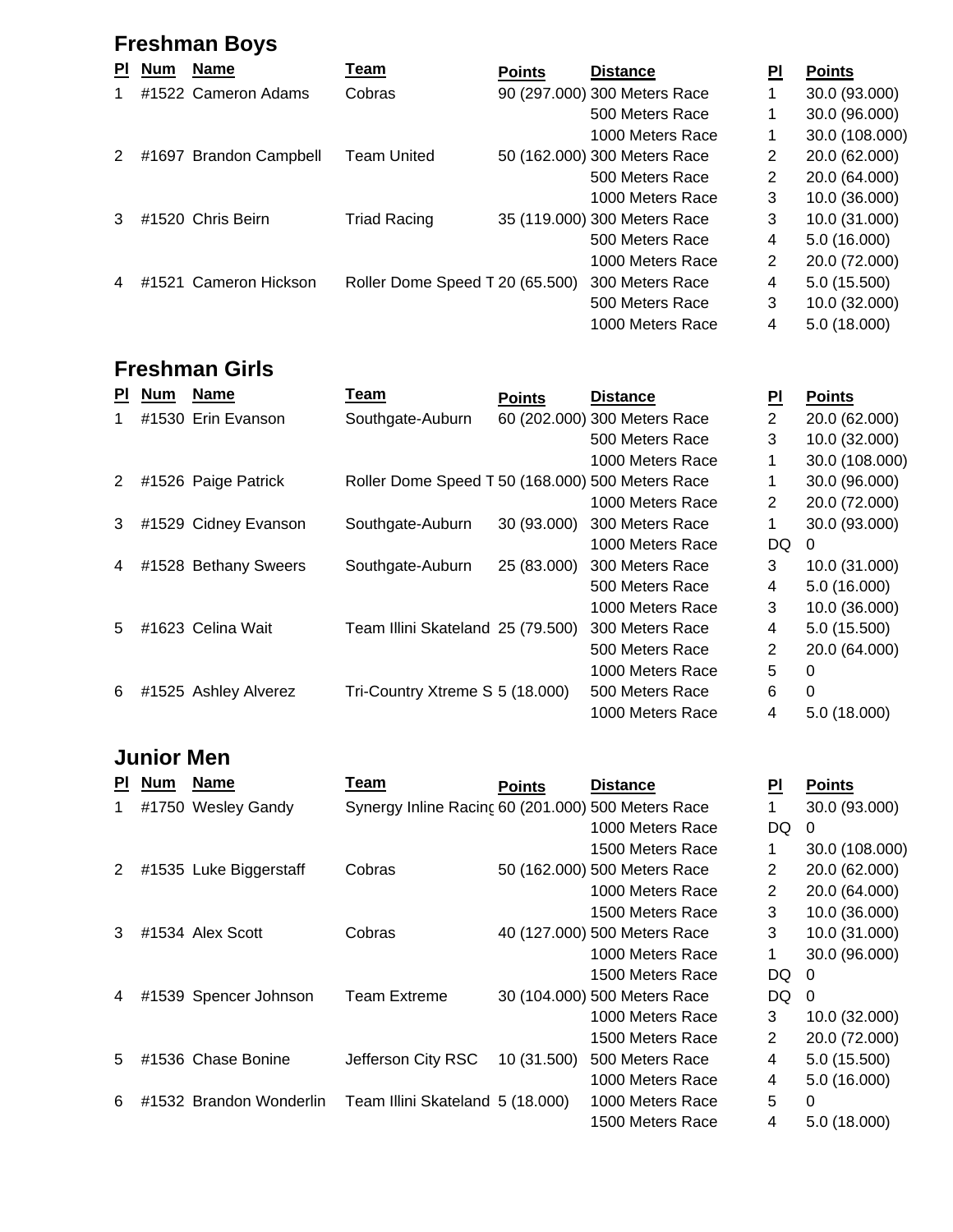#### **Junior Ladies**

| <b>PI</b>     | <b>Num</b> | <b>Name</b>           | <u>Team</u>                                      | <b>Points</b> | <b>Distance</b>              | PI                    | <b>Points</b>  |
|---------------|------------|-----------------------|--------------------------------------------------|---------------|------------------------------|-----------------------|----------------|
| $\mathbf{1}$  |            | #1541 Katie Speights  | Unattached                                       |               | 90 (297.000) 500 Meters Race |                       | 30.0 (93.000)  |
|               |            |                       |                                                  |               | 1000 Meters Race             |                       | 30.0 (96.000)  |
|               |            |                       |                                                  |               | 1500 Meters Race             |                       | 30.0 (108.000) |
| $\mathcal{P}$ |            | #1540 Elizabeth White | Roller Dome Speed T 60 (198.000) 500 Meters Race |               |                              | $\mathbf{2}^{\prime}$ | 20.0 (62.000)  |
|               |            |                       |                                                  |               | 1000 Meters Race             | 2                     | 20.0 (64.000)  |
|               |            |                       |                                                  |               | 1500 Meters Race             | 2                     | 20.0 (72.000)  |
| 3             |            | #1542 Sadie Lewis     | Synergy Inline Racing 30 (99.000)                |               | 500 Meters Race              | 3                     | 10.0 (31.000)  |
|               |            |                       |                                                  |               | 1000 Meters Race             | 3                     | 10.0 (32.000)  |
|               |            |                       |                                                  |               | 1500 Meters Race             | 3                     | 10.0 (36.000)  |

### **Senior Men**

| <b>PI</b> | <b>Num</b> | <b>Name</b>             | Team                    | <b>Points</b> | <b>Distance</b>               | <b>PI</b> | <b>Points</b>  |
|-----------|------------|-------------------------|-------------------------|---------------|-------------------------------|-----------|----------------|
| 1         |            | #1543 Stephen Lightfoot | <b>NWA Speed</b>        |               | 90 (297.000) 1000 Meters Race |           | 30.0 (93.000)  |
|           |            |                         |                         |               | 1500 Meters Race              |           | 30.0 (96.000)  |
|           |            |                         |                         |               | 3000 Meters Race              |           | 30.0 (108.000) |
| 2         |            | #1544 Sonny Wright      | <b>NWA Speed</b>        |               | 30 (103.000) 1000 Meters Race | 3         | 10.0 (31.000)  |
|           |            |                         |                         |               | 1500 Meters Race              | 5         | 0              |
|           |            |                         |                         |               | 3000 Meters Race              | 2         | 20.0 (72.000)  |
| 3         |            | #1546 Bradford Wallace  | F.A.S.T                 |               | 30 (100.000) 1000 Meters Race | DQ        | 0              |
|           |            |                         |                         |               | 1500 Meters Race              | 2         | 20.0 (64.000)  |
|           |            |                         |                         |               | 3000 Meters Race              | 3         | 10.0 (36.000)  |
| 4         |            | #1547 J Dusk Luebbert   | Jefferson City RSC      | 30 (94.000)   | 1000 Meters Race              | 2         | 20.0 (62.000)  |
|           |            |                         |                         |               | 1500 Meters Race              | 3         | 10.0 (32.000)  |
|           |            |                         |                         |               | 3000 Meters Race              | 5         | 0              |
| 5         |            | #1548 Brandon Czarnecki | Long Island Speed       | 10 (33.500)   | 1000 Meters Race              | 4         | 5.0 (15.500)   |
|           |            |                         |                         |               | 1500 Meters Race              | 6         | 0              |
|           |            |                         |                         |               | 3000 Meters Race              | 4         | 5.0 (18.000)   |
| 6         |            | #1549 Kyle Davey        | <b>Texas Speed Club</b> | 5(16.000)     | 1000 Meters Race              |           | 0              |
|           |            |                         |                         |               | 1500 Meters Race              | 4         | 5.0 (16.000)   |
|           |            |                         |                         |               | 3000 Meters Race              |           | 0              |

#### **Senior Ladies**

| PI Num | <b>Name</b>         | Team             | <b>Points</b> | <b>Distance</b>              | ΡI  | <b>Points</b> |
|--------|---------------------|------------------|---------------|------------------------------|-----|---------------|
|        | #1550 Danita Dunlap | Southgate-Auburn |               | 60 (189.000) 500 Meters Race |     | 30.0 (93.000) |
|        |                     |                  |               | 1000 Meters Race             |     | 30.0 (96.000) |
|        |                     |                  |               | 2000 Meters Race             | DQ. |               |

### **Classic Men**

| ΡI | <b>Num</b> | <b>Name</b>            | Team                                                      | <b>Points</b> | <b>Distance</b>  | PI             | <b>Points</b>  |
|----|------------|------------------------|-----------------------------------------------------------|---------------|------------------|----------------|----------------|
|    |            | #1554 Aaron Hoover     | Roller Dome Speed T 70 (230.000) 500 Meters Race          |               |                  | $\overline{2}$ | 20.0 (62.000)  |
|    |            |                        |                                                           |               | 1000 Meters Race |                | 30.0 (96.000)  |
|    |            |                        |                                                           |               | 2000 Meters Race | 2              | 20.0 (72.000)  |
| 2  |            | #1552 James Linton     | Fleetwood Speed Tea 65 (217.000) 500 Meters Race          |               |                  |                | 30.0 (93.000)  |
|    |            |                        |                                                           |               | 1000 Meters Race | 4              | 5.0(16.000)    |
|    |            |                        |                                                           |               | 2000 Meters Race |                | 30.0 (108.000) |
| 3  |            | #1556 Charles Hendrick | Southgate-Auburn                                          | 25 (82.000)   | 500 Meters Race  |                | 0              |
|    |            |                        |                                                           |               | 1000 Meters Race | $\overline{2}$ | 20.0 (64.000)  |
|    |            |                        |                                                           |               | 2000 Meters Race | 4              | 5.0(18.000)    |
| 4  |            |                        | #1637 Jason Countryman SI Fleetwood Speed Tea 10 (36.000) |               | 500 Meters Race  | 6              | 0              |
|    |            |                        |                                                           |               | 1000 Meters Race | DQ             | 0              |
|    |            |                        |                                                           |               | 2000 Meters Race | 3              | 10.0 (36.000)  |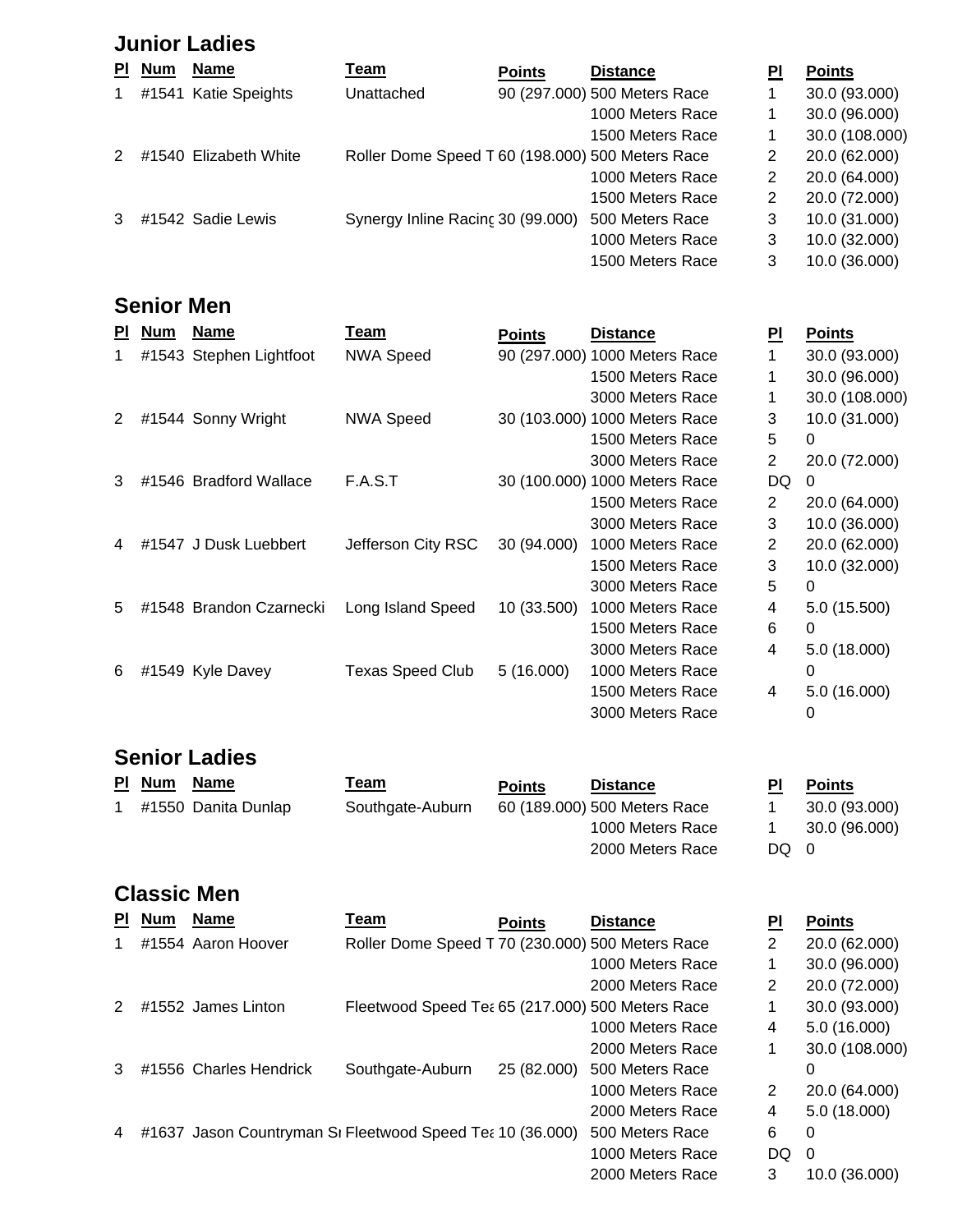|           | <b>Classic Men</b> |                      |                                  |               |                  |    |               |  |  |  |  |
|-----------|--------------------|----------------------|----------------------------------|---------------|------------------|----|---------------|--|--|--|--|
| <b>PI</b> | <b>Num</b>         | <b>Name</b>          | <u>Team</u>                      | <b>Points</b> | <b>Distance</b>  | ΡI | <b>Points</b> |  |  |  |  |
| 5.        |                    | #1698 Jon Adler      | Team United                      | 10 (32.000)   | 500 Meters Race  | 5  | 0             |  |  |  |  |
|           |                    |                      |                                  |               | 1000 Meters Race | 3  | 10.0 (32.000) |  |  |  |  |
|           |                    |                      |                                  |               | 2000 Meters Race | 5  | 0             |  |  |  |  |
| 6         |                    | #1551 Matt Betsinger | Tri-Country Xtreme S 10 (31.000) |               | 500 Meters Race  | 3  | 10.0 (31.000) |  |  |  |  |
|           |                    |                      |                                  |               | 1000 Meters Race | 5  | 0             |  |  |  |  |
|           |                    |                      |                                  |               | 2000 Meters Race | 6  | 0             |  |  |  |  |
|           |                    | #1555 Wade Yost      | Roller Dome Speed T 5 (15.500)   |               | 500 Meters Race  | 4  | 5.0(15.500)   |  |  |  |  |
|           |                    |                      |                                  |               | 1000 Meters Race | 6  | 0             |  |  |  |  |
|           |                    |                      |                                  |               | 2000 Meters Race |    | 0             |  |  |  |  |

### **Classic Ladies**

| <b>PI</b>      | <b>Num</b> | <b>Name</b>         | Team                                             | <b>Points</b> | <b>Distance</b>              | PI             | <b>Points</b>  |
|----------------|------------|---------------------|--------------------------------------------------|---------------|------------------------------|----------------|----------------|
| 1              |            | #1559 Angela Taylor | Roller Dome Speed T 80 (266.000) 500 Meters Race |               |                              | $\overline{2}$ | 20.0 (62.000)  |
|                |            |                     |                                                  |               | 1000 Meters Race             |                | 30.0 (96.000)  |
|                |            |                     |                                                  |               | 1500 Meters Race             |                | 30.0 (108.000) |
| 2              |            | #1560 Amy Ruby      | Roller Dome Speed T 60 (197.000) 500 Meters Race |               |                              |                | 30.0 (93.000)  |
|                |            |                     |                                                  |               | 1000 Meters Race             | 3              | 10.0 (32.000)  |
|                |            |                     |                                                  |               | 1500 Meters Race             | 2              | 20.0 (72.000)  |
| 3              |            | #1561 Autumn Hunter | Hillsdale Sk8 Crew                               |               | 35 (113.000) 500 Meters Race | 3              | 10.0 (31.000)  |
|                |            |                     |                                                  |               | 1000 Meters Race             | 2              | 20.0 (64.000)  |
|                |            |                     |                                                  |               | 1500 Meters Race             | 4              | 5.0(18.000)    |
| $\overline{4}$ |            | #1557 Erin Haley    | Fleetwood Speed Tea 20 (67.500)                  |               | 500 Meters Race              | 4              | 5.0 (15.500)   |
|                |            |                     |                                                  |               | 1000 Meters Race             | 4              | 5.0 (16.000)   |
|                |            |                     |                                                  |               | 1500 Meters Race             | 3              | 10.0 (36.000)  |
|                |            |                     |                                                  |               |                              |                |                |

#### **Masters Men**

| <b>PI</b> | <b>Num</b> | <b>Name</b>          | Team                                             | <b>Points</b> | <b>Distance</b>              | PI             | <b>Points</b>  |
|-----------|------------|----------------------|--------------------------------------------------|---------------|------------------------------|----------------|----------------|
|           |            | #1570 Barry Woosley  | Piedmont                                         |               | 80 (266.000) 300 Meters Race | $\overline{2}$ | 20.0 (62.000)  |
|           |            |                      |                                                  |               | 700 Meters Race              | 1              | 30.0 (96.000)  |
|           |            |                      |                                                  |               | 1000 Meters Race             |                | 30.0 (108.000) |
| 2         |            | #1569 Richard Brewer | Piedmont                                         |               | 60 (197.000) 300 Meters Race |                | 30.0 (93.000)  |
|           |            |                      |                                                  |               | 700 Meters Race              | 3              | 10.0 (32.000)  |
|           |            |                      |                                                  |               | 1000 Meters Race             | 2              | 20.0 (72.000)  |
| 3         |            | #1566 Brian Weidler  | Roller Dome Speed T 40 (131.000) 300 Meters Race |               |                              | 3              | 10.0 (31.000)  |
|           |            |                      |                                                  |               | 700 Meters Race              | 2              | 20.0 (64.000)  |
|           |            |                      |                                                  |               | 1000 Meters Race             | 3              | 10.0 (36.000)  |
| 4         |            | #1568 Doug Heiman    | Cobras                                           | 15 (49.500)   | 300 Meters Race              | 4              | 5.0 (15.500)   |
|           |            |                      |                                                  |               | 700 Meters Race              | 4              | 5.0 (16.000)   |
|           |            |                      |                                                  |               | 1000 Meters Race             | 4              | 5.0 (18.000)   |

### **Masters Ladies**

| ΡI          | <b>Num</b> | <b>Name</b>           | Team                                             | <b>Points</b> | <b>Distance</b>              | PI | <b>Points</b>  |
|-------------|------------|-----------------------|--------------------------------------------------|---------------|------------------------------|----|----------------|
| $\mathbf 1$ |            | #1580 Shelley Mathis  | <b>Texas Speed Club</b>                          |               | 90 (297.000) 300 Meters Race |    | 30.0 (93.000)  |
|             |            |                       |                                                  |               | 700 Meters Race              |    | 30.0 (96.000)  |
|             |            |                       |                                                  |               | 1000 Meters Race             |    | 30.0 (108.000) |
| 2           |            | #1575 Michelle Solter | Roller Dome Speed T 45 (151.500) 300 Meters Race |               |                              | 4  | 5.0(15.500)    |
|             |            |                       |                                                  |               | 700 Meters Race              | 2  | 20.0 (64.000)  |
|             |            |                       |                                                  |               | 1000 Meters Race             | 2  | 20.0 (72.000)  |
|             |            | #1577 Nanette Wallace | Oaks Speed                                       |               | 40 (130.000) 300 Meters Race | 2  | 20.0 (62.000)  |
|             |            |                       |                                                  |               | 700 Meters Race              | 3  | 10.0 (32.000)  |
|             |            |                       |                                                  |               | 1000 Meters Race             | 3  | 10.0 (36.000)  |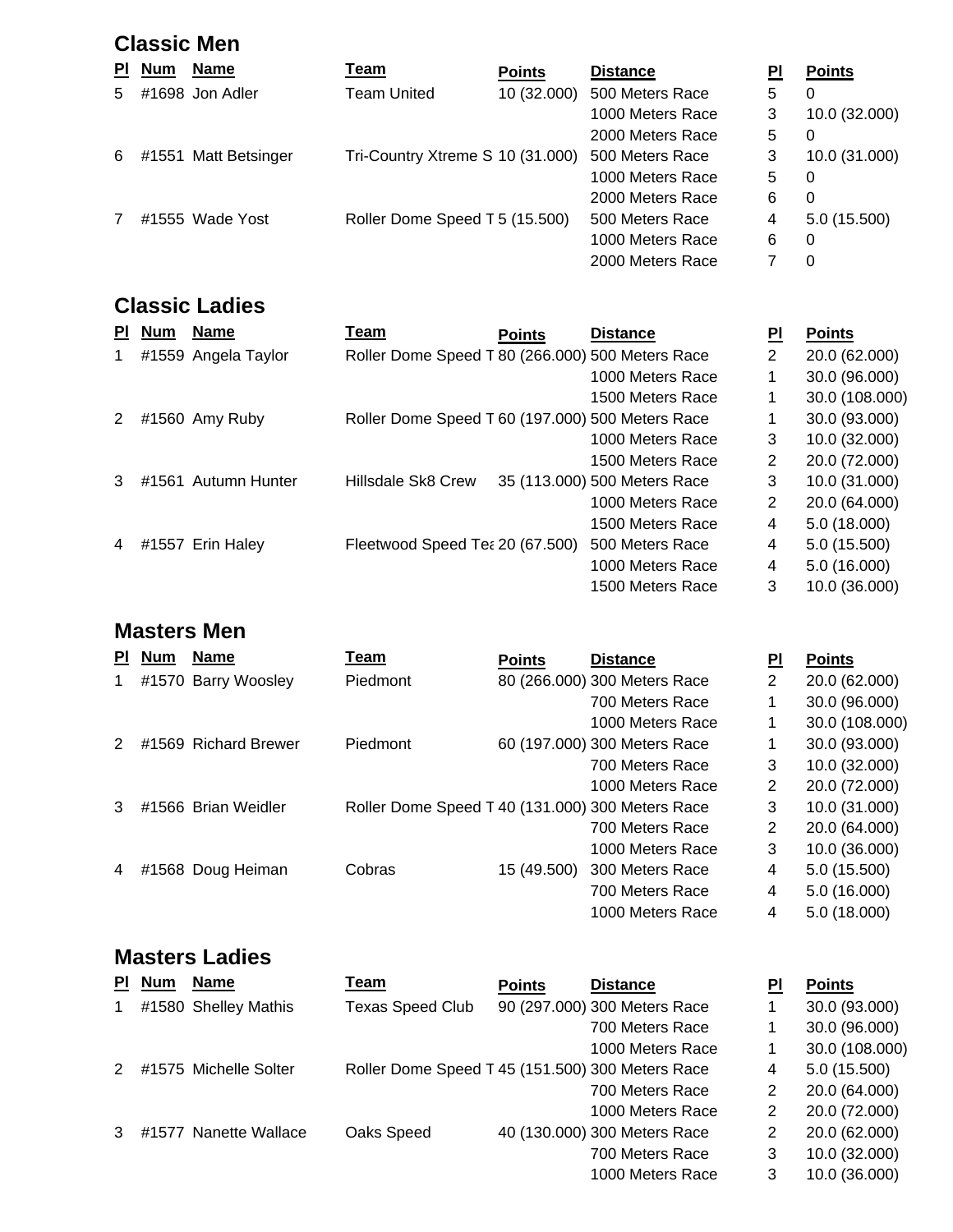#### **Masters Ladies**

| <b>PI</b>      | <b>Num</b> | <b>Name</b>           | Team                           | <b>Points</b> | <b>Distance</b>  | PI   | <b>Points</b> |
|----------------|------------|-----------------------|--------------------------------|---------------|------------------|------|---------------|
| $\overline{4}$ |            | #1576 Lisa Esterline  | Jefferson City RSC             | 10 (31.000)   | 300 Meters Race  | 3    | 10.0 (31.000) |
|                |            |                       |                                |               | 700 Meters Race  | 5    | 0             |
|                |            |                       |                                |               | 1000 Meters Race | 6    | 0             |
| 5              |            | #1578 Susan McCarthy  | Sprinter Speed Club 5 (18.000) |               | 300 Meters Race  | DQ 0 |               |
|                |            |                       |                                |               | 700 Meters Race  | 6    | 0             |
|                |            |                       |                                |               | 1000 Meters Race | 4    | 5.0(18.000)   |
| 6              |            | #1574 Pauline Schrank | Capital City Racing            | 5(16.000)     | 300 Meters Race  | 6    | 0             |
|                |            |                       |                                |               | 700 Meters Race  | 4    | 5.0(16.000)   |
|                |            |                       |                                |               | 1000 Meters Race | 5    | 0             |

#### **Veterans Men**

| <b>PI</b>     | <b>Num</b> | <b>Name</b>           | Team                                             | <b>Points</b> | <b>Distance</b>              | ΡI             | <b>Points</b>  |
|---------------|------------|-----------------------|--------------------------------------------------|---------------|------------------------------|----------------|----------------|
| 1             |            | #1591 Jim Bourgeois   | <b>Team Extreme</b>                              |               | 80 (261.000) 300 Meters Race |                | 30.0 (93.000)  |
|               |            |                       |                                                  |               | 500 Meters Race              |                | 30.0 (96.000)  |
|               |            |                       |                                                  |               | 700 Meters Race              | $\overline{2}$ | 20.0 (72.000)  |
| $\mathcal{P}$ |            | #1586 Cecil Hickson   | Roller Dome Speed T 50 (172.000) 300 Meters Race |               |                              | DQ             | 0              |
|               |            |                       |                                                  |               | 500 Meters Race              | $\overline{2}$ | 20.0 (64.000)  |
|               |            |                       |                                                  |               | 700 Meters Race              | 1              | 30.0 (108.000) |
| 3             |            | #1588 Kerry Czarnecki | Long Island Speed                                | 30 (96.000)   | 300 Meters Race              | $\overline{2}$ | 20.0 (62.000)  |
|               |            |                       |                                                  |               | 500 Meters Race              | 4              | 5.0 (16.000)   |
|               |            |                       |                                                  |               | 700 Meters Race              | 4              | 5.0(18.000)    |
| 4             |            | #1583 Stephen Hanna   | F.A.S.T                                          | 25 (83.500)   | 300 Meters Race              | 4              | 5.0 (15.500)   |
|               |            |                       |                                                  |               | 500 Meters Race              | 3              | 10.0 (32.000)  |
|               |            |                       |                                                  |               | 700 Meters Race              | 3              | 10.0 (36.000)  |
| 5             |            | #1652 Dave Pate       | Rocky Mountain Raci 10 (31.000)                  |               | 300 Meters Race              | 3              | 10.0 (31.000)  |
|               |            |                       |                                                  |               | 500 Meters Race              | 5              | 0              |
|               |            |                       |                                                  |               | 700 Meters Race              | 5              | 0              |

### **Veterans Ladies**

| ΡI            | <b>Num</b> | <b>Name</b>           | Team                                             | <b>Points</b> | <b>Distance</b>              | ΡI | <b>Points</b>  |
|---------------|------------|-----------------------|--------------------------------------------------|---------------|------------------------------|----|----------------|
|               |            | #1597 Debra Smotrilla | <b>Texas Speed Club</b>                          |               | 90 (297.000) 300 Meters Race |    | 30.0 (93.000)  |
|               |            |                       |                                                  |               | 500 Meters Race              |    | 30.0 (96.000)  |
|               |            |                       |                                                  |               | 700 Meters Race              |    | 30.0 (108.000) |
| $\mathcal{P}$ |            | #1595 Kim Dearth      | Fleetwood Speed Te: 60 (198.000) 300 Meters Race |               |                              | 2  | 20.0 (62.000)  |
|               |            |                       |                                                  |               | 500 Meters Race              | 2  | 20.0 (64.000)  |
|               |            |                       |                                                  |               | 700 Meters Race              | 2  | 20.0 (72.000)  |
| 3             |            | #1593 Rebecca Hanna   | F.A.S.T                                          | 25 (83.500)   | 300 Meters Race              | 4  | 5.0(15.500)    |
|               |            |                       |                                                  |               | 500 Meters Race              | 3  | 10.0 (32.000)  |
|               |            |                       |                                                  |               | 700 Meters Race              | 3  | 10.0 (36.000)  |
| 4             |            | #1596 Pammy Dieckmann | Cobras                                           | 20 (65.000)   | 300 Meters Race              | 3  | 10.0 (31.000)  |
|               |            |                       |                                                  |               | 500 Meters Race              | 4  | 5.0 (16.000)   |
|               |            |                       |                                                  |               | 700 Meters Race              | 4  | 5.0 (18.000)   |

# **Grand Veterans Men**

| PI | <b>Num</b> | <b>Name</b>        | Team                                             | <b>Points</b> | <b>Distance</b>              | ΡI | <b>Points</b>  |
|----|------------|--------------------|--------------------------------------------------|---------------|------------------------------|----|----------------|
|    |            | #1599 Steven Larue | Skate Ranch                                      |               | 70 (233.000) 300 Meters Race |    | 30.0 (93.000)  |
|    |            |                    |                                                  |               | 500 Meters Race              |    | 10.0 (32.000)  |
|    |            |                    |                                                  |               | 700 Meters Race              |    | 30.0 (108.000) |
| 2  |            | #1598 Lloyd Berken | Milpitas Speed Team 70 (230.000) 300 Meters Race |               |                              |    | 20.0 (62.000)  |
|    |            |                    |                                                  |               | 500 Meters Race              |    | 30.0 (96.000)  |
|    |            |                    |                                                  |               | 700 Meters Race              |    | 20.0 (72.000)  |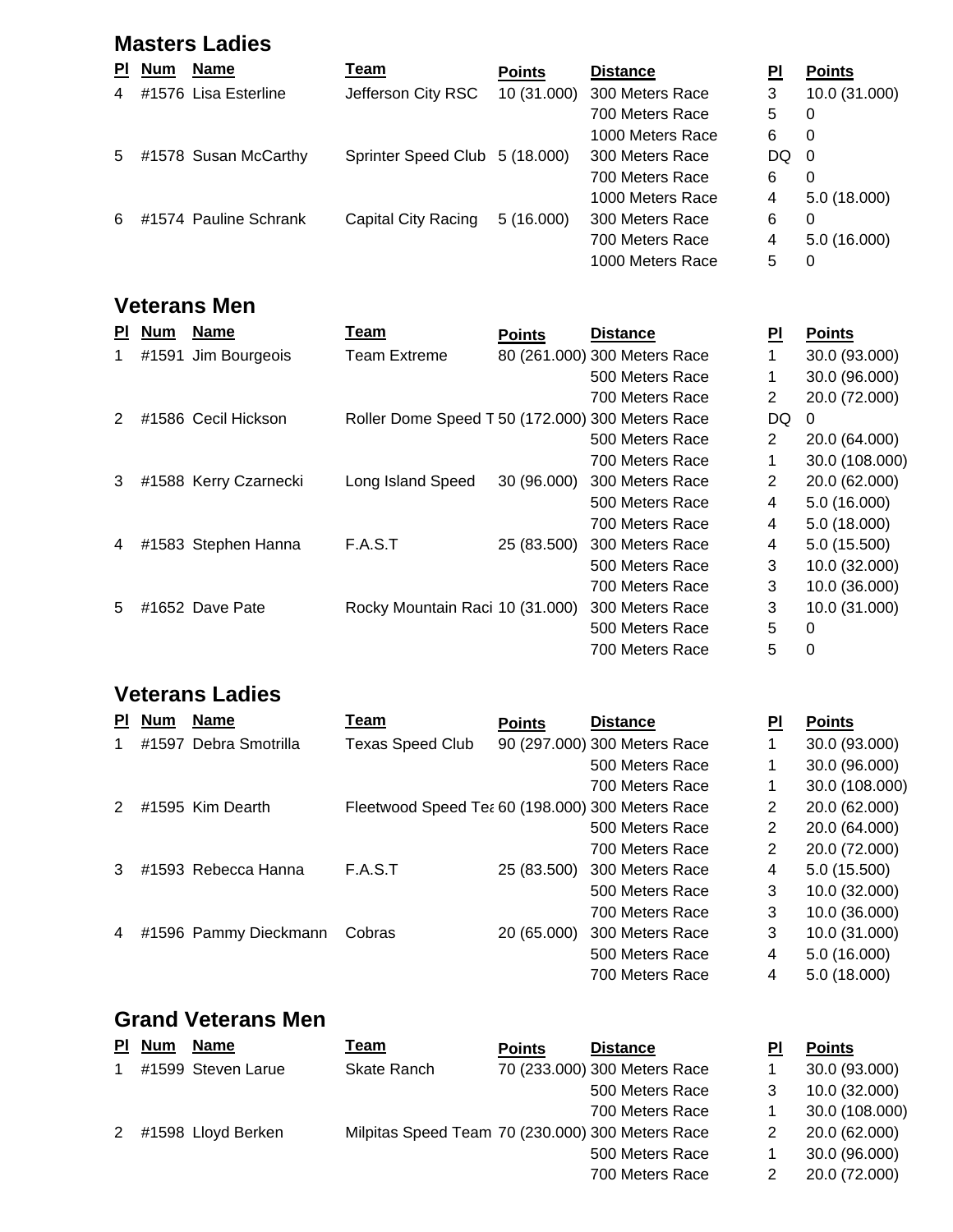### **Grand Veterans Men**

| <b>PI</b> Num | <u>Name</u>          | <u>Team</u>    | <b>Points</b> | <b>Distance</b>              | ΡI | <b>Points</b> |
|---------------|----------------------|----------------|---------------|------------------------------|----|---------------|
|               | 3 #1601 Fred Brevils | Team Lightning |               | 40 (131.000) 300 Meters Race |    | 10.0 (31.000) |
|               |                      |                |               | 500 Meters Race              |    | 20.0 (64.000) |
|               |                      |                |               | 700 Meters Race              |    | 10.0 (36.000) |
|               |                      |                |               |                              |    |               |

### **Grand Veterans Ladies**

| <u>PI Num</u> | Name                   | <u> Team</u>       | <b>Points</b> | <b>Distance</b>              | ΡI | <b>Points</b>  |
|---------------|------------------------|--------------------|---------------|------------------------------|----|----------------|
|               | #1602 Christa Baribeau | Hillsdale Sk8 Crew |               | 90 (297.000) 300 Meters Race |    | 30.0 (93.000)  |
|               |                        |                    |               | 500 Meters Race              |    | 30.0 (96.000)  |
|               |                        |                    |               | 700 Meters Race              |    | 30.0 (108.000) |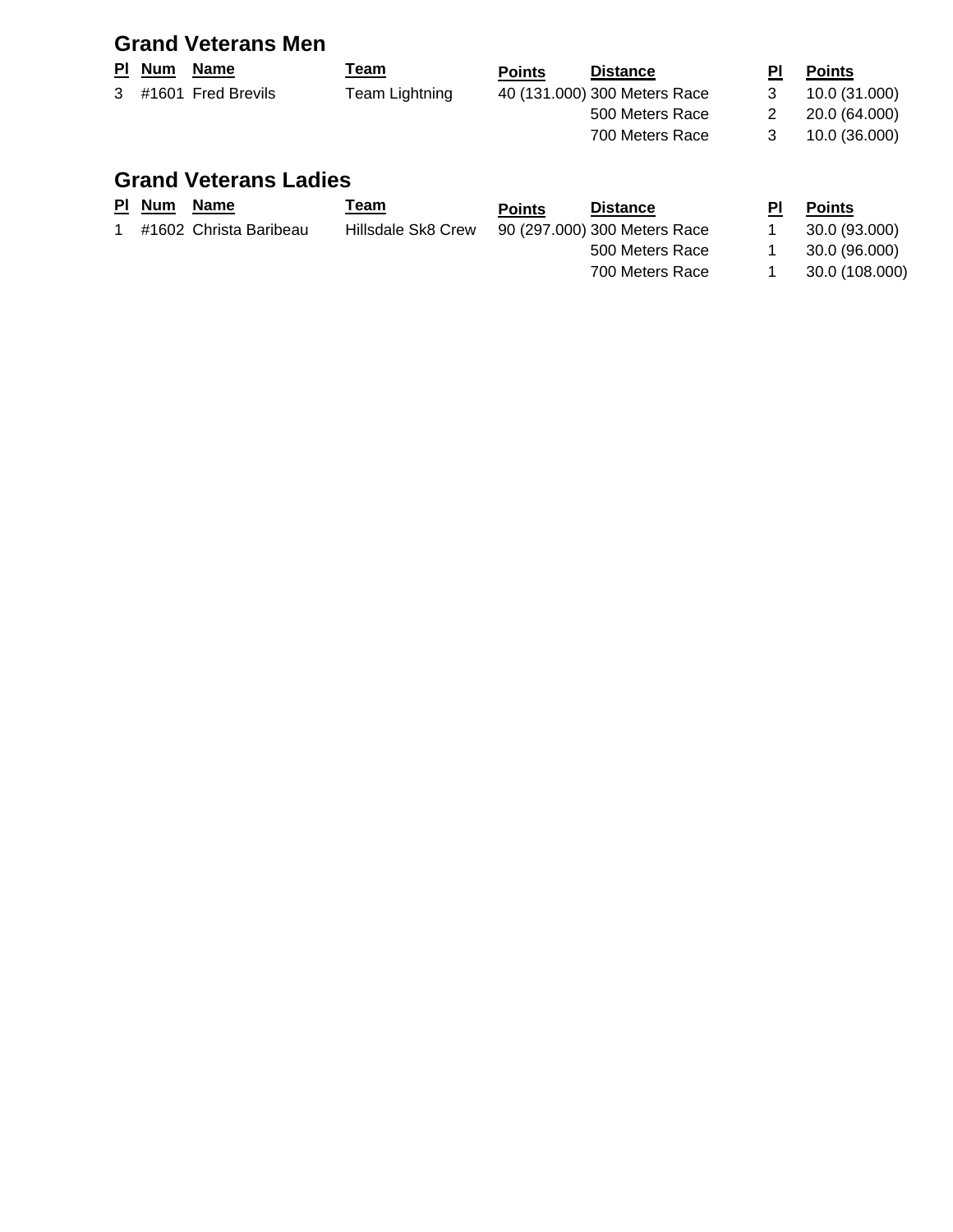| PI             | <b>Name</b>                    | ID             | <b>Pts</b> | Entries Pts/ <sub>Entry</sub> |  |
|----------------|--------------------------------|----------------|------------|-------------------------------|--|
| $\mathbf{1}$   | Piedmont                       | <b>NC-037S</b> |            | 360 23<br>15.652              |  |
| $\overline{c}$ | <b>Team Extreme</b>            | <b>WA-044S</b> |            | 350 34<br>10.294              |  |
| 3              | Team Wisconsin                 | <b>WI-086S</b> |            | 235 16<br>14.688              |  |
| 4              | <b>Precision Racing</b>        | GA-072S        |            | 230 12<br>19.167              |  |
| 5              | SS II Racing                   | MI-114S        |            | 225 17<br>13.235              |  |
| 6              | <b>Team United</b>             | <b>KS-001S</b> |            | 21038<br>5.526                |  |
| $\overline{7}$ | Stealth/Thunder Racing         | MI-001S        |            | 18523<br>8.043                |  |
| 8              | <b>Fast Forward</b>            | <b>PA-279S</b> |            | 170 28<br>6.071               |  |
| 9              | Sacramento Inline Racing       | CA-081S        | 1607       | 22.857                        |  |
| 10             | <b>Rolling Warriors</b>        | <b>NC-055S</b> |            | 155 16<br>9.688               |  |
| 11             | <b>SC Speed</b>                | <b>NC-011S</b> | 1307       | 18.571                        |  |
| 12             | Stardust                       | <b>FL-024S</b> |            | 115 20<br>5.750               |  |
| 13             | Milpitas Speed Team            | CA-151S        | 11031      | 3.548                         |  |
| 13             | Synergy                        | <b>VA-094S</b> |            | 110 36<br>3.056               |  |
| 15             | Ultimate                       | <b>NC-051S</b> |            | 105 18<br>5.833               |  |
| 16             | Southgate-Auburn               | WA-021S        |            | 9531<br>3.065                 |  |
| 17             | South Florida Blades           | <b>FL-095S</b> |            | 80 10<br>8.000                |  |
| 17             | <b>Emerald Coast</b>           | <b>FL-022S</b> |            | 80 33<br>2.424                |  |
| 19             | Roller Dome Speed Team         | IN-013S        |            | 758<br>9.375                  |  |
| 19             | <b>HP Speed</b>                | <b>NC-108S</b> |            | 7521<br>3.571                 |  |
| 19             | <b>Triad Racing</b>            | CA-088S        |            | 75 22<br>3.409                |  |
| 19             | <b>Texas Speed Club</b>        | <b>TX-366S</b> |            | 7547<br>1.596                 |  |
| 23             | Pattison's Inline Racing       | <b>WA-015S</b> |            | 707<br>10.000                 |  |
| 23             | Performance                    | <b>FL-133S</b> |            | 70 13<br>5.385                |  |
| 25             | <b>Great Skate Wolverines</b>  | MI-056S        |            | 65 20<br>3.250                |  |
| 26             | Frenchtown Speed Team          | <b>NJ-034S</b> |            | 60 27<br>2.222                |  |
| 27             | <b>F.A.S.T.</b>                | <b>FL-111S</b> |            | 55 15<br>3.667                |  |
| 28             | SOS Speed Team                 | <b>PA-170S</b> |            | 50 34<br>1.471                |  |
| 29             | <b>Tri-County XTreme Speed</b> | IL-010S        |            | 45 17<br>2.647                |  |
| 30             | Omni Speed Team                | VA-019S        |            | 40 20<br>2.000                |  |
| 31             | <b>Super Wheels</b>            | <b>FL-150S</b> |            | 302<br>15.000                 |  |
| 31             | <b>Skateworld Sprinters</b>    | <b>FL-082S</b> |            | 303<br>10.000                 |  |
| 31             | Roll Arena Rockets             | MI-020S        |            | 303<br>10.000                 |  |
| 31             | <b>Bremerton Speed</b>         | <b>WA-053S</b> |            | 308<br>3.750                  |  |
| 31             | <b>Skagit Skating Team</b>     | <b>WA-064S</b> |            | 30 10<br>3.000                |  |
| 31             | <b>Houston Inline Racing</b>   | <b>TX-265S</b> |            | 30 14<br>2.143                |  |
| 37             | <b>American Flyers</b>         | CA-257S        |            | 203<br>6.667                  |  |
| 37             | Team X                         | ID-015S        |            | 205<br>4.000                  |  |
| 37             | <b>Fantasy Speed Team</b>      | PA-167S        |            | 208<br>2.500                  |  |
| 37             | <b>Sprinters Speed</b>         | <b>TN-002S</b> |            | 2011<br>1.818                 |  |
| 37             | <b>DFW Speed</b>               | <b>TX-360S</b> |            | 2018<br>1.111                 |  |
| 42             | <b>GT Speed</b>                | GA-125S        |            | 155<br>3.000                  |  |
| 43             | Skatetown Speed                | OH-191S        |            | 104<br>2.500                  |  |
| 43             | Speed Inc                      | <b>WA-011S</b> |            | 105<br>2.000                  |  |
| 43             | Team Lightning                 | <b>WA-019S</b> |            | 107<br>1.429                  |  |
| 43             | California Heat                | CA-178S        |            | 108<br>1.250                  |  |
| 43             | Rocky Mountain Racing          | CO-121S        |            | 10 15<br>0.667                |  |
|                | Southern Region Unattache      | FL-000         |            | 0 <sub>0</sub><br>0.000       |  |
|                | Long Island Speed              | <b>NY-200S</b> |            | 0 <sub>1</sub><br>0.000       |  |
|                | <b>USA Skate Center</b>        | IL-086S        |            | 0 <sub>1</sub><br>0.000       |  |
|                | <b>Gulf Coast Speed</b>        | <b>FL-100S</b> |            | 0 <sub>1</sub><br>0.000       |  |
|                | Independence                   | PA-224S        |            | 0 <sub>1</sub><br>0.000       |  |
|                | Fleetwood Speed Team           | IL-035S        |            | 02<br>0.000                   |  |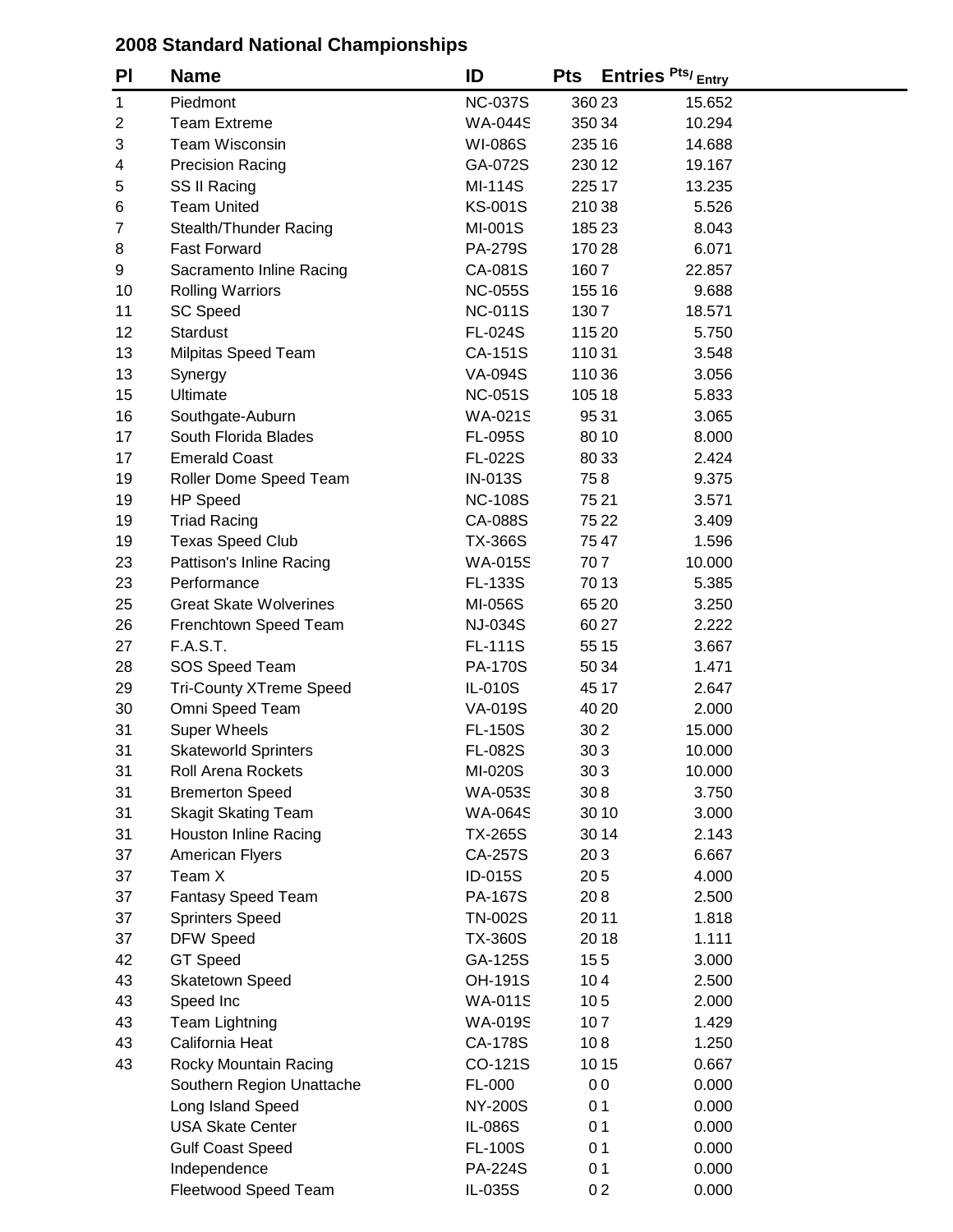| PI | <b>Name</b>                 | ID             | <b>Pts</b>     | Entries Pts/ <sub>Entry</sub> |  |
|----|-----------------------------|----------------|----------------|-------------------------------|--|
|    | North Central Unattached    | $U1-001$       | 0 <sub>2</sub> | 0.000                         |  |
|    | <b>Cheyenne Sonic Speed</b> | <b>WY-030S</b> | 0 <sub>2</sub> | 0.000                         |  |
|    | <b>Rollin Rednex</b>        | <b>WV-023S</b> | 03             | 0.000                         |  |
|    | <b>Newark Speed</b>         | <b>OH-012S</b> | 03             | 0.000                         |  |
|    | Southern Speed              | <b>FL-215S</b> | 03             | 0.000                         |  |
|    | <b>Texas Inline Racing</b>  | <b>TX-099S</b> | 04             | 0.000                         |  |
|    | Team Illini                 | IL-005S        | 04             | 0.000                         |  |
|    | Unattached                  | <b>IN-000S</b> | 04             | 0.000                         |  |
|    | Apex Speed                  | GA-250S        | 05             | 0.000                         |  |
|    | Victoria Rollin Thunder     | <b>TX-914S</b> | 05             | 0.000                         |  |
|    | <b>Skateport Speed</b>      | MO-003S        | 05             | 0.000                         |  |
|    | <b>Team Excel</b>           | <b>NJ-100S</b> | 06             | 0.000                         |  |
|    | Youngs Inline               | <b>NJ-026S</b> | 07             | 0.000                         |  |
|    | <b>Olympic Speed</b>        | <b>PA-140S</b> | 08             | 0.000                         |  |
|    | <b>Team Risk</b>            | <b>RI-104S</b> | 08             | 0.000                         |  |
|    | <b>HR Speed</b>             | <b>VA-096S</b> |                | 010<br>0.000                  |  |
|    | Coeur d Alene               | <b>ID-009S</b> |                | 010<br>0.000                  |  |
|    | <b>Team Oaks</b>            | OR-001S        |                | 011<br>0.000                  |  |
|    | Tiffany's                   | <b>WA-022S</b> |                | 013<br>0.000                  |  |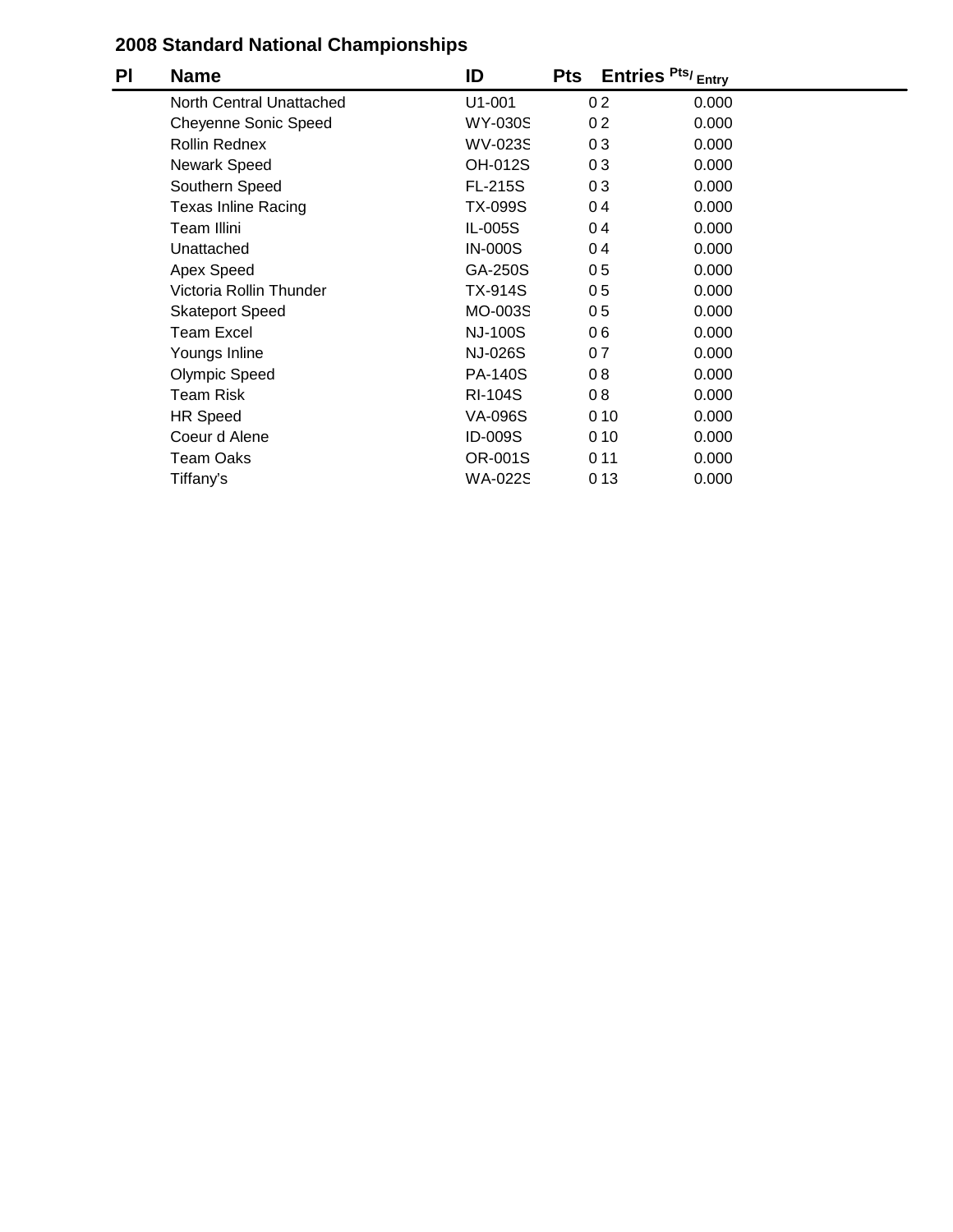### 2008 INDOOR NATIONALS -- STATISTICS

#### REGION RANKS

#### STANDARD

| <b>REGION</b>        | <b>2008 RANK</b> | <b>2009 RANK</b> |
|----------------------|------------------|------------------|
| Southeast            |                  |                  |
| South                | 2                | 3                |
| Northwest            | 3                | Δ                |
| Southwest            | 4                | 5                |
| <b>Great Lakes</b>   | 5                | 2                |
| East                 | 6                | 6                |
| South Central        |                  | 8                |
| <b>North Central</b> | 8                |                  |
| <b>Northeast</b>     |                  |                  |

#### NOVICE

| <b>REGION</b>        | <b>2008 RANK</b> | <b>2009 RANK</b> |
|----------------------|------------------|------------------|
| <b>Great Lakes</b>   | 1                | 2                |
| Southeast            | 2                | 1                |
| <b>Northwest</b>     | 3                | 5                |
| South                | 4                | 3                |
| Southwest            | 5                | 6                |
| East                 | 6                | 8                |
| Northeast            |                  | q                |
| <b>North Central</b> | 8                |                  |
| South Central        |                  |                  |

RECORDS:

Novice Individual Records Broken: 36

Standard Individual Records Broken: 56

Relay Records Broken: 2 PERSON: 19 4 PERSON: 10